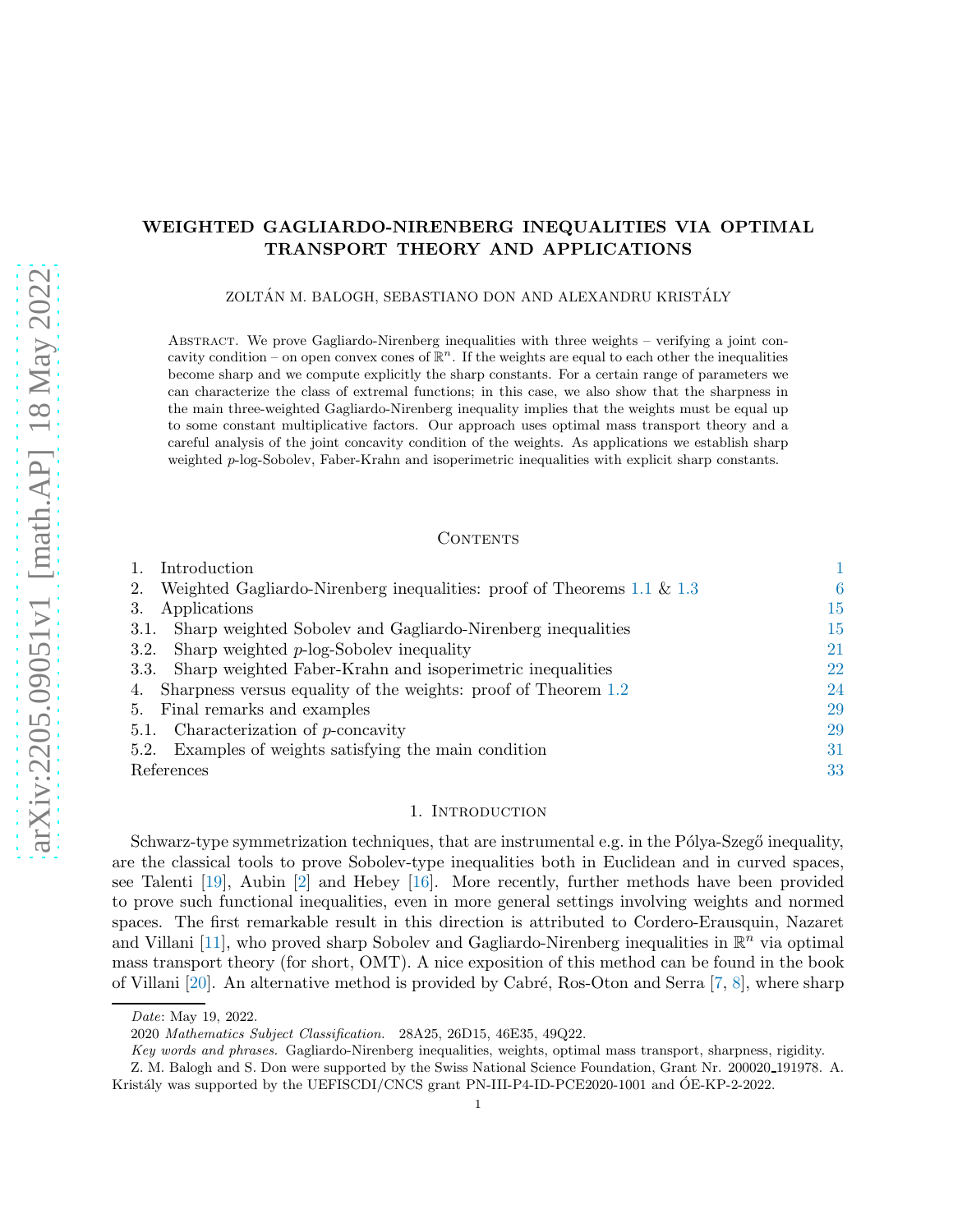weighted Sobolev-type inequalities are established by the ABP-method. In fact, in [\[7\]](#page-33-4) the weights are considered to be monomials defined on certain convex open cones of  $\mathbb{R}^n$ , arising from the theory of reaction-diffusion problems in domains with symmetry of double revolution.

More recently, by using OMT, Lam [\[17\]](#page-33-6) established the validity of the following one-weighted version of the Gagliardo-Nirenberg inequality

<span id="page-1-0"></span>
$$
\left(\int_{E} |u|^{\alpha p} \omega dx\right)^{\frac{1}{\alpha p}} \le C_{1} \left(\int_{E} |\nabla u|^{p} \omega dx\right)^{\frac{\theta_{1}}{p}} \left(\int_{E} |u|^{\alpha p \gamma} \omega dx\right)^{\frac{1-\theta_{1}}{\alpha p \gamma}}, \quad u \in C_{c}^{\infty}(\mathbb{R}^{n}),\tag{1.1}
$$

together with its dual, where  $C_1 > 0$ ,  $1 - \frac{1}{n+\tau} \leq \gamma < 1$ ,  $1 < p < n+\tau$ ,  $\alpha = \frac{1}{p(\gamma-1)+1}$  and  $\theta_1 = \frac{(n+\tau)(1-\gamma)}{\alpha \gamma (n-\tau-n)+n}$  $\frac{(n+\tau)(1-\gamma)}{\alpha\gamma(p-\tau-n)+n+\tau}$ . Here,  $E \subseteq \mathbb{R}^n$  is an open convex cone and  $\omega: E \to (0, +\infty)$  is a homogeneous weight with degree  $\tau \geq 0$  verifying the condition

<span id="page-1-1"></span>
$$
\frac{1}{1-\gamma} \left( \frac{\omega(\nabla \varphi(x))}{\omega(x)} \right)^{1-\gamma} (\det(M))^{1-\gamma} \le \frac{1}{1-\gamma} - (\tau + n) + \frac{\nabla \omega(x) \cdot \nabla \varphi(x)}{\omega(x)} + \text{tr}(M), \tag{1.2}
$$

for any positive definite symmetric matrix M and locally Lipschitz function  $\varphi$  with  $\nabla \varphi(x) \in \overline{E}$  for any  $x \in \overline{E}$  and  $\nabla \varphi \cdot \mathbf{n} \leq 0$  on  $\partial E$ . Hereafter,  $\mathbf{n}(x)$  stands for the outer normal vector at  $x \in \partial E$ . A closer analysis shows that particular cases of Lam's Gagliardo-Nirenberg inequality [\(1.1\)](#page-1-0) provide the same (sharp) results of Cordero-Erausquin, Nazaret and Villani [\[11\]](#page-33-2) in the unweighted case, and those of Cabré, Ros-Oton and Serra  $[7, 8]$  $[7, 8]$  and Nguyen  $[18]$  for monomial weights of the form  $\omega(x) = x_1^{a_1} \dots x_n^{a_n}$  on  $E = \{x = (x_1, \dots, x_n) \in \mathbb{R}^n : x_i > 0 \text{ whenever } a_i > 0\}.$ 

We shall see in section §[5,](#page-28-0) that the condition [\(1.2\)](#page-1-1) can be formulated in a simpler form. It is in fact equivalent to the  $\frac{1-\gamma}{1-n(1-\gamma)}$ -concavity of  $\omega$  on E, and to the inequality:

<span id="page-1-2"></span>
$$
\left(\frac{1}{1-\gamma}-n\right)\left(\frac{\omega(y)}{\omega(x)}\right)^{\frac{1-\gamma}{1-n(1-\gamma)}} \le \frac{1}{1-\gamma} - (n+\tau) + \frac{\nabla\omega(x)\cdot y}{\omega(x)}, \ x, y \in E. \tag{1.3}
$$

Due to this observation, the Gagliardo-Nirenberg inequality [\(1.1\)](#page-1-0) can be related to the weighted Sobolev inequality proved by Ciraolo, Figalli and Roncoroni [\[10\]](#page-33-8) for a homogeneous and  $1/\tau$ -concave weight  $\omega$  on E, where  $\frac{1}{\tau} = \frac{1-\gamma}{1-n(1-\gamma)}$  $\frac{1-\gamma}{1-n(1-\gamma)}$ .

The goal of the present paper is to consider Gagliardo-Nirenberg-type inequalities with *differ*ent weights. Such inequalities are motivated by applications in mathematical physics and sub-Riemannian geometry. Indeed, in order to study fast diffusion problems, Bonforte, Dolbeault, Muratori and Nazaret [\[5,](#page-33-9) [6,](#page-33-10) [13\]](#page-33-11) established Gagliardo-Nirenberg inequalities with different powerlaw weights. Furthermore, Sobolev-type inequalities with two different weights appear both in reaction-diffusion equations, see Cabré, Ros-Oton and Serra  $[7, 8]$  $[7, 8]$  and Castro  $[9]$ , and in the axially symmetric reduction of sub-Riemannian Sobolev-type inequalities, see Balogh, Gutiérrez and Kristály [\[4\]](#page-33-13).

Recall that in [\[4\]](#page-33-13) a two-weighted Sobolev-type inequality has been established. To formulate this result, denote by  $E \subseteq \mathbb{R}^n$  an open convex cone and consider two homogeneous weights  $\omega_1, \omega_2: E \to$  $(0, +\infty)$  with degrees  $\tau_1$  and  $\tau_2$ , respectively. Let q be defined by

$$
\frac{\tau_1 + n}{q} = \frac{\tau_2 + n}{p} - 1;
$$

Assume, that  $\tau_2 > (1 - \frac{p}{n})$  $\frac{p}{n}$ , and define the fractional dimension  $n_{\tau} \ge n$  as given by  $\frac{1}{n_{\tau}} = \frac{1}{p} - \frac{1}{q}$  $\frac{1}{q}.$ The main result of [\[4\]](#page-33-13) states that if there exists a constant  $C_0 > 0$  such that the joint concavity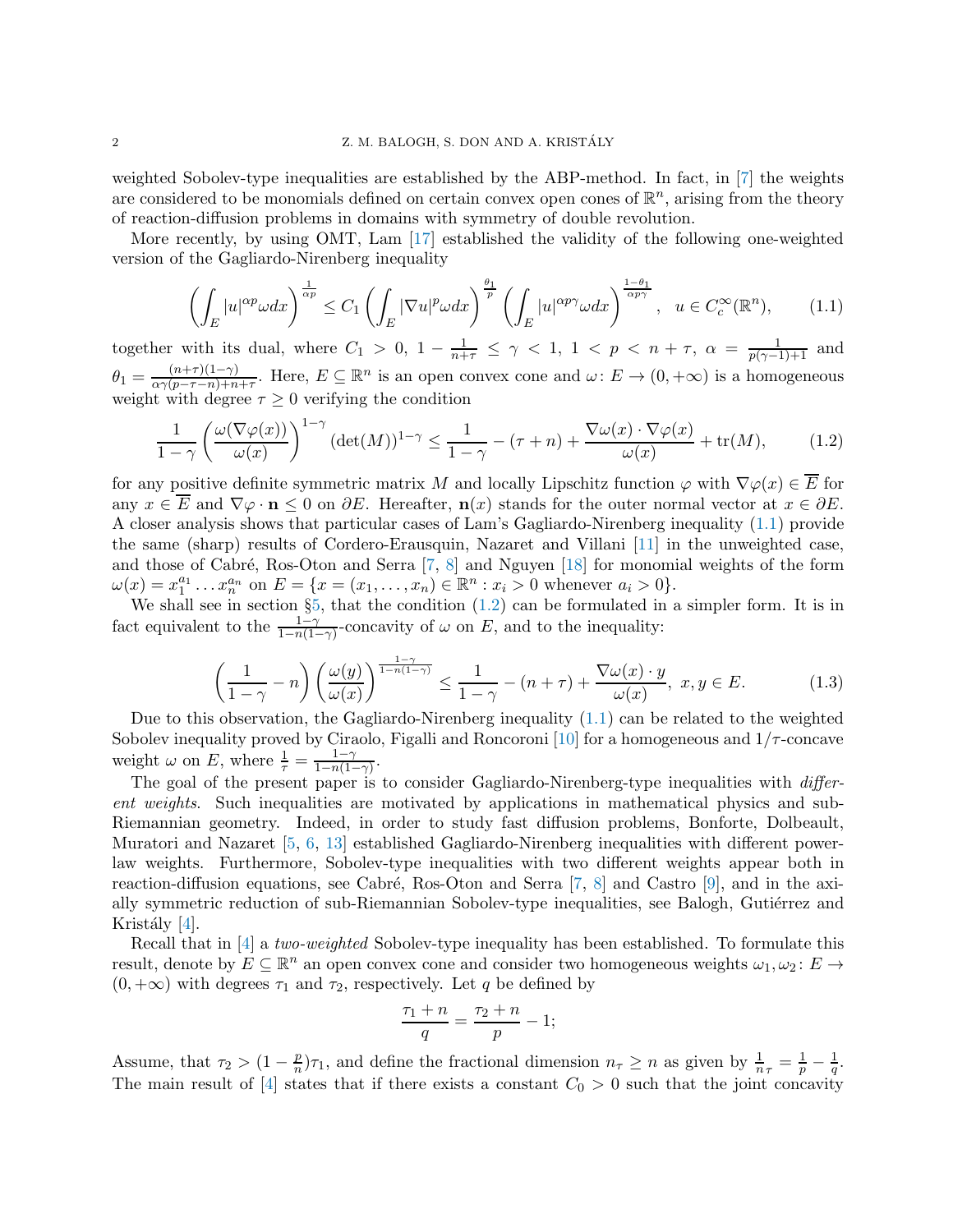condition

<span id="page-2-0"></span>
$$
\left( \left( \frac{\omega_2(y)}{\omega_2(x)} \right)^{\frac{1}{p}} \left( \frac{\omega_1(x)}{\omega_1(y)} \right)^{\frac{1}{q}} \right)^{\frac{n\tau}{n\tau - n}} \le C_0 \left( \frac{1}{p'} \frac{\nabla \omega_1(x)}{\omega_1(x)} + \frac{1}{p} \frac{\nabla \omega_2(x)}{\omega_2(x)} \right) \cdot y, \quad \forall x, y \in E \tag{1.4}
$$

is satisfied, then there exists a constant  $C_1 > 0$  such that the following two-weighted Sobolev inequality holds:

<span id="page-2-1"></span>
$$
\left(\int_{E} |u|^{q} \omega_{1} dx\right)^{\frac{1}{q}} \leq C_{1} \left(\int_{E} |\nabla u|^{p} \omega_{2} dx\right)^{\frac{1}{p}}, u \in C_{c}^{\infty}(\mathbb{R}^{n}).\tag{1.5}
$$

The aim of the present paper is to provide a common extension of the two conditions [\(1.3\)](#page-1-2) and [\(1.4\)](#page-2-0) and their consequences [\(1.1\)](#page-1-0) and [\(1.5\)](#page-2-1), respectively. More precisely we consider Gagliardo-Nirenberg inequalities for three homogeneous weights  $\omega_i: E \to (0, +\infty)$  of class  $\mathcal{C}^1$ ,  $i \in \{1, 2, 3\}$ , having their degree of homogeneity  $\tau_i > -n$ , (i.e.  $\omega_i(tx) = t^{\tau_i}\omega_i(x)$  for  $t > 0, x \in E$ ), where  $E \subseteq \mathbb{R}^n$ is an open convex cone,  $n \geq 2$ . To do this, we formulate the condition connecting these weights, which plays the central role in our study.

MAIN CONDITION: Let  $\gamma > 1 - \frac{1}{n}$  $\frac{1}{n}$  with  $\gamma \neq 1$  and  $1 < p < \infty$ . The triplet  $(\omega_1, \omega_2, \omega_3)$  satisfies condition (C) on E if there exist  $K \in \mathbb{R}$  and  $C_0 > 0$  such that

<span id="page-2-2"></span>
$$
\left(\frac{1}{1-\gamma}-n\right)\left(\left(\frac{\omega_2(y)}{\omega_2(x)}\right)^{\frac{1}{p}}\left(\frac{\omega_1(y)}{\omega_1(x)}\right)^{\frac{1}{p'}-\gamma}\right)^{\frac{1}{1-n(1-\gamma)}} \leq \left(\frac{1}{1-\gamma}+K\right)\frac{\omega_3(x)}{\omega_1^{1/p'}(x)\omega_2^{1/p}(x)} + C_0\left(\frac{1}{p}\frac{\nabla\omega_2(x)}{\omega_2(x)}+\frac{1}{p'}\frac{\nabla\omega_1(x)}{\omega_1(x)}\right)\cdot y,
$$
\n(1.6)

for every  $x, y \in E$ .

Hereafter,  $p' = p/(p-1)$  is the conjugate of  $p > 1$ , and "<sup>\*</sup>" stands for the usual inner product in  $\mathbb{R}^n$ . Various examples verifying condition (C) will be discussed in Section [5.](#page-28-0)

Notice that  $(1.6)$  is a natural extension of  $(1.3)$  and  $(1.4)$  when three weights are taken into account. More precisely,

- if  $\omega_1 = \omega_2 = \omega_3 =: \omega$  in [\(1.6\)](#page-2-2),  $K = -n \tau$  and  $C_0 = 1$ , we recover [\(1.3\)](#page-1-2), which is equivalent to the fact that the triplet  $(E, \vert \cdot \vert, \omega)$  verifies the curvature-dimension condition  $CD(0, n+\tau)$ ;
- if  $\gamma < 1$  and  $K = -\frac{1}{1-\gamma}$ , from [\(1.6\)](#page-2-2) we obtain [\(1.4\)](#page-2-0) with the identities  $\frac{1}{q} = \gamma \frac{1}{p'}$ ,  $\frac{1}{n_z}$  $\frac{1}{n_{\tau}}=$  $1 - \gamma = \frac{1}{p} - \frac{1}{q}$  $\frac{1}{q}$ .

Let us begin with some notations. Let  $p > 1$ ,  $\alpha > 0$  and  $\gamma > 0$  be such that  $\alpha = \frac{1}{p(\gamma-1)+1}$ . We denote by  $L^p(\omega; E) = \{u : E \to \mathbb{R} : \int_E |u(x)|^p \omega(x) dx < +\infty\}$  and introduce the weighted Sobolev space

$$
\dot{W}^{p,\alpha}(\omega_1, \omega_2; E) := \{ u \in L^{\alpha p}(\omega_1; E) : |\nabla u| \in L^p(\omega_2; E) \},\tag{1.7}
$$

and

$$
\mathcal{G}_{\omega_1,\omega_2} := \left\{ G \colon E \to [0,+\infty) : G \in L^1(\omega_1; E) \cap L^{\gamma}(\omega_1^{\frac{1}{p'}} \omega_2^{\frac{1}{p}}; E), \int_E G(y)|y|^{p'} \omega_1(y) dy < +\infty \right\}.
$$

To formulate our first main result we introduce the following constants

<span id="page-2-3"></span>
$$
L := -(n + \tau_1)\gamma + n + \tau_3, \ M := p + \frac{n + \tau_1}{\alpha} - (n + \tau_2), \tag{1.8}
$$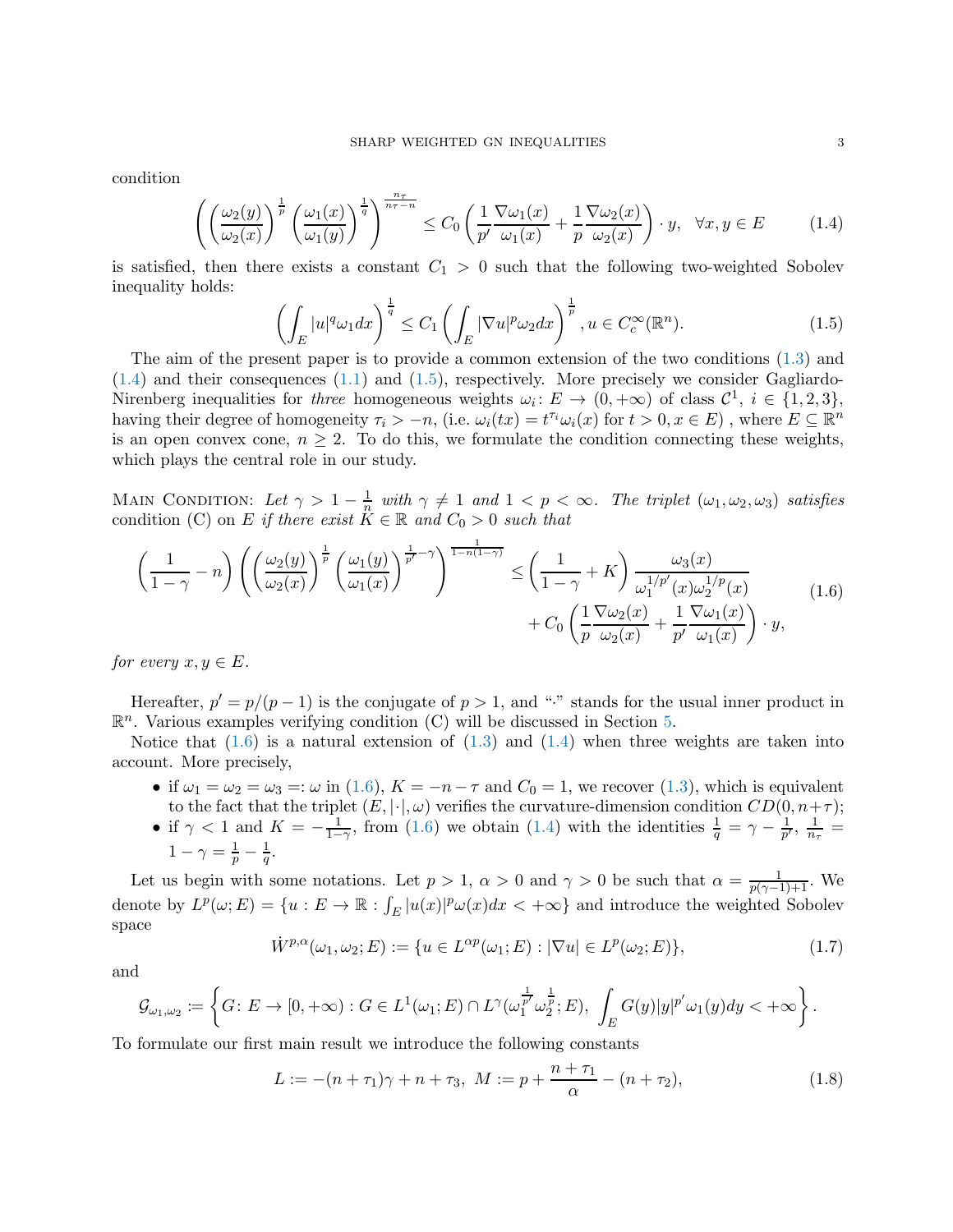<span id="page-3-5"></span>
$$
C_{K,L,M,C_0} = \left(\frac{1}{1-\gamma}+K\right)^{\frac{M}{p}} C_0^{L-(1-\gamma)n\left(\frac{M}{p}+L\right)} (\gamma\alpha)^L (1-\gamma)^{\frac{M}{p}+L} \frac{(M+pL)^{\frac{M}{p}+L}}{M^{\frac{M}{p}}L^L},\tag{1.9}
$$

and

<span id="page-3-3"></span>
$$
C_{\mathcal{G}_{\omega_1,\omega_2}} = \inf_{G \in \mathcal{G}_{\omega_1,\omega_2};\int_E G\omega_1 = 1} \frac{\left(\int_E G(y)|y|^{p'}\omega_1(y)dy\right)^{\frac{L}{p'}}}{\left(\int_E G^\gamma(y)\omega_1^{\frac{1}{p'}}(y)\omega_2^{\frac{1}{p}}(y)dy\right)^{\frac{M}{p}+L}}.
$$
(1.10)

Our main Gagliardo-Nirenberg inequalities with three weights will be proved by the OMT method and are stated as follows; we first deal with the case  $\gamma < 1$ :

<span id="page-3-0"></span>**Theorem 1.1.**  $(\gamma < 1)$  Let  $n \geq 2$ ,  $1 < p < \infty$ ,  $1 > \gamma > \max\{1 - 1/n, 1/p'\}$  and  $E \subseteq \mathbb{R}^n$  be an open convex cone, and  $\omega_i: E \to (0, +\infty)$  be homogeneous weights with degree  $\tau_i > -n$  and of class  $C^1$ ,  $i \in \{1,2,3\}$ , such that the triplet  $(\omega_1,\omega_2,\omega_3)$  satisfies condition (C) on E. Let  $\alpha = \frac{1}{p(\gamma-1)+1}$  and assume that  $L > 0$  and  $M \geq 0$ . Then if  $\frac{1}{1-\gamma} + K > 0$  we have

<span id="page-3-2"></span>
$$
\left(\int_{E} |u|^{\alpha p} \omega_1 dx\right)^{\frac{1}{\alpha p}} \leq \mathsf{C}_1 \left(\int_{E} |\nabla u|^p \omega_2 dx\right)^{\frac{\theta_1}{p}} \left(\int_{E} |u|^{\alpha p \gamma} \omega_3 dx\right)^{\frac{1-\theta_1}{\alpha p \gamma}}, \ \forall u \in \dot{W}^{p,\alpha}(\omega_1, \omega_2; E), \tag{1.11}
$$

where

<span id="page-3-4"></span>
$$
C_1 = (C_{K,L,M,C_0} C_{\mathcal{G}_{\omega_1,\omega_2}})^{\frac{1}{\alpha \gamma M + L}} \text{ and } \theta_1 = \frac{L}{\alpha \gamma M + L} \in (0,1],
$$
\n(1.12)

If  $\frac{1}{1-\gamma}+K=0$  we have that  $M=0$  and the above formula still holds by using the convention  $0^0=1$ . We notice that when  $\int$ E  $|u|^{\alpha p \gamma} \omega_3 dx = +\infty$  in [\(1.11\)](#page-3-2), we have nothing to prove in (1.11); thus, we may consider without loss of generality that it is finite. Note, that in the limit case  $K = -\frac{1}{1-}$  $1-\gamma$ (and consequently,  $M = 0$  and  $\theta_1 = 1$ ),  $\omega_3$  disappears from condition (C). In this case, setting with  $\gamma=1-\frac{1}{n}$  $\frac{1}{n_{\tau}}$ , where  $n_{\tau}$  is the fractional dimension, Theorem [1.1](#page-3-0) reduces to the Sobolev inequality on  $E$  with two weights, stated above (see [\[4,](#page-33-13) Theorem 1.1]). One can also observe that when  $\omega_1 = \omega_2 = \omega_3 =: \omega, K = -n - \tau$  and  $C_0 = 1$ , where  $\tau$  is the degree of homogeneity of the weight  $\omega$ , Theorem [1.1](#page-3-0) reduces to the above mentioned main result of Lam [\[17,](#page-33-6) Theorem 1.7], see also Theorem [3.1](#page-15-0) (and Proposition [5.1\)](#page-29-0).

Since we obtain a sharp result in the case when the three weights coincide (see Theorem [3.1\)](#page-15-0), the question of the converse implication naturally arises for the Gagliardo-Nirenberg inequalities: assuming sharpness and the existence of non-zero extremals in Theorem [1.1](#page-3-0) (see inequality  $(1.11)$ ), are the weights related to each other? The answer turns out to be affirmative and it reads as follows.

<span id="page-3-1"></span>**Theorem 1.2.** Under the same assumptions as in Theorem [1.1,](#page-3-0) if equality holds in  $(1.11)$  for some  $u \in \dot{W}^{p,\alpha}(\omega_1,\omega_2;E) \setminus \{0\}$  and the infimum in [\(1.10\)](#page-3-3) is achieved, then the following statements hold.

- (i) If  $\frac{1}{1-\gamma} + K \neq 0$ , then the weights  $\omega_1$ ,  $\omega_2$  and  $\omega_3$  are equal up to some constant multiplicative factors and  $\frac{1-\gamma}{1-n(1-\gamma)}$ -concave on E.
- (ii) If  $\frac{1}{1-\gamma} + K = 0$ , then the  $\omega_3$  term disappears from [\(1.6\)](#page-2-2), the Gagliardo-Nirenberg inequality reduces to the Sobolev inequality,  $\omega_1$  and  $\omega_2$  are equal up to a constant multiplicative factor and  $\frac{1-\gamma}{1-n(1-\gamma)}$ -concave on E.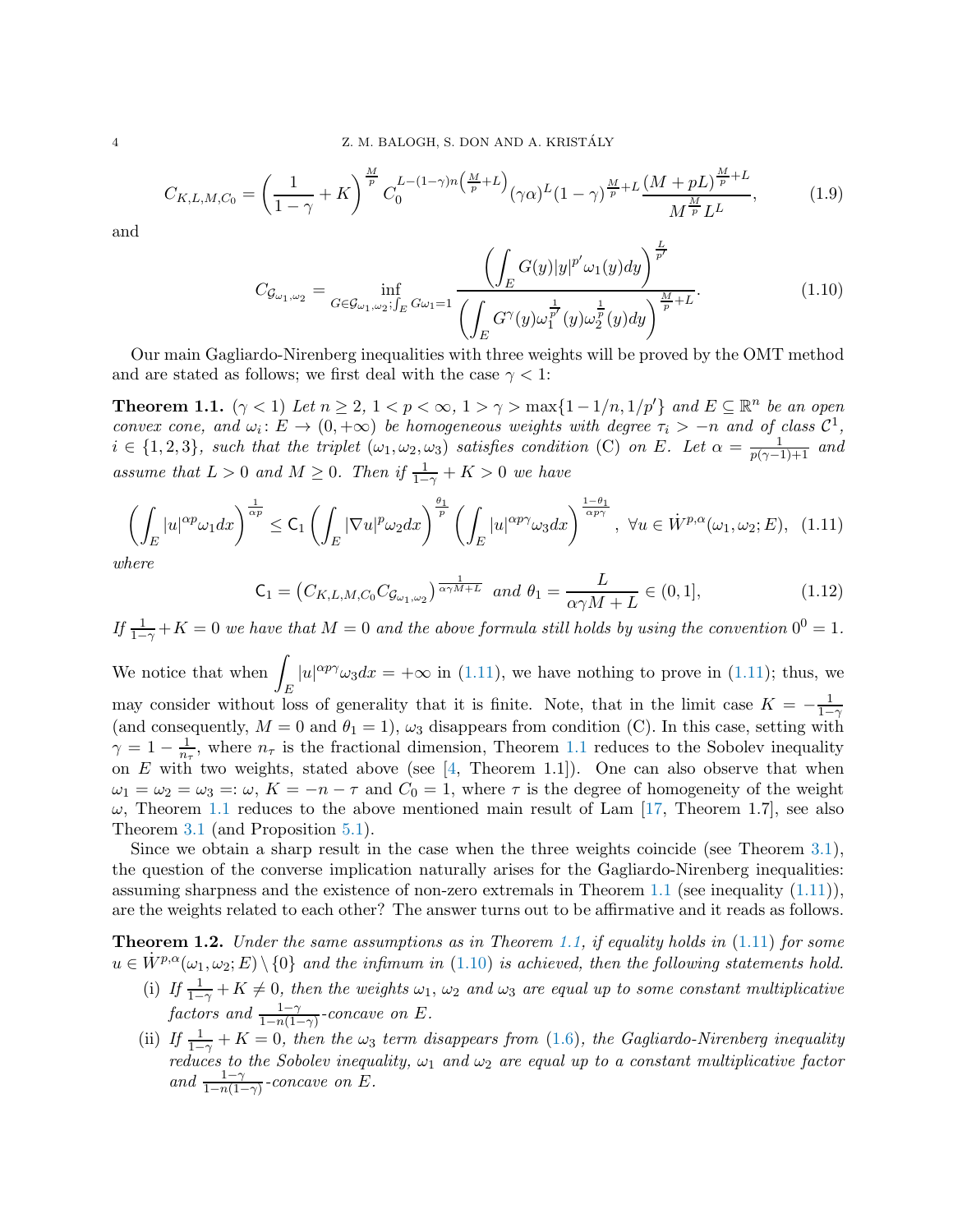We stress that the key step of the proof of Theorem [1.2](#page-3-1) is tracing back the equalities inside the proof of Theorem [1.1.](#page-3-0) To this end it is crucial that Theorem [1.1](#page-3-0) has been proven directly with functions belonging to the correct Sobolev space  $W^{p,\alpha}(\omega_1,\omega_2;E)$ : a proof with smooth and compactly supported functions would have let us obtain the same inequalities stated in Theorem [1.1](#page-3-0) via a density argument, but it would have not allowed to characterize the equality case. In sight of this, a generalized weighted integration by parts formula is proved in Proposition [2.1:](#page-6-0) we believe this technical instrument might deserve its own independent interests.

The assumption concerning the attainability of the infimum in  $(1.10)$  is important in our argument; at this moment we have no certainty that this compactness property holds for two generic weights  $\omega_1$  and  $\omega_2$  which are related only by condition (C). On the other hand, when the weights are equal to each other (up to some multiplicative constant), the latter property follows by a duality argument.

In the case  $\gamma > 1$  a "dual" Gagliardo-Nirenberg inequality to  $(1.11)$  can be established via condition (C); to do this, we assume that  $1 + K(1 - \gamma) > 0$  and by using the same notations from [\(1.8\)](#page-2-3), we introduce the constants

<span id="page-4-1"></span>
$$
\tilde{C}_{K,L,M,C_0} = \left(\frac{1}{\gamma - 1} - K\right)^{-\frac{M}{p}} C_0^{-L + (1 - \gamma)n\left(\frac{M}{p} + L\right)} (\gamma \alpha)^{-L} (\gamma - 1)^{-\frac{M}{p} - L} \frac{M^{\frac{M}{p}} (-L)^L}{\left(M + p\right)^{\frac{M}{p} + L}},\tag{1.13}
$$

and

$$
\tilde{C}_{\mathcal{G}_{\omega_1,\omega_2}} = \inf_{G \in \mathcal{G}_{\omega_1,\omega_2};\int_E} \frac{\left(\int_E G^\gamma(y)\omega_1^{\frac{1}{p'}}(y)\omega_2^{\frac{1}{p}}(y)dy\right)^{\frac{M}{p}+L}}{\left(\int_E G(y)|y|^{p'}\omega_1(y)dy\right)^{\frac{L}{p'}}}.
$$
\n(1.14)

<span id="page-4-0"></span>**Theorem 1.3.**  $(\gamma > 1)$  Let  $n \geq 2$ ,  $1 < p < \infty$ ,  $\gamma > 1$  and  $E \subseteq \mathbb{R}^n$  be an open convex cone, and  $\omega_i\colon E\to (0,+\infty)$  be homogeneous weights with degree  $\tau_i > -n$  and of class  $\mathcal{C}^1$ ,  $i\in \{1,2,3\}$ , such that the triplet  $(\omega_1, \omega_2, \omega_3)$  satisfies condition (C) on E. Let  $\alpha = \frac{1}{p(\gamma-1)+1}$  and assume that  $L < 0$ and  $1 + K(1 - \gamma) > 0$ . Then  $\tau_3 = \frac{\tau_1}{p'} + \frac{\tau_2}{p}$  and one has

<span id="page-4-2"></span>
$$
\left(\int_{E} |u|^{\alpha p \gamma} \omega_3 dx\right)^{\frac{1}{\alpha p \gamma}} \leq \mathsf{C}_2 \left(\int_{E} |\nabla u|^p \omega_2 dx\right)^{\frac{\theta_2}{p}} \left(\int_{E} |u|^{\alpha p} \omega_1 dx\right)^{\frac{1-\theta_2}{\alpha p}}, \ \forall u \in \dot{W}^{p,\alpha}(\omega_1, \omega_2; E), \ (1.15)
$$

where

<span id="page-4-3"></span>
$$
\mathsf{C}_2 = \left( \tilde{C}_{K,L,M,C_0} \tilde{C}_{\mathcal{G}_{\omega_1,\omega_2}} \right)^{\frac{1}{\alpha \gamma M}} \text{ and } \theta_2 = -\frac{L}{\alpha \gamma M} \in (0,1). \tag{1.16}
$$

Let us mention that it will follow from the proof of Theorem [1.3](#page-4-0) that  $M > 0$  and thus the constant in  $(1.13)$  is well defined.

If the three weights are *equal* and we take the limit  $\gamma \to 1$  in the Gagliardo-Nirenberg inequalities (either in Theorem [1.1](#page-3-0) or Theorem [1.3\)](#page-4-0), we are able in Theorem [3.2](#page-21-1) to get sharp one-weighted  $p$ -log-Sobolev inequalities on E together with the explicit sharp constant. However, this limiting method does not provide a way to characterize the equality cases. On the other hand, a direct OMT-based proof of the sharp one-weighted p-log-Sobolev inequality has been given recently in [\[3\]](#page-33-14) together with a full characterization of the equality cases.

A further application of Theorem [1.3,](#page-4-0) is Theorem [3.3,](#page-21-2) a weighted Faber-Krahn inequality that is obtained by choosing the weights equal to each other and letting  $\gamma \to +\infty$  in [\(1.15\)](#page-4-2).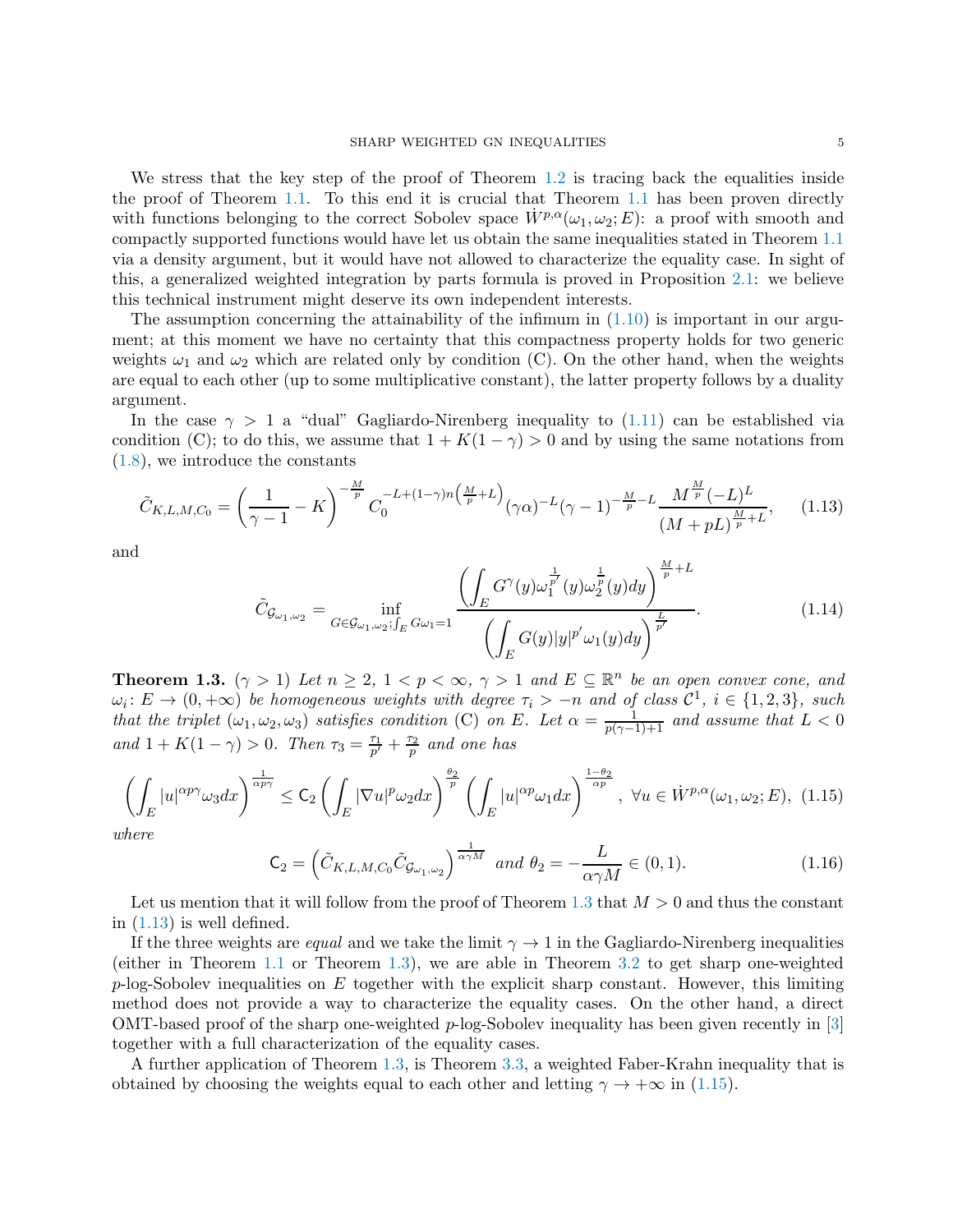We finally underline how the characterization of the equality case for the weighted Gagliardo-Nirenberg inequality in the case  $\gamma > 1$  is still open. To the best of our knowledge, the answer to this question is still unknown even in the unweighted case, see e.g. the case  $\alpha < 1$  in [\[11\]](#page-33-2). The main difficulty comes from the regularity of the transport map  $\phi$ : in the case  $\gamma < 1$  we are able to prove that the optimizer is strictly positive on compact subsets of its support and hence the singular part of the distributional Laplacian of  $\phi$  vanishes. However, in the case  $\gamma > 1$ , the optimizers are solution of a p-Laplace equation with additional singular terms, hence less regularity of its solutions has to be expected.

The paper is organized as follows. In section §[2](#page-5-0) we prove the main Gagliardo-Nirenberg inequali-ties with three weights, see Theorems [1.1](#page-3-0)  $\&$  [1.3.](#page-4-0) In section §[3](#page-14-0) we establish sharp weighted Sobolev, Gagliardo-Nirenberg, log-Sobolev, Faber-Krahn and isoperimetric inequalities in the case when the weights are equal. Section  $\S 4$  $\S 4$  is devoted to the discussion of the rigidity, by proving Theorem [1.2.](#page-3-1) In section §[5](#page-28-0) we construct several classes of weights which verify our main condition (C) and prove the equivalence between [\(1.2\)](#page-1-1) and the  $\frac{1-\gamma}{1-n(1-\gamma)}$ -concavity of the weight (both for  $\gamma \neq 1$  and in the limit case  $\gamma \to 1$ ).

#### <span id="page-5-0"></span>2. Weighted Gagliardo-Nirenberg inequalities: proof of Theorems [1.1](#page-3-0) & [1.3](#page-4-0)

This section is devoted to the proofs of Theorems [1.1](#page-3-0) and [1.3.](#page-4-0) Before that we first discuss necessary conditions that the weights need to satisfy when condition (C) holds, by using the homogeneity property of the weights with respect to y and x. We notice that by multiplying both sides of  $(1.6)$ by  $\omega_1^{-1/p} \omega_2^{1/p}$  $2^{1/p}(x)$  we obtain the equivalent condition

<span id="page-5-1"></span>
$$
\left(\frac{1}{1-\gamma}-n\right)\left(\frac{\omega_2^{\frac{1}{p}}(y)\omega_1^{\frac{1}{p'}-\gamma}(y)}{\omega_2^{\frac{n}{p}(1-\gamma)}(x)\omega_1^{(1-\frac{n}{p})(1-\gamma)}(x)}\right)^{\frac{1}{1-n(1-\gamma)}} \le \left(\frac{1}{1-\gamma}+K\right)\frac{\omega_3(x)}{\omega_1(x)} + C_0\frac{\nabla(\omega_2^{\frac{1}{p}}\omega_1^{\frac{1}{p'}})(x)}{\omega_1(x)}\cdot y,
$$
\n(2.1)

Here we focus on the homogeneity in  $y$ .

• Homogeneity in y, case  $\gamma < 1$ . Replacing y with  $\lambda y$  in [\(2.1\)](#page-5-1), and letting  $\lambda \to +\infty$  and  $\lambda \to 0$ we get

$$
0 \le \frac{\tau_2}{p} + \tau_1 \left(\frac{1}{p'} - \gamma\right) \le 1 - n(1 - \gamma). \tag{2.2}
$$

• Homogeneity in y, case  $\gamma > 1$ . In this case we can rearrange the terms in [\(2.1\)](#page-5-1) in the following way:

$$
\left(\frac{1}{\gamma-1} - K\right) \frac{\omega_3(x)}{\omega_1(x)} \le \left(\frac{1}{\gamma-1} + n\right) \left(\frac{\omega_2^{\frac{1}{p}}(y)\omega_1^{\frac{1}{p'}-\gamma}(y)}{\omega_2^{\frac{n}{p}(1-\gamma)}(x)\omega_1^{\left(1-\frac{n}{p}\right)(1-\gamma)}(x)}\right)^{\frac{1}{1-n(1-\gamma)}} + C_0 \frac{\nabla(\omega_2^{\frac{1}{p}}\omega_1^{\frac{1}{p'}})(x)}{\omega_1(x)} \cdot y. \tag{2.3}
$$

Since  $\frac{1}{\gamma-1} - K > 0$  by assumption (see Theorem [1.3\)](#page-4-0), replacing y with  $\lambda y$  and letting  $\lambda \to 0$ , we get

$$
\frac{\tau_2}{p} + \tau_1 \left( \frac{1}{p'} - \gamma \right) \le 0.
$$

Moreover, choosing  $y = x = \lambda v$  in [\(2.1\)](#page-5-1) and letting  $\lambda \to +\infty$  and  $\lambda \to 0$  we obtain:  $\tau_3 = \frac{\tau_2}{p} + \frac{\tau_1}{p'}$ .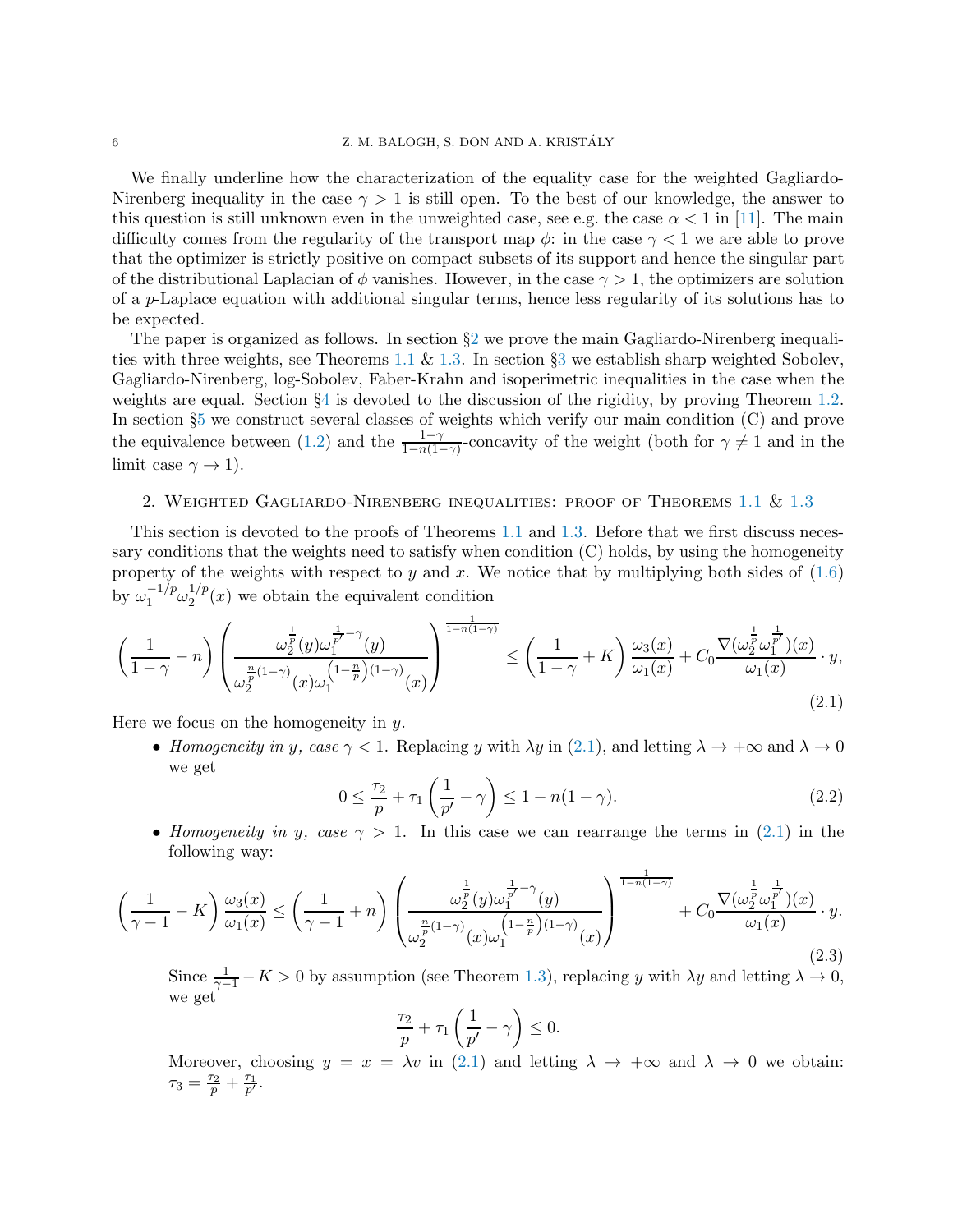• In both cases, i.e.,  $\gamma < 1$  and  $\gamma > 1$  (with  $\frac{1}{\gamma - 1} - K > 0$ ), choosing  $y = \lambda x$  in [\(2.1\)](#page-5-1) we obtain  $\frac{\tau_2}{p} + \frac{\tau_1}{p'} \geq 0$  and

<span id="page-6-4"></span>
$$
\nabla(\omega_2^{\frac{1}{p}} \omega_1^{\frac{1}{p'}})(x) \cdot y \ge 0 \tag{2.4}
$$

for every  $x, y \in E$ .

The next lemma will be crucial in the sequel; its proof relies on the AM-GM inequality, see [\[17\]](#page-33-6).

<span id="page-6-3"></span>**Lemma 2.1.** Let  $n \geq 2$  be a natural number,  $\gamma \geq 1 - \frac{1}{n}$  $\frac{1}{n}$ ,  $\gamma \neq 1$ ,  $C > 0$  and M be an  $(n \times n)$ -type positive-definite symmetric matrix. Then

<span id="page-6-1"></span>
$$
\frac{1}{1-\gamma}C^{1-n(1-\gamma)}(\det(M))^{1-\gamma} \le \left(\frac{1}{1-\gamma} - n\right)C + \text{tr}(M). \tag{2.5}
$$

Moreover, the equality in [\(2.5\)](#page-6-1) holds if and only if  $M = CI_n$ . (Hereafter,  $I_n$  denotes the  $(n \times n)$ -type unitary matrix.)

The following integration by parts inequality will be crucial in the proofs of our main results. To formulate this result we denote by  $\Delta_{D'}\phi$  the distributional Laplacian of a convex function  $\phi: E \to \mathbb{R}$ and by  $\Delta_A \phi$  its absolutely continuous part.

<span id="page-6-0"></span>**Proposition 2.1.** Let  $p > 1$ ,  $E \subseteq \mathbb{R}^n$  be an open convex cone, and  $\omega_i : E \to (0, +\infty)$  be weights of class  $C^1$ ,  $i \in \{1,2\}$ , such that  $\nabla(\omega_1^{1/p'} \omega_2^{1/p})$  $\mathcal{L}_2^{1/p}(x) \cdot y \geq 0$  for every  $x, y \in E$ . Let  $\phi \colon \mathbb{R}^n \to \mathbb{R}$  be a convex function such that  $\nabla \phi(x) \in E$  for a.e.  $x \in E$ . If  $q > 1$ , and  $f: E \to [0, +\infty)$  is a measurable function such that  $f^{q-1} \nabla \phi \in L^{p'}(\omega_1; E)$  and  $\nabla f \in L^p(\omega_2; E)$ , then

<span id="page-6-2"></span>
$$
\int_{E} f^{q} \omega_1^{\frac{1}{p'}} \omega_2^{\frac{1}{p}} \Delta_A \phi dx \le -q \int_{E} f^{q-1} \omega_1^{\frac{1}{p'}} \omega_2^{\frac{1}{p}} \nabla \phi \cdot \nabla f dx - \int_{E} f^{q} \nabla (\omega_1^{\frac{1}{p'}} \omega_2^{\frac{1}{p}}) \cdot \nabla \phi dx.
$$
 (2.6)

Proof. The proof is adapted from Cordero-Erausquin, Nazaret and Villani [\[11\]](#page-33-2) (for the unweighted case) and Balogh, Don and Kristály [\[3\]](#page-33-14) (involving only one weight and slightly different integrability conditions). Let us denote by  $S := \inf\{x \in \mathbb{R}^n : \phi(x) < +\infty\}$ ; due to the assumption,  $E \cap S$  is open, convex and contains the support of u except, possibly, for a Lebesgue null set.

For every  $k \geq 1$ , let  $\theta_k^0$ :  $[0, +\infty) \to [0, 1]$  be a non-decreasing  $\mathcal{C}^{\infty}$  function such that  $\theta_k^0(s) = 0$ for  $s \leq \frac{1}{2l}$  $\frac{1}{2k}$  and  $\theta_k^0(s) = 1$  for  $s \geq \frac{1}{k}$  $\frac{1}{k}$ ; in addition, let  $\theta_k: E \to [0, 1]$  be the locally Lipschitz function  $\theta_k(x) = \theta_k^0(d(x, \partial E))$ ,  $x \in E$ . Let  $f_k = f\theta_k$ ,  $k \ge 1$ . It turns out that  $\nabla f_k \in L^p(\omega_2; E)$  for every  $k \geq 1$  and supp $f_k \subseteq S_k$  where  $S_k = \{x \in E : d(x, \partial E) \geq \frac{1}{2l}\}$  $\frac{1}{2k}$ . Furthermore, for every fixed  $k \geq 1$ , by a trivial extension, one has that  $\nabla f_k \in L^p(\mathbb{R}^n)$ .

Let us consider a cut-off function  $\chi: \mathbb{R}^n \to [0,1]$  of class  $\mathcal{C}^{\infty}$  such that  $\chi \equiv 1$  on  $B = B(0,1)$  and  $\chi \equiv 0$  on  $\mathbb{R}^n \setminus B(0, 2)$ . Fix  $x_0 \in E$  and  $k \ge 1$ . For  $\varepsilon \in (0, 1)$  small enough, we define

$$
f_{k,\varepsilon}(x) = \min\left\{f_k\left(x_0 + \frac{x - x_0}{1 - \varepsilon}\right), \chi(\varepsilon x)f_k(x)\right\}, \quad x \in E.
$$

Then  $f_{k,\varepsilon} \geq 0$  has compact support in  $E \cap S$  and since  $|\nabla \chi| \leq C_0$  for some  $C_0 > 0$ , one has that  $\nabla f_{k,\varepsilon} \in L^p(\omega_2;E) \cap L^p(\mathbb{R}^n).$ 

Given a non-negative function  $\kappa \in C_c^{\infty}(B)$  such that  $\int_{-\infty}^{\infty} \kappa dx = 1$ , we consider the convolution kernel  $\kappa_{\delta}(x) = \frac{1}{\delta^n} \kappa(x/\delta), \ \delta > 0$ , and define the convolution function

$$
f_{k,\varepsilon}^{\delta}(x) = (f_{k,\varepsilon} \star \kappa_{\delta})(x) := \int_{E} f_{k,\varepsilon}(y) \kappa_{\delta}(x-y) dy \ge 0.
$$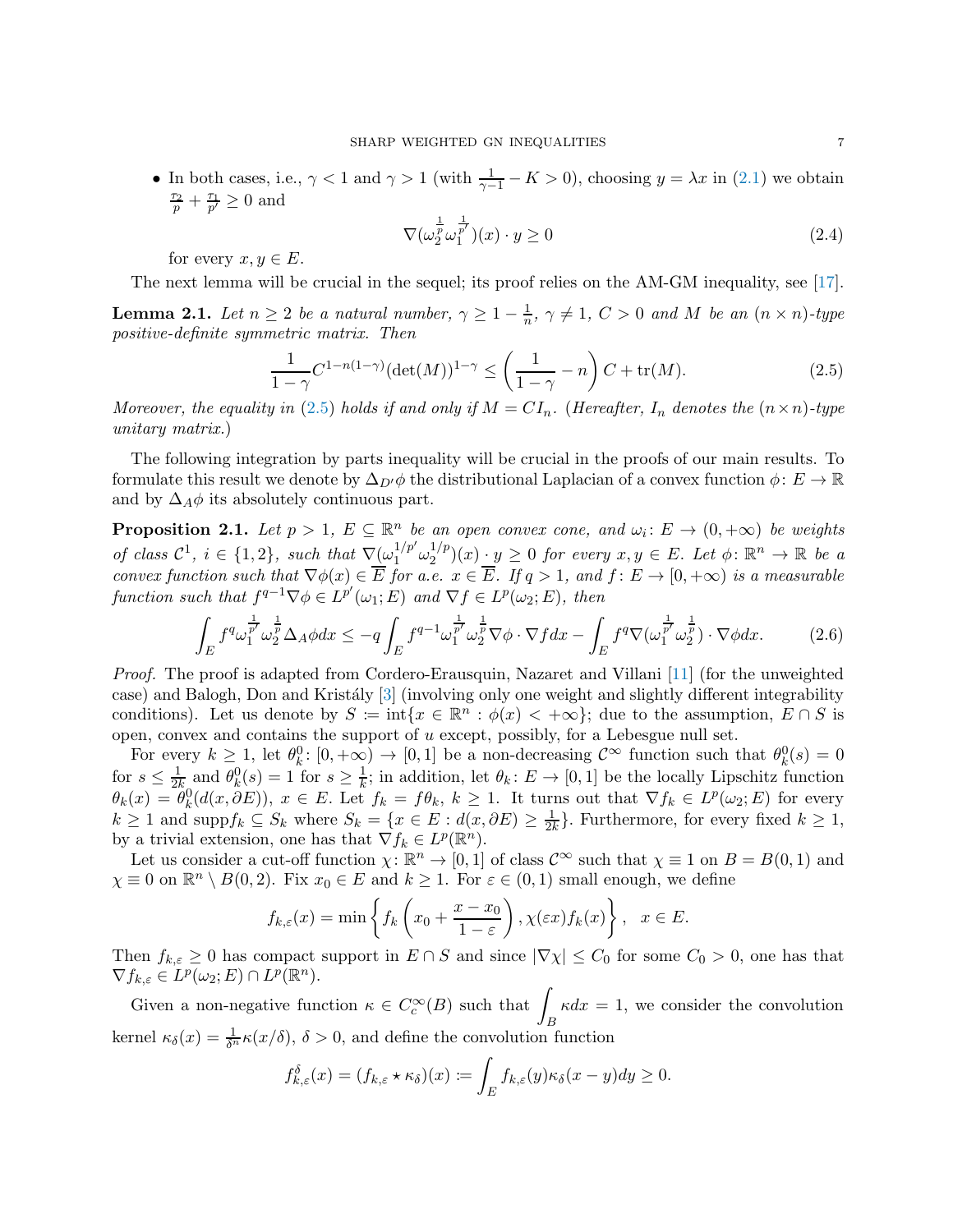It is standard that the functions  $f_{k,\varepsilon}^{\delta}$  are smooth on E for every  $\varepsilon \in (0,1)$  belonging to the above range, and  $\delta > 0$ . Moreover, since  $\phi$  is convex, and supp $f_{k,\varepsilon}^{\delta}$  is compact in E, then  $\nabla \phi$  is essentially bounded on  $\text{supp}(f_{k,\varepsilon}^{\delta})$  for every sufficiently small  $\delta > 0$ .

The idea is to apply the usual divergence theorem to the smooth function  $f_{k,\varepsilon}^{\delta}$  and pass to the limit as  $\delta \to 0$ ,  $\varepsilon \to 0$  and  $k \to \infty$ , in this order, obtaining the expected inequality [\(2.6\)](#page-6-2).

Taking into account that  $f_{k,\varepsilon}^{\delta} = 0$  on  $\partial E$ , and  $\Delta_A \phi \leq \Delta_{\mathcal{D}} \phi$  in the distributional sense, the divergence theorem implies

<span id="page-7-0"></span>
$$
\int_{E} (f_{k,\varepsilon}^{\delta})^q \omega_1^{\frac{1}{p'}} \omega_2^{\frac{1}{p}} \Delta_A \phi dx \le \int_{E} (f_{k,\varepsilon}^{\delta})^q \omega_1^{\frac{1}{p'}} \omega_2^{\frac{1}{p}} \Delta_{\mathcal{D}'} \phi dx \n= -q \int_{E} (f_{k,\varepsilon}^{\delta})^{q-1} \nabla f_{k,\varepsilon}^{\delta} \cdot \nabla \phi \omega_1^{\frac{1}{p'}} \omega_2^{\frac{1}{p}} dx \n- \int_{E} (f_{k,\varepsilon}^{\delta})^q \nabla (\omega_1^{\frac{1}{p'}} \omega_2^{\frac{1}{p}}) \cdot \nabla \phi dx.
$$
\n(2.7)

Since  $\phi$  is convex, thus  $\Delta_A \phi \geq 0$  on E, and  $\nabla(\omega)$  $\frac{\frac{1}{p'}}{1} \omega^{\frac{1}{p}}_2(x) \cdot \nabla \phi(x) \geq 0$  for a.e.  $x \in E$ , where we used the assumption that  $\nabla \phi(x) \in \overline{E}$  for a.e.  $x \in \overline{E}$ , it turns out that

<span id="page-7-2"></span>
$$
I_{\omega_1,\omega_2,\phi} := \omega_1^{\frac{1}{p'}} \omega_2^{\frac{1}{p}} \Delta_A \phi + \nabla(\omega_1^{\frac{1}{p'}} \omega_2^{\frac{1}{p}}) \cdot \nabla \phi \ge 0 \quad \text{a.e. on } E. \tag{2.8}
$$

Thus, inequality [\(2.7\)](#page-7-0) reads as

<span id="page-7-1"></span>
$$
\int_{E} (f_{k,\varepsilon}^{\delta})^{q} I_{\omega_{1},\omega_{2},\phi}(x) dx \leq -q \int_{E} (f_{k,\varepsilon}^{\delta})^{q-1} \nabla f_{k,\varepsilon}^{\delta} \cdot \nabla \phi \omega_{1}^{\frac{1}{p'}} \omega_{2}^{\frac{1}{p}} dx.
$$
\n(2.9)

Let us observe first that

$$
\int_{E} (f_{k,\varepsilon}^{\delta})^{q-1} \nabla f_{k,\varepsilon}^{\delta} \cdot \nabla \phi \omega_1^{\frac{1}{p'}} \omega_2^{\frac{1}{p}} dx \to \int_{E} f_{k,\varepsilon}^{q-1} \nabla f_{k,\varepsilon} \cdot \nabla \phi \omega_1^{\frac{1}{p'}} \omega_2^{\frac{1}{p}} dx \quad \text{as } \delta \to 0,
$$

which is due to the fact that  $\nabla \phi$  is essentially bounded on supp $(f_{k,\varepsilon}^{\delta}),$  and  $(f_{k,\varepsilon}^{\delta})^{q-1}\nabla \phi$  converges in  $L^{p'}(\omega_1; E)$  to  $(f_{k,\varepsilon})^{q-1} \nabla \phi$ , and  $\nabla f_{k,\varepsilon}^{\delta}$  converges in  $L^p(\omega_2; E)$  to  $\nabla f_{k,\varepsilon}$  as  $\delta \to 0$ , coming from properties of convolution and superposition operators based on the dominated convergence theorem. Thus, letting  $\delta \to 0$  in [\(2.9\)](#page-7-1), the latter properties together with Fatou's lemma and [\(2.8\)](#page-7-2) imply that

<span id="page-7-3"></span>
$$
\int_{E} f_{k,\varepsilon}^{q} I_{\omega_1,\omega_2,\phi}(x) dx \leq -q \int_{E} f_{k,\varepsilon}^{q-1} \nabla f_{k,\varepsilon} \cdot \nabla \phi \omega_1^{\frac{1}{p'}} \omega_2^{\frac{1}{p}} dx.
$$
\n(2.10)

The next step is to take the limit in [\(2.10\)](#page-7-3) whenever  $\varepsilon \to 0$ . By the definition of  $f_{k,\varepsilon}$ , we have that, passing to a subsequence of  $\varepsilon = (\varepsilon_{k,l})_{l \in \mathbb{N}}$ , the sequence  $f_{k,\varepsilon}$  converges to  $f_k$  a.e. as  $\varepsilon \to 0$ . In addition, by construction we have that  $f_{k,\varepsilon} \le f_k \le u$  and by assumption  $f^{q-1} \nabla \phi \in L^{p'}(\omega_1; E);$ accordingly, the dominated convergence theorem implies that

$$
f_{k,\varepsilon}^{q-1} \nabla \phi \to f_k^{q-1} \nabla \phi \quad \text{in } L^{p'}(\omega_1; E) \text{ as } \varepsilon \to 0.
$$

One can also prove that  $\nabla f_{k,\varepsilon}$  converges to  $\nabla f_k$  in the sense of distributions and  $\nabla f_{k,\varepsilon}$  is uniformly bounded in  $L^p(E)$  w.r.t.  $\varepsilon > 0$ ; hence,  $\nabla f_{k,\varepsilon}$  converges weakly in  $L^p(E)$  to  $\nabla f_k$  as  $\varepsilon \to 0$ . Combining the last two facts, it turns out that

$$
\int_{E} f_{k,\varepsilon}^{q-1} \nabla f_{k,\varepsilon} \cdot \nabla \phi \omega_1^{\frac{1}{p'}} \omega_2^{\frac{1}{p}} dx \to \int_{E} f_k^{q-1} \nabla f_k \cdot \nabla \phi \omega_1^{\frac{1}{p'}} \omega_2^{\frac{1}{p}} dx \quad \text{as } \varepsilon \to 0.
$$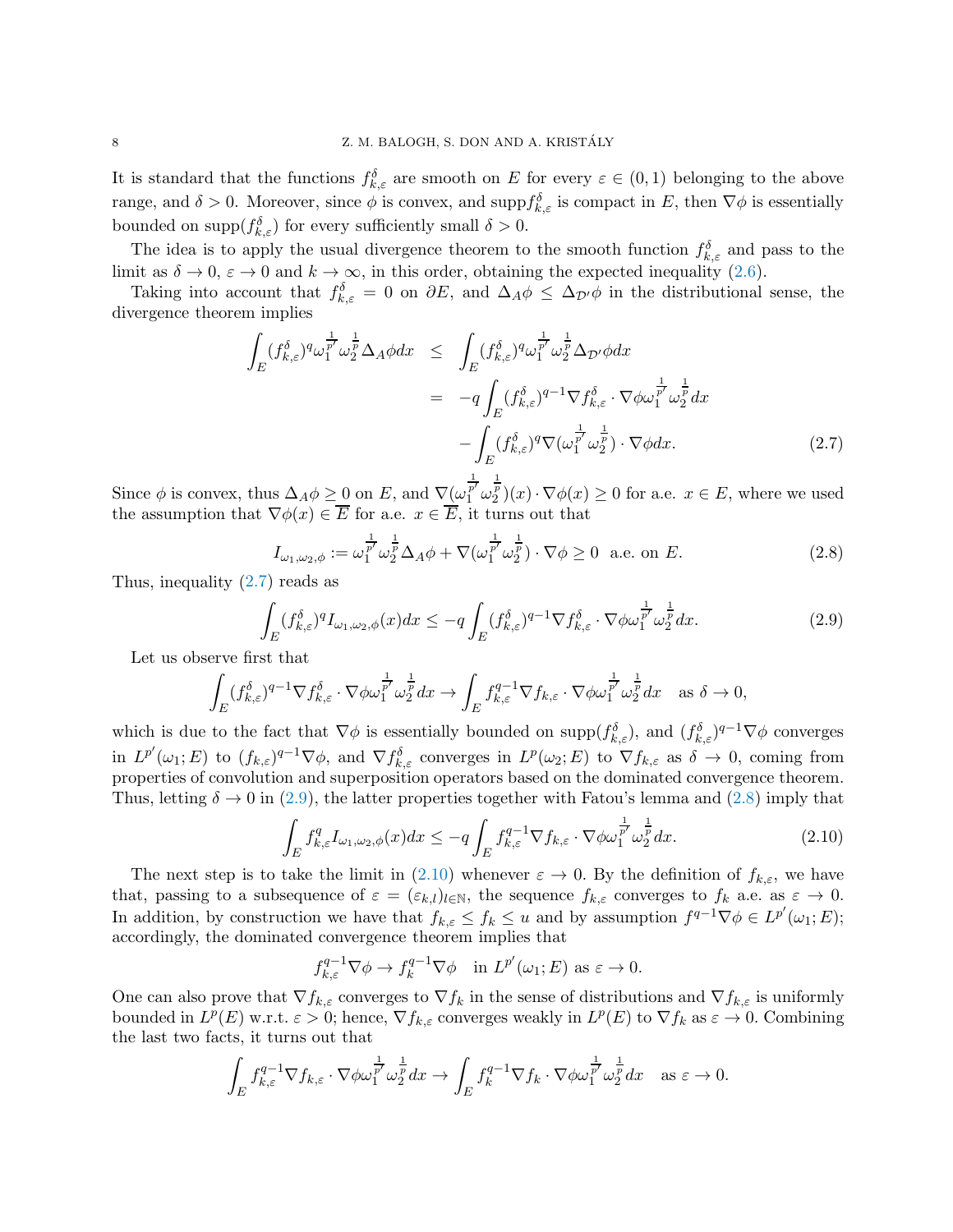By Fatou's lemma, once we let  $\varepsilon \to 0$  in [\(2.10\)](#page-7-3), we obtain that

<span id="page-8-0"></span>
$$
\int_{E} f_{k}^{q} I_{\omega_{1},\omega_{2},\phi}(x) dx \leq -q \int_{E} f_{k}^{q-1} \nabla f_{k} \cdot \nabla \phi \omega_{1}^{\frac{1}{p'}} \omega_{2}^{\frac{1}{p}} dx.
$$
\n(2.11)

As a final step, we take the limit  $k \to \infty$  in [\(2.11\)](#page-8-0). We observe that since  $x \mapsto d(x, \partial E)$  is locally Lipschitz, it is differentiable a.e. in E; furthermore, for a.e.  $x \in E$  one has that  $\nabla d(\cdot, \partial E)(x) =$  $-\mathbf{n}(x^*)$ , where  $x^* \in \partial E$  is the unique point with  $|x - x^*| = d(x, \partial E)$  and  $\mathbf{n}(x^*)$  is the unit outer normal vector at  $x^* \in \partial E$ . Since E is convex and  $\nabla \phi(x) \in \overline{E}$  for a.e.  $x \in \overline{E}$ , it turns out that  $\mathbf{n}(x^*) \cdot \nabla \phi(x) \leq 0$  for a.e.  $x \in E$ . In particular, the monotonicity of  $\theta_k^0$  implies that for a.e.  $x \in E$ one has

$$
\nabla f_k(x) \cdot \nabla \phi(x) = \theta_k(x) \nabla f(x) \cdot \nabla \phi(x) - f(x) (\theta_k^0)'(d(x, \partial E)) \mathbf{n}(x^*) \cdot \nabla \phi(x)
$$
  
\n
$$
\geq \theta_k(x) \nabla f(x) \cdot \nabla \phi(x).
$$

The above arguments together with [\(2.11\)](#page-8-0) imply

$$
\int_{E} \theta_k^q f^q I_{\omega_1, \omega_2, \phi}(x) dx \le -q \int_{E} \theta_k^q f^{q-1} \nabla f \cdot \nabla \phi \omega_1^{\frac{1}{p'}} \omega_2^{\frac{1}{p}} dx.
$$

Letting  $k \to \infty$  and taking into account that  $\theta_k \to 1$  for a.e.  $x \in E$  as  $k \to \infty$ , Fatou's lemma and the dominated convergence theorem imply the inequality  $(2.6)$ .

<span id="page-8-1"></span>Remark [2.1](#page-6-0). When we apply Proposition 2.1 in the proof of Theorems [1.1](#page-3-0) and [1.3](#page-4-0) we shall choose  $q = \alpha p \gamma = \frac{p\gamma}{p\gamma - p + 1} > 1$ . From the proof of Theorems [1.1](#page-3-0) and [1.3](#page-4-0) it will be clear that the integrability assumptions  $f^{\alpha p \gamma -1} \nabla \phi \in L^{p'}(\omega_1; E)$  and  $\nabla f \in L^p(\omega_2; E)$  are satisfied and thus Proposition [2.1](#page-6-0) applies. We notice that both terms  $\int$ E  $f^{\alpha p \gamma} \omega_1^{\frac{1}{p'}} \omega_2^{\frac{1}{p}} \Delta_A \phi dx$  and  $\int_E$  $f^{\alpha p \gamma} \nabla (\omega_1^{\frac{1}{p'}} \omega_2^{\frac{1}{p}}) \cdot \nabla \phi dx$  are finite. Indeed, both of them are non-negative, and due to inequality  $(2.6)$ , their sum is bounded from above by

$$
\alpha p \gamma \left| \int_E f^{\alpha p \gamma - 1} \omega_1^{\frac{1}{p'}} \omega_2^{\frac{1}{p}} \nabla \phi \cdot \nabla f dx \right| \leq \alpha p \gamma \left( \int_E f^{(\alpha p \gamma - 1) p'} |\nabla \phi|^{p'} \omega_1 dx \right)^{\frac{1}{p'}} \left( \int_E |\nabla f|^p \omega_2 \right)^{\frac{1}{p}} < +\infty.
$$

After this preparatory part, we focus to the proof of Theorems [1.1](#page-3-0) and [1.3.](#page-4-0) As mentioned in the introduction the strategy of the proof is based on optimal mass transport theory. For more details on this method we refer to [\[20\]](#page-33-3). To start the proof, we assume that  $\gamma \neq 1$  and we consider the space of functions

$$
\mathcal{G}_{\omega_1,\omega_2} := \left\{ G \colon E \to [0,+\infty) : G \in L^1(\omega_1; E) \cap L^{\gamma}(\omega_1^{\frac{1}{p'}} \omega_2^{\frac{1}{p}}; E), \int_E G(y)|y|^{p'} \omega_1(y) dy < +\infty \right\}.
$$

Clearly, non-negative functions of  $C_0^{\infty}(\mathbb{R}^n)$  belong to  $\mathcal{G}_{\omega_1,\omega_2}$ .

We consider  $u \in \dot{W}^{p,\alpha}(\omega_1, \omega_2; E) \setminus \{0\}$  and let

<span id="page-8-2"></span>
$$
f \coloneqq \frac{|u|}{\left(\int_E |u|^{\alpha p} \omega_1 dx\right)^{\frac{1}{\alpha p}}} \ge 0. \tag{2.12}
$$

If  $\overline{I}$ E  $|u|^{\alpha p \gamma} \omega_3 dx = +\infty$ , we have nothing to prove in [\(1.11\)](#page-3-2); thus, we may consider without loss of generality that it is finite, i.e.,  $\int$ E  $f^{\alpha p \gamma} \omega_3 dx < +\infty$ ; for [\(1.15\)](#page-4-2) this fact will follow as we shall see in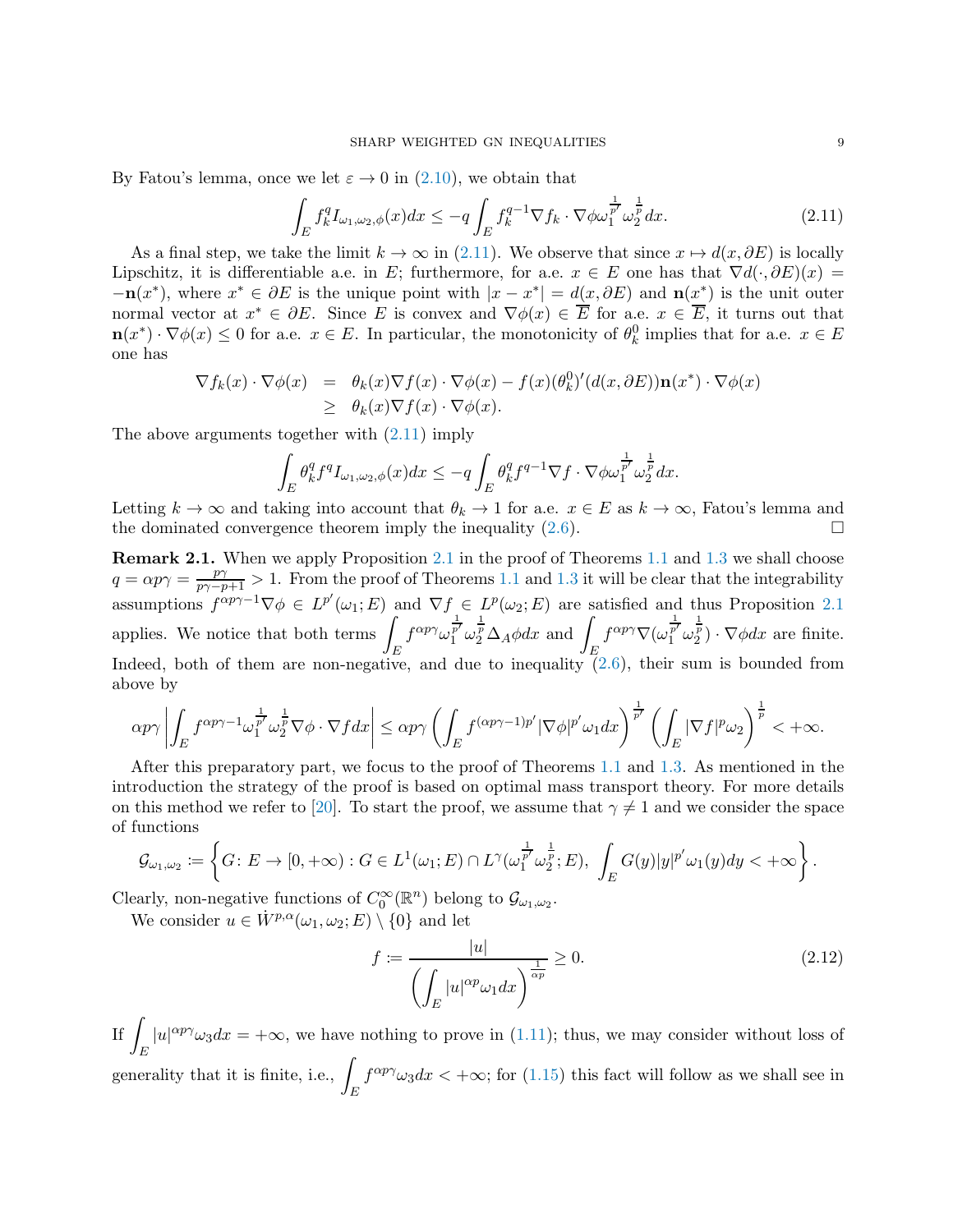the sequel. Let  $G \in \mathcal{G}_{\omega_1,\omega_2}$  be a function such that

$$
\int_E G\omega_1 dx = \int_E f^{\alpha p} \omega_1 dx = 1.
$$

Let  $U \coloneqq \text{supp} u \subset \mathbb{R}^n$ . We can assume that  $E \cap U \neq \emptyset$ ; otherwise, both [\(1.11\)](#page-3-2) and [\(1.15\)](#page-4-2) become trivial. By Brenier's theorem (see e.g. [\[1\]](#page-32-2)) we can find a convex function  $\phi: E \to \mathbb{R}$  such that the Monge-Ampère equation holds, *i.e.*,

<span id="page-9-3"></span>
$$
f^{\alpha p}(x)\omega_1(x) = G(\nabla \phi(x))\omega_1(\nabla \phi(x)) \det(D_A^2 \phi(x)) \quad \text{a.e. } x \in E \cap U,
$$
\n(2.13)

or equivalently,

<span id="page-9-0"></span>
$$
\frac{1}{1-\gamma}G^{\gamma-1}(\nabla\phi(x))\omega_1^{\gamma-1}(\nabla\phi(x)) = f^{\alpha p(\gamma-1)}(x)\omega_1^{\gamma-1}(x)\frac{\det^{1-\gamma}(D_A^2\phi(x))}{1-\gamma} \quad \text{a.e. } x \in E \cap U,\tag{2.14}
$$

where  $D_A^2 \phi$  denotes the Hessian of  $\phi$  in the sense of Alexandrov (being the absolutely continuous part of the distributional Hessian of  $\phi$ ), see Villani [\[20\]](#page-33-3). In a similar way, let  $\Delta_A \phi = \text{tr} D_A^2 \phi$  be the Laplacian of  $\phi$ .

Multiplying both sides of  $(2.14)$  by  $\omega$  $\frac{1}{p'} - \gamma$  $\int_{\frac{1}{2}}^{\frac{1}{2}} \int_{1}^{\infty} (\nabla \phi(x)) \omega_{\frac{2}{2}}^{\frac{1}{2}} (\nabla \phi(x))$  and integrating with respect to the measure  $f^{\alpha p}(x)\omega_1(x)dx = G(\nabla\phi(x))\omega_1(\nabla\phi(x))\det(D_A^2\phi(x))dx$  we obtain

<span id="page-9-2"></span>
$$
\frac{C_0^{(1-\gamma)n}}{1-\gamma} \int_{E\cap U} G^\gamma(\nabla\phi(x))\omega_1^{\frac{1}{p'}}(\nabla\phi(x))\omega_2^{\frac{1}{p}}(\nabla\phi(x))\det(D_A^2\phi(x))dx
$$
  
= 
$$
\frac{1}{1-\gamma} \int_{E\cap U} f^{\alpha p\gamma}(x)\omega_1(x)^\gamma \det^{1-\gamma}(C_0D_A^2\phi(x))\omega_1(\nabla\phi(x))^{\frac{1}{p'}-\gamma}\omega_2(\nabla\phi(x))^{\frac{1}{p}}dx.
$$
(2.15)

Since  $G \in \mathcal{G}_{\omega_1,\omega_2}$ , a change of variables shows that the left-hand side is integrable; thus the right-hand side (denoted by RHS) is also integrable. By Lemma [2.1,](#page-6-3) for a.e.  $x \in E \cap U$  we obtain that

<span id="page-9-1"></span>
$$
\frac{1}{1-\gamma} \frac{\omega_2(\nabla\phi(x))^{\frac{1}{p}}\omega_1(\nabla\phi(x))^{\frac{1}{p'}-\gamma}}{\omega_1^{1-\gamma}(x)} \cdot \det(C_0 D_A^2 \phi(x))^{1-\gamma}
$$
\n
$$
=\frac{1}{1-\gamma} \left[ \left( \frac{\omega_2(\nabla\phi(x))^{\frac{1}{p}}\omega_1(\nabla\phi(x))^{\frac{1}{p'}-\gamma}}{\omega_2(x)^{\frac{n}{p}(1-\gamma)}\omega_1(x)^{(1-\frac{n}{p})(1-\gamma)}} \right)^{\frac{1-n(1-\gamma)}{1-n(1-\gamma)}} \left[ \det\left(C_0 \frac{\omega_2(x)^{\frac{1}{p}}}{\omega_1(x)^{\frac{1}{p}}} D_A^2 \phi(x) \right) \right]^{1-\gamma}
$$
\n
$$
\leq \left( \frac{1}{1-\gamma} - n \right) \left( \frac{\omega_2(\nabla\phi(x))^{\frac{1}{p}}\omega_1(\nabla\phi(x))^{\frac{1}{p'}-\gamma}}{\omega_2(x)^{\frac{n}{p}(1-\gamma)}\omega_1(x)^{(1-\frac{n}{p})(1-\gamma)}} \right)^{\frac{1}{1-n(1-\gamma)}} + C_0 \left( \frac{\omega_2(x)}{\omega_1(x)} \right)^{\frac{1}{p}} \Delta_A \phi(x)
$$
\n
$$
\leq \left( \frac{1}{1-\gamma} + K \right) \frac{\omega_3(x)}{\omega_1(x)} + C_0 \frac{\nabla \left( \omega_2^{\frac{1}{p}}\omega_1^{\frac{1}{p'}} \right)(x)}{\omega_1(x)} \cdot \nabla \phi(x) + C_0 \left( \frac{\omega_2(x)}{\omega_1(x)} \right)^{\frac{1}{p}} \Delta_A \phi(x),
$$
\n(2.16)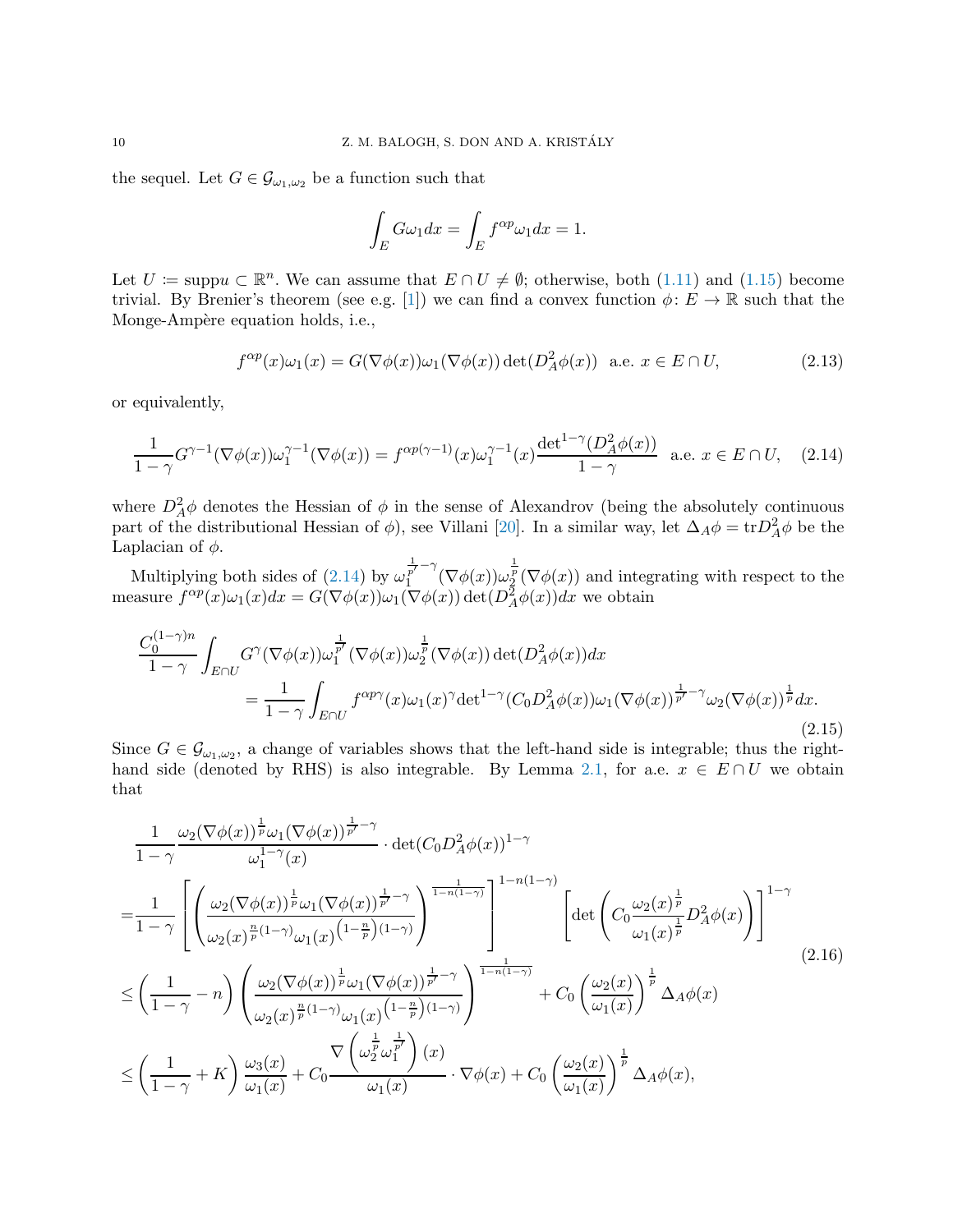where in the last inequality we used condition (C) with  $y = \nabla \phi(x) \in E$ , together with the fact that  $\nabla \phi(E) \subseteq E$ . Using [\(2.16\)](#page-9-1) we can estimate the right-hand side of [\(2.15\)](#page-9-2), to infer that

<span id="page-10-5"></span>RHS 
$$
\leq \left(\frac{1}{1-\gamma}+K\right) \int_{E} f^{\alpha p \gamma}(x) \omega_{3}(x) dx + C_{0} \int_{E \cap U} f^{\alpha p \gamma}(x) \nabla(\omega_{2}^{\frac{1}{p}} \omega_{1}^{\frac{1}{p'}})(x) \cdot \nabla \phi(x) dx
$$
  
+  $C_{0} \int_{E} f^{\alpha p \gamma}(x) \left(\frac{\omega_{2}(x)}{\omega_{1}(x)}\right)^{\frac{1}{p}} \Delta_{A} \phi(x) \omega_{1}(x) dx.$  (2.17)

Note that since  $f \in \dot{W}^{p,\alpha}(\omega_1,\omega_2;E) \setminus \{0\}$ , we have that  $\nabla f \in L^p(\omega_2;E)$ , while from the Monge-Ampère equation [\(2.13\)](#page-9-3) and a change of variables together with  $(\alpha p \gamma - 1)p' = \alpha p$  we obtain that  $f^{\alpha p \gamma -1} \nabla \phi \in L^{p'}(\omega_1; E)$ , since

<span id="page-10-0"></span>
$$
\int_{E} f^{(\alpha p\gamma - 1)p'}(x) |\nabla \phi(x)|^{p'} \omega_1(x) dx = \int_{E} G(y) |y|^{p'} \omega_1(y) dy < +\infty,
$$
\n(2.18)

where in the last step we used the fact that  $G \in \mathcal{G}_{\omega_1,\omega_2}$ . Since condition (C) implies that

$$
\nabla(\omega_2^{\frac{1}{p}}\omega_1^{\frac{1}{p'}})(x)\cdot y\geq 0, \quad x,y\in E,
$$

see [\(2.4\)](#page-6-4), we are in the position to apply Proposition [2.1](#page-6-0) with  $q = \alpha p \gamma$  (see also Remark [2.1\)](#page-8-1), obtaining that

<span id="page-10-1"></span>
$$
\text{RHS} \le \left(\frac{1}{1-\gamma} + K\right) \int_{E} f^{\alpha p \gamma} \omega_3(x) dx - C_0 \alpha p \gamma \int_{E} f^{\alpha p \gamma - 1} \omega_1^{\frac{1}{p'}} \omega_2^{\frac{1}{p}} \nabla \phi \cdot \nabla f dx. \tag{2.19}
$$

By Young's inequality we can write for any  $\mu > 0$  that

<span id="page-10-2"></span>
$$
-\alpha p \int_{E} f^{\alpha p \gamma - 1} \nabla f \cdot \nabla \phi \,\omega_{2}^{\frac{1}{p}} \omega_{1}^{\frac{1}{p'}} dx \leq \frac{\alpha}{\mu^{p}} \int_{E} |\nabla f|^{p} \omega_{2} dx + \frac{\alpha p \mu^{p'}}{p'} \int_{E} f^{(\alpha p \gamma - 1)p'} |\nabla \phi|^{p'} \omega_{1} dx. \tag{2.20}
$$

By the Monge-Ampère equation  $(2.13)$ , relations  $(2.15)$  and  $(2.18)$ , and inequalities  $(2.19)$  and [\(2.20\)](#page-10-2), we have that

<span id="page-10-3"></span>
$$
\frac{C_0^{(1-\gamma)n}}{1-\gamma} \int_E G^{\gamma}(y) \omega_1^{\frac{1}{p'}}(y) \omega_2^{\frac{1}{p}}(y) dy - \frac{C_0 \gamma(p-1) \mu^{p'}}{p(\gamma-1)+1} \int_E G(y)|y|^{p'} \omega_1(y) dy \n\le \left(\frac{1}{1-\gamma} + K\right) \int_E f^{\alpha p \gamma} \omega_3 dx + \frac{C_0 \gamma}{\mu^p(p(\gamma-1)+1)} \int_E |\nabla f|^p \omega_2 dx.
$$
\n(2.21)

In what follows we shall distinguish two cases according to  $\gamma < 1$  and  $\gamma > 1$ .

**Proof of Theorem [1.1](#page-3-0)** ( $\gamma$  < 1). Let us define

$$
K_1 := K_1(C_0, \gamma, \omega_1, \omega_2, \mu)
$$
  
= 
$$
\frac{C_0^{(1-\gamma)n}}{1-\gamma} \int_E G^{\gamma}(y) \omega_1^{\frac{1}{p'}}(y) \omega_2^{\frac{1}{p}}(y) dy - \frac{C_0 \gamma(p-1) \mu^{p'}}{p(\gamma-1)+1} \int_E G(y) |y|^{p'} \omega_1(y) dy.
$$
 (2.22)

We notice that for every sufficiently small  $\mu > 0$ , we have  $K_1 > 0$ ; we fix such a value of  $\mu > 0$ . Inequality [\(2.21\)](#page-10-3) implies that

<span id="page-10-4"></span>
$$
K_1 \le \left(\frac{1}{1-\gamma} + K\right) \int_E f^{\alpha p \gamma} \omega_3 dx + \frac{C_0 \gamma}{\mu^p (p(\gamma - 1) + 1)} \int_E |\nabla f|^p \omega_2 dx. \tag{2.23}
$$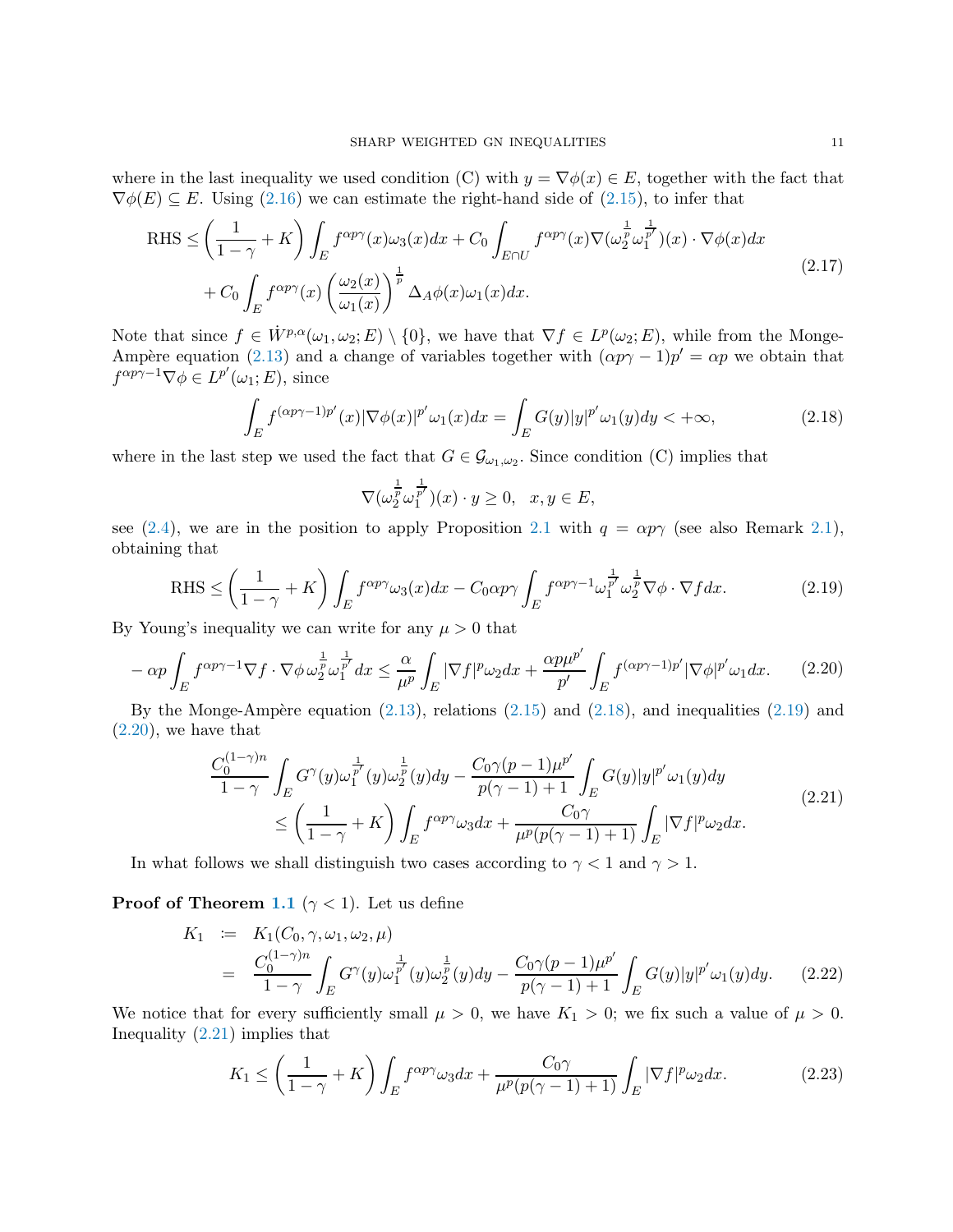Using  $(2.12)$ , inequality  $(2.23)$  becomes

<span id="page-11-0"></span>
$$
K_1 \le K_2 \frac{\int_E |u|^{\alpha p \gamma} \omega_3 dx}{\left(\int_E |u|^{\alpha p} \omega_1 dx\right)^{\gamma}} + K_3 \frac{\int_E |\nabla u|^p \omega_2 dx}{\left(\int_E |u|^{\alpha p} \omega_1 dx\right)^{\frac{1}{\alpha}}},\tag{2.24}
$$

where we have set

$$
K_2 := \frac{1}{1 - \gamma} + K \text{ and } K_3 := \frac{C_0 \gamma}{\mu^p (p(\gamma - 1) + 1)} > 0. \tag{2.25}
$$

Note that since  $\gamma < 1$  we have  $K_2 \geq 0$ ; indeed, if  $y \to 0$  in the condition (C), the latter property immediately follows.

To continue the proof we apply a rescaling of the function  $u$  and we shall optimise in terms of the rescaling parameter: we shall replace u by  $u_{\lambda}(x) := \lambda^{\frac{n+\tau_1}{\alpha p}} u(\lambda x)$ ,  $\lambda > 0$ . By a standard change of variable one can verify that E  $|u_\lambda|^{\alpha p} \omega_1 dx =$ E  $|u|^{\alpha p}\omega_1 dx$  and equation [\(2.24\)](#page-11-0) is then equivalent to

<span id="page-11-1"></span>
$$
K_1 \le K_2 \lambda^{-L} \frac{\|u\|_{\omega_3, \alpha p\gamma}^{\alpha p\gamma}}{\|u\|_{\omega_1, \alpha p}^{\alpha p\gamma}} + K_3 \lambda^M \frac{\|\nabla u\|_{\omega_2, p}^p}{\|u\|_{\omega_1, \alpha p}^p}, \quad \lambda > 0,
$$
\n(2.26)

where we recall the notations

$$
L = -(n + \tau_1)\gamma + (n + \tau_3) \text{ and } M = p + \frac{n + \tau_1}{\alpha} - (n + \tau_2). \tag{2.27}
$$

We notice that by our assumptions we have  $L > 0$  and  $M \geq 0$ . We distinguish three cases, depending on the values of  $K_2$  and  $M$ .

Case a:  $K_2 > 0$  and  $M > 0$ . In this case we shall optimize [\(2.26\)](#page-11-1) w.r.t.  $\lambda > 0$ , which occurs whenever

$$
-K_2 L \lambda^{-L-1} \frac{\|u\|_{\omega_3, \alpha p \gamma}^{\alpha p \gamma}}{\|u\|_{\omega_1, \alpha p}^{\alpha p \gamma}} + K_3 M \lambda^{M-1} \frac{\|\nabla u\|_{\omega_2, p}^p}{\|u\|_{\omega_1, \alpha p}^p} = 0,
$$

i.e.,

$$
\lambda = \left[ \frac{K_2}{K_3} \frac{L}{M} \frac{\|u\|_{\omega_3,\alpha p\gamma}^{\alpha p\gamma}}{\|\nabla u\|_{\omega_2,p}^p \|u\|_{\omega_1,\alpha p}^{p(\alpha \gamma - 1)}} \right]^{\frac{1}{L + M}}.
$$

Replacing this value into [\(2.26\)](#page-11-1) we get

<span id="page-11-2"></span>
$$
K_1 \le K_2^{\frac{M}{L+M}} K_3^{\frac{L}{L+M}} \frac{\|\nabla u\|_{\omega_{2},p}^{\frac{L}{L+M}} \|u\|_{\omega_{3},\alpha p\gamma}^{\alpha p\gamma} }{\|u\|_{\omega_{1},\alpha p}^{\alpha p\gamma} \frac{M}{L+M} + \sum_{L+M}^{L} \left[ \left(\frac{M}{L}\right)^{\frac{L}{L+M}} + \left(\frac{L}{M}\right)^{\frac{M}{L+M}} \right].
$$
 (2.28)

Define

$$
\theta_1 = \frac{\frac{L}{L+M}}{\alpha \gamma \frac{M}{L+M} + \frac{L}{L+M}} = \frac{L}{\alpha \gamma M + L} = \frac{-(n+\tau_1)\gamma + n+\tau_3}{\alpha \gamma (p-\tau_2-n) + n+\tau_3}.
$$

Note, that by our assumptions we have that  $\theta_1 \in (0,1]$ . Hence  $(2.28)$  gives the constant

<span id="page-11-3"></span>
$$
C_1 = \left( K_1^{-1} K_2^{\frac{M}{L+M}} K_3^{\frac{L}{L+M}} \left[ \left( \frac{M}{L} \right)^{\frac{L}{L+M}} + \left( \frac{L}{M} \right)^{\frac{M}{L+M}} \right] \right)^{\frac{1}{p(\alpha \gamma \frac{M}{L+M} + \frac{L}{L+M})}} > 0 \tag{2.29}
$$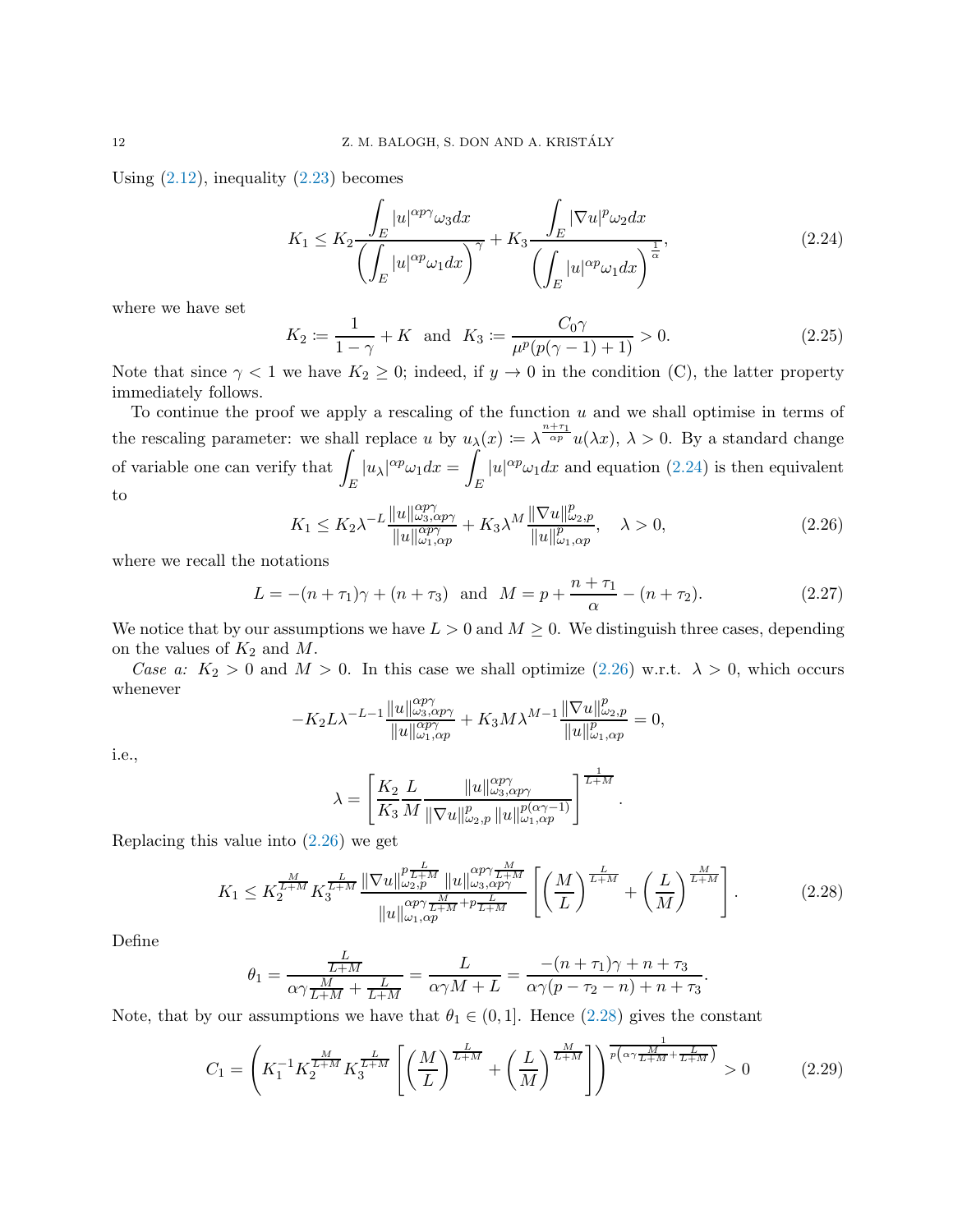such that

<span id="page-12-1"></span>
$$
\left(\int_{E} |u|^{\alpha p} \omega_1 dx\right)^{\frac{1}{\alpha p}} \le C_1 \left(\int_{E} |\nabla u|^p \omega_2 dx\right)^{\frac{\theta_1}{p}} \left(\int_{E} |u|^{\alpha p \gamma} \omega_3 dx\right)^{\frac{1-\theta_1}{\alpha p \gamma}}.\tag{2.30}
$$

When we want to minimize the expression  $K_1^{-1} K_3^{\frac{L}{L+M}}$  as a function of  $\mu > 0$ , it turns out that the optimal value for  $\mu > 0$  will be given precisely by

<span id="page-12-4"></span>
$$
\mu := \left( \frac{C_0^{-1+(1-\gamma)n}}{(1-\gamma)\gamma\alpha} \frac{L}{M+pL} \frac{\int_E G^\gamma(y)\omega_1^{\frac{1}{p'}}(y)\omega_2^{\frac{1}{p}}(y)dy}{\int_E G(y)|y|^{p'}\omega_1(y)dy} \right)^{1/p'}.
$$
\n(2.31)

Now, after a straightforward computation, the constant appearing in  $(1.12)$  is nothing but

$$
\mathsf{C}_1 \coloneqq \inf_{G \in \mathcal{G}_{\omega_1, \omega_2}; \int_E G \omega_1 = 1} C_1.
$$

Case b:  $K_2 = 0$ . According to [\(2.26\)](#page-11-1), we necessarily have that  $M = 0$ ; otherwise, by letting  $\lambda \to 0$ in [\(2.26\)](#page-11-1), we obtain  $0 < K_1 \leq 0$ , a contradiction. In this case (2.26) reduces to the weighted Sobolev inequality

<span id="page-12-0"></span>
$$
||u||_{\omega_1,\alpha p} \le (K_1^{-1}K_3)^{\frac{1}{p}} ||\nabla u||_{\omega_2,p}.
$$
\n(2.32)

Note that the constant  $C_1 > 0$  from [\(2.29\)](#page-11-3) formally also reduces to  $(K_1^{-1}K_3)^{\frac{1}{p}}$  and  $\theta_1 = 1$ , thus  $(2.32)$  appears as the limit case into  $(2.30)$ .

Case c:  $K_2 > 0$  and  $M = 0$ . In this case, by letting  $\lambda \to +\infty$  in [\(2.26\)](#page-11-1), we obtain exactly the same inequality as [\(2.32\)](#page-12-0). The rest is the same as in *Case b*.

**Proof of Theorem [1.3](#page-4-0)** ( $\gamma > 1$ ). We can reason as in the case  $\gamma < 1$ ; by [\(2.21\)](#page-10-3) we obtain that

<span id="page-12-2"></span>
$$
\frac{C_0^{(1-\gamma)n}}{\gamma-1} \int_E G^\gamma(y) \omega_1^{\frac{1}{p'}}(y) \omega_2^{\frac{1}{p}}(y) dy + \frac{C_0 \gamma(p-1)\mu^{p'}}{p(\gamma-1)+1} \int_E G(y)|y|^{p'} \omega_1(y) dy
$$
\n
$$
\geq \left(\frac{1}{\gamma-1} - K\right) \int_E f^{\alpha p \gamma} \omega_3 dx - \frac{C_0 \gamma}{\mu^p(p(\gamma-1)+1)} \int_E |\nabla f|^p \omega_2 dx.
$$
\n(2.33)

In particular, since  $1 + K(1 - \gamma) > 0$ , by [\(2.33\)](#page-12-2) it turns out that  $0 < \gamma$ E  $f^{\alpha p \gamma} \omega_3 dx < +\infty.$ 

Let

$$
\tilde{K}_1 := \frac{C_0^{(1-\gamma)n}}{\gamma-1} \int_E G^{\gamma}(y) \omega_1(y)^{\frac{1}{p'}} \omega_2(y)^{\frac{1}{p}} dy + \frac{C_0 \gamma(p-1) \mu^{p'}}{p(\gamma-1)+1} \int_E G(y) |y|^{p'} \omega_1(y) dy > 0,
$$

Then [\(2.33\)](#page-12-2) implies

<span id="page-12-3"></span>
$$
\tilde{K}_1 \ge \tilde{K}_2 \int_E f^{\alpha p \gamma} \omega_3 dx - \tilde{K}_3 \int_E |\nabla f|^p \omega_2 dx,\tag{2.34}
$$

where

$$
\tilde{K}_2 = \frac{1}{\gamma - 1} - K
$$
 and  $\tilde{K}_3 = \frac{C_0 \gamma}{\mu^p (p(\gamma - 1) + 1)}$ ;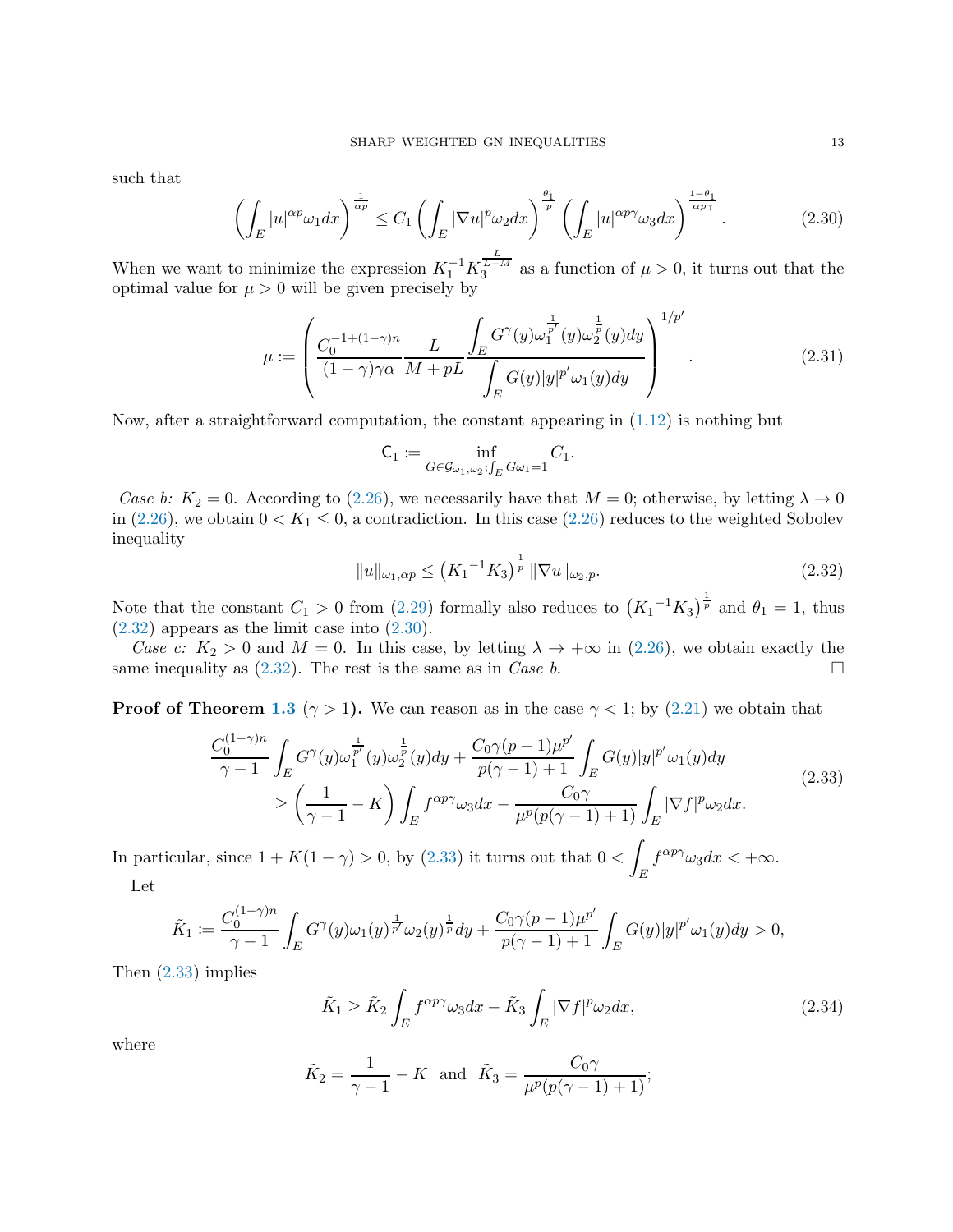note that we have  $\tilde{K}_2 > 0$  by using our assumption that  $1 + K(1 - \gamma) > 0$ . By [\(2.12\)](#page-8-2) and [\(2.34\)](#page-12-3), it follows that

<span id="page-13-0"></span>
$$
\tilde{K}_1 \ge \tilde{K}_2 \frac{\int_E |u|^{\alpha p \gamma} \omega_3 dx}{\left(\int_E |u|^{\alpha p} \omega_1 dx\right)^\gamma} - \tilde{K}_3 \frac{\int_E |\nabla u|^p \omega_2 dx}{\left(\int_E |u|^{\alpha p} \omega_1 dx\right)^\frac{1}{\alpha}}.
$$
\n(2.35)

We now replace u with  $u_{\lambda}(x) = \lambda^{\frac{n+\tau_1}{\alpha p}} u(\lambda x), \lambda > 0$ , thus E  $|u_\lambda|^{\alpha p} \omega_1 dx =$ E  $|u|^{\alpha p} \omega_1 dx$  and  $(2.35)$ transforms into

<span id="page-13-1"></span>
$$
\tilde{K}_1 \ge \tilde{K}_2 \lambda^{(n+\tau_1)\gamma - (n+\tau_3)} \frac{\|u\|_{\omega_3, \alpha p\gamma}^{\alpha p\gamma}}{\|u\|_{\omega_1, \alpha p}^{\alpha p\gamma}} - \tilde{K}_3 \lambda^{\frac{n+\tau_1}{\alpha} - (n+\tau_2) + p} \frac{\|\nabla u\|_{\omega_2, p}^p}{\|u\|_{\omega_1, \alpha p}^p}.
$$
\n(2.36)

As in  $(1.8)$ , we denote by

$$
L := -(n + \tau_1)\gamma + (n + \tau_3)
$$
 and  $M := p + \frac{n + \tau_1}{\alpha} - (n + \tau_2)$ .

Recall that by the observations made before,  $\tau_3 = \frac{\tau_2}{p} + \frac{\tau_1}{p'}$  and  $\tau_1(\frac{1}{p'}$  $(\frac{1}{p'} - \gamma) + \frac{\tau_2}{p} \leq 0$ . The latter fact combined with the assumption implies that  $0 < -L < M$ .

The right-hand side of [\(2.36\)](#page-13-1) has then a maximum, given by

$$
\lambda = \left(\frac{-L}{M}\frac{\tilde{K}_2}{\tilde{K}_3}\frac{\|u\|_{\omega_3,\alpha p\gamma}^{\alpha p\gamma}}{\|u\|_{\omega_1,\alpha p}^{\alpha p\gamma-p}\|\nabla u\|_{\omega_2,p}^p}\right)^{\frac{1}{M+L}}
$$

Replacing this value inside [\(2.36\)](#page-13-1) we obtain

$$
\tilde{K}_1 \geq \frac{\tilde{K}_2^{\frac{M}{M+L}}}{\tilde{K}_3^{\frac{-L}{M+L}}} \left(\left(\frac{-L}{M}\right)^{\frac{-L}{M+L}} - \left(\frac{-L}{M}\right)^{\frac{M}{M+L}}\right) \frac{\|u\|_{\omega_3, \alpha p \gamma}^{\frac{M}{M+L}}}{\|u\|_{\omega_1, \alpha p}^{\alpha p \gamma \frac{M}{M+L} + p \frac{L}{M+L}} \| \nabla u \|^{\frac{p}{M+L}}_{\omega_2, p}}.
$$

By choosing

$$
\theta_2 = -\frac{L}{\alpha \gamma M} = \frac{(n+\tau_1)\gamma - n - \tau_3}{(n+\tau_1)\gamma + \alpha \gamma (p-n-\tau_2)} \in (0,1)
$$

and

$$
C_2 = \left(\tilde{K}_1 \frac{\tilde{K}_2^{\frac{-M}{M+L}}}{\tilde{K}_3^{\frac{L}{M+L}}} \left(\frac{-L}{M}\right)^{\frac{L}{M+L}} \frac{M}{M+L}\right)^{\frac{M+L}{\alpha p \gamma M}} > 0, \tag{2.37}
$$

 $\lambda + \lambda$ 

.

we obtain that

$$
\left(\int_{E} |u|^{\alpha p \gamma} \omega_3 dx\right)^{\frac{1}{\alpha p \gamma}} \le C_2 \left(\int_{E} |\nabla u|^p \omega_2 dx\right)^{\frac{\theta_2}{p}} \left(\int_{E} |u|^{\alpha p} \omega_1 dx\right)^{\frac{1-\theta_2}{\alpha p}}.\tag{2.38}
$$

Once we minimize the expression  $\tilde{K}_1 \tilde{K}_3^{\frac{1}{L+M}}$  as a function of  $\mu > 0$ , the optimal value for  $\mu > 0$ is given by

$$
\mu := \left( -\frac{C_0^{-1+(1-\gamma)n}}{(\gamma-1)\gamma\alpha} \frac{L}{M+pL} \frac{\int_E G^\gamma(y)\omega_1^{\frac{1}{p'}}(y)\omega_2^{\frac{1}{p}}(y)dy}{\int_E G(y)|y|^{p'}\omega_1(y)dy} \right)^{1/p'}.
$$
\n(2.39)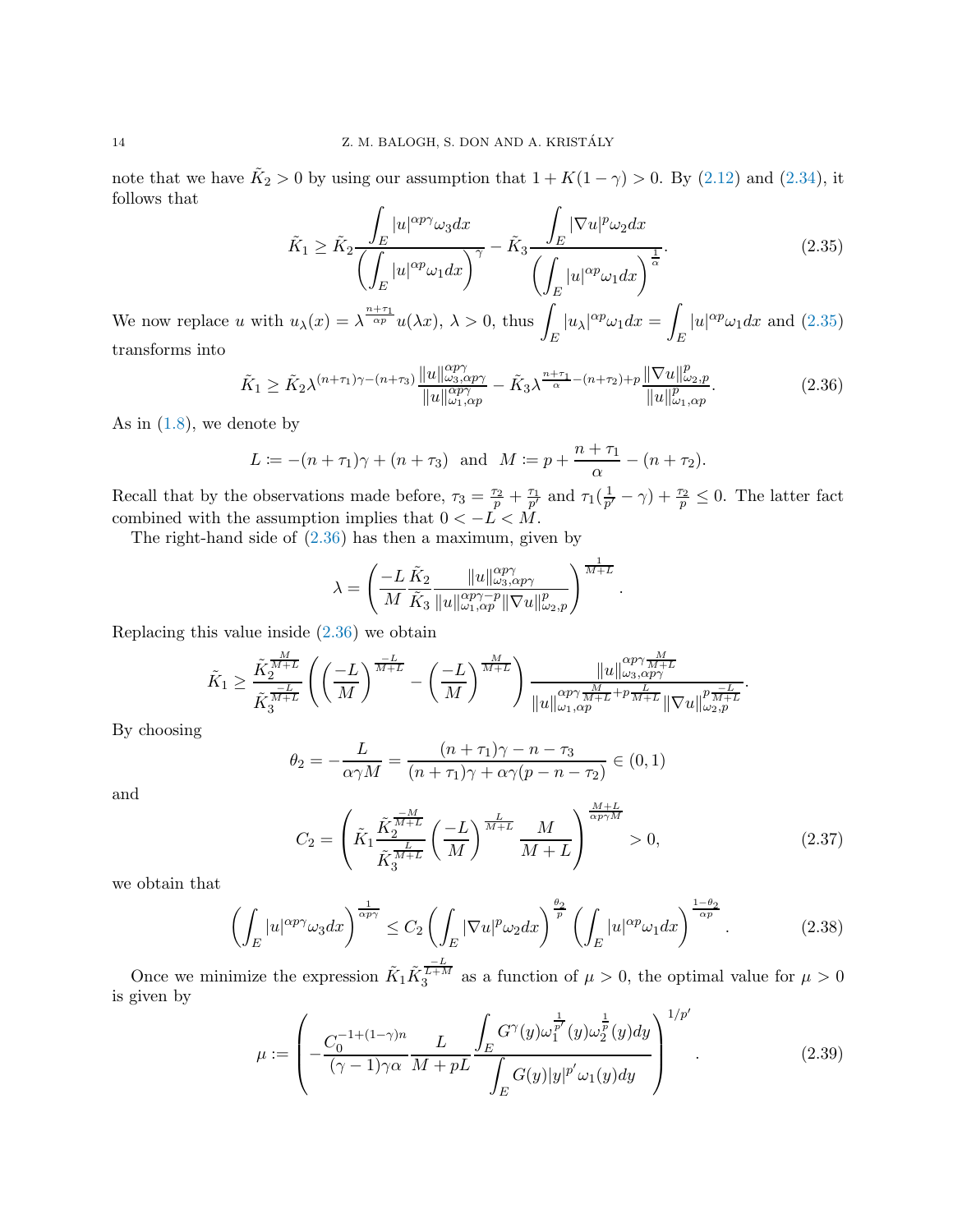An elementary computation implies that the constant appearing in [\(1.16\)](#page-4-3) will be

$$
\mathsf{C}_2 := \inf_{G \in \mathcal{G}_{\omega_1, \omega_2}; \int_E G \omega_1 = 1} C_2,
$$

which concludes the proof.  $\Box$ 

**Remark 2.2.** (i) Assumption  $1 + K(1 - \gamma) > 0$  is crucial in Theorem [1.3;](#page-4-0) indeed, if we assume the contrary, then by  $\gamma > 1$  we obtain that  $\frac{1}{1-\gamma} + K \geq 0$ . Thus, the latter relation implies that inequality [\(1.6\)](#page-2-2) looses its meaning, reducing to the trivial fact that the LHS is negative while the RHS is positive in condition (C).

(ii) One can observe from the proof of Theorems  $1.1$  and  $1.3$  that condition (C) is sufficient to be valid for a.e.  $x \in E$  and for every  $y \in E$ . Moreover, the regularity of the weights can be also relaxed to be only differentiable a.e. on E; observe that for  $\omega_3$  we need no such regularity assumption.

#### 3. Applications

## <span id="page-14-1"></span><span id="page-14-0"></span>3.1. Sharp weighted Sobolev and Gagliardo-Nirenberg inequalities.

3.1.1. Weighted Sobolev inequalities with two weights. We shall show that the main result of [\[4\]](#page-33-13) follows by applying Theorem [1.1.](#page-3-0) To do that, let  $E \subseteq \mathbb{R}^n$  be an open convex cone and  $\omega_1, \omega_2 \colon E \to$  $(0, +\infty)$  be two homogeneous weights with degree  $\tau_1$  and  $\tau_2$ . Let q be (the critical exponent) defined by

$$
\frac{\tau_1 + n}{q} = \frac{\tau_2 + n}{p} - 1,
$$

and the fractional dimension  $n_{\tau} > 0$  given by  $\frac{1}{n_{\tau}} = \frac{1}{p} - \frac{1}{q}$  $\frac{1}{q}$ .

Let us choose  $\gamma = 1 - \frac{1}{n_{\tau}}$  in Theorem [1.1.](#page-3-0) Since  $\gamma > \max\{1 - 1/n, 1/p'\}$ , we have that  $n_{\tau} >$ max $\{p, n\}$ . In particular,  $q > 0$ , thus  $\tau_2 + n > p$ . In fact,  $q > p$ , thus  $\tau_2 \geq (1 - \frac{p}{n})$  $\frac{p}{n}\big)\tau_1$ . Choosing  $K = -\frac{1}{1-}$  $\frac{1}{1-\gamma}$ , we obtain that  $K_2 = 0$  and  $\theta_1 = 1$  in the proof of Theorem [1.1,](#page-3-0) thus the Sobolev inequality  $(2.32)$  holds, see also [\[4\]](#page-33-13). We notice that in this setting condition (C) reduces to

$$
\left(\left(\frac{\omega_2(y)}{\omega_2(x)}\right)^{\frac{1}{p}} \left(\frac{\omega_1(x)}{\omega_1(y)}\right)^{\frac{1}{q}}\right)^{\frac{n\tau}{n_{\tau}-n}} \le \frac{C_0}{n_{\tau}-n} \left(\frac{1}{p'}\frac{\nabla\omega_1(x)}{\omega_1(x)} + \frac{1}{p}\frac{\nabla\omega_2(x)}{\omega_2(x)}\right) \cdot y, \quad \forall x, y \in E
$$

whenever  $n_{\tau} > n$ , and to

$$
0 \le \left(\frac{1}{p'}\frac{\nabla \omega_1(x)}{\omega_1(x)} + \frac{1}{p}\frac{\nabla \omega_2(x)}{\omega_2(x)}\right) \cdot y, \ \ \forall x, y \in E
$$

in the limit case  $n<sub>\tau</sub> = n$ . In fact, the above inequalities are precisely the key joint concavity conditions in [\[4\]](#page-33-13). This shows that Theorem [1.1](#page-3-0) is a substantial extension of [\[4,](#page-33-13) Theorem 1.3].

Let us note that the sharpness in the Sobolev inequality  $(2.32)$  has been also analyzed in [\[4,](#page-33-13)] Theorem 1.3] stating that extremizers exist in [\(2.32\)](#page-12-0) if and only if  $C_0 = 1$  and the weights  $\omega_1$  and  $\omega_2$  are equal up to a multiplicative factor. In the next section we prove a similar rigidity result in the more general setting of the Gagliardo-Nirenberg inequalities as well. We also remark that the application of Proposition [2.1](#page-6-0) will fill a gap in [\[4\]](#page-33-13) where we characterized the equality case in two-weighted Sobolev inequalities (see Remark [4.1\)](#page-28-2).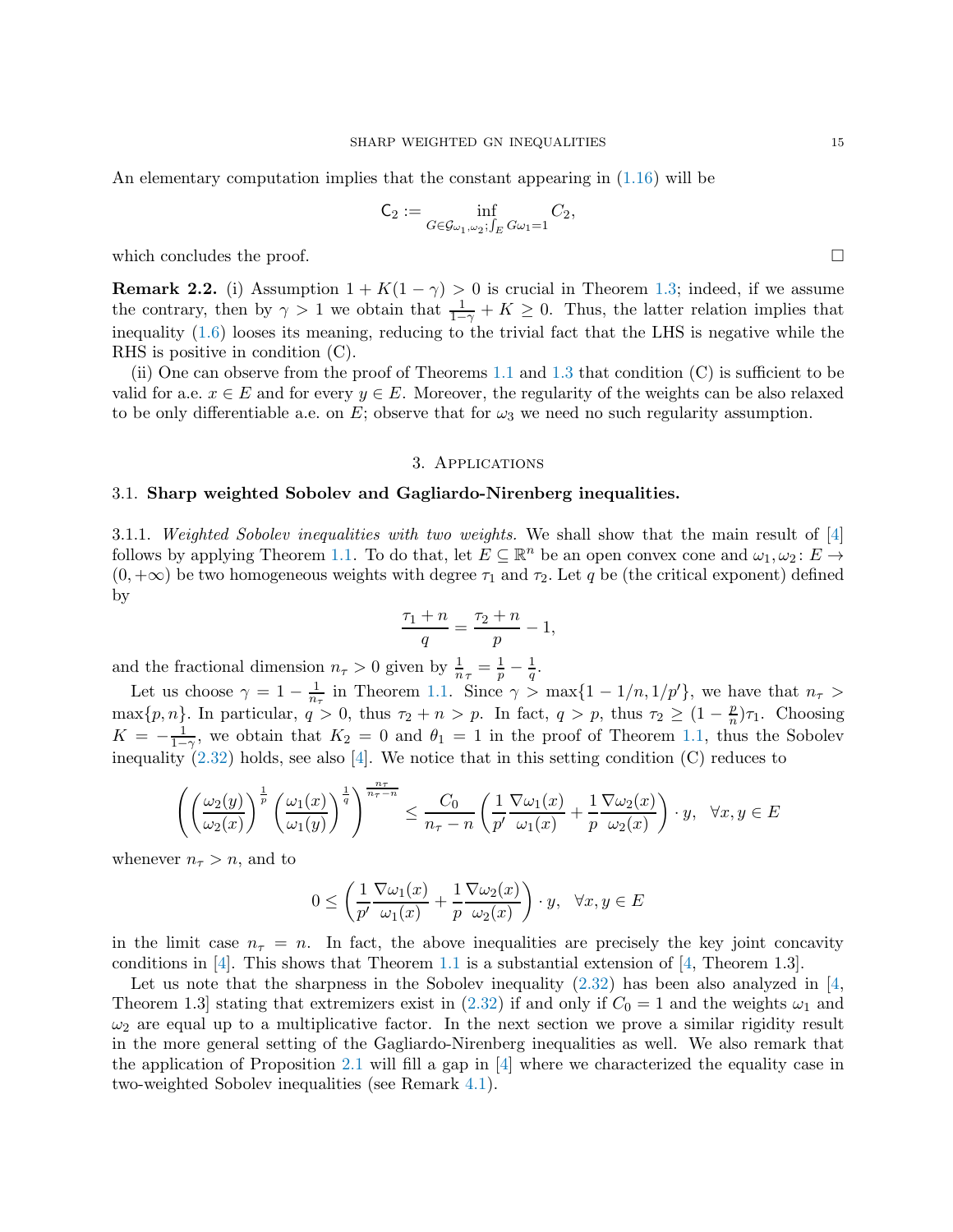3.1.2. Weighted Gagliardo-Nirenberg inequalities with one weight. In the sequel, we show that our main result implies sharp Gagliardo-Nirenberg inequalities with one weight  $\omega: E \to (0, +\infty)$ , covering in particular the result of Lam [\[17,](#page-33-6) Theorem 1.7].

We recall that a function  $\psi: E \to \mathbb{R}$  is p-concave on E,  $p \in \overline{\mathbb{R}}$ , if

$$
\psi((1-s)x+sy)\geq {\mathcal M}_s^p(\psi(x),\psi(y)),\quad \forall x,y\in E,\ s\in [0,1],
$$

where  $\mathcal{M}_s^p$  denotes the usual *p*-mean:

$$
\mathcal{M}_s^p(a,b) = \begin{cases} ((1-s)a^p + sb^p)^{\frac{1}{p}} & \text{if } ab \neq 0\\ 0 & \text{if } ab = 0, \end{cases}
$$

with the conventions  $\mathcal{M}_s^{-\infty}(a,b) = \min\{a,b\}; \ \mathcal{M}_s^0(a,b) = a^{1-s}b^s;$  and  $\mathcal{M}_s^{+\infty}(a,b) = \max\{a,b\}$  if  $ab \neq 0$  and  $\mathcal{M}_s^{+\infty}(a, b) = 0$  if  $ab = 0$ .

<span id="page-15-3"></span>**Remark 3.1.** (i) The *p*-concavity of  $\psi$  means that  $\psi^p$  is concave on E if  $p > 0$ ,  $\psi^p$  is convex on E if  $p < 0$ ,  $\psi$  is log-concave on E if  $p = 0$ , and  $\psi$  is constant on E if  $p = +\infty$ .

(ii) Due to the monotonicity property of the p-mean function, the  $p_1$ -concavity implies the  $p_2$ concavity of a function  $\omega: E \to \mathbb{R}$  whenever  $p_1 \geq p_2$ .

For further reference, we denote by  $B(\cdot, \cdot)$  the Euler-Beta function and we shall use the notation  $\omega_{SE} \coloneqq$  $\mathbb{S}^{n-1}\cap E$  $\omega d\mathcal{H}^{n-1}$  for the integral of  $\omega$  over the sphere  $\mathbb{S}^{n-1}$  intersected by the cone E.

<span id="page-15-0"></span>**Theorem 3.1.** Let  $E \subseteq \mathbb{R}^n$  be an open convex cone,  $\omega: E \to (0, +\infty)$  be a homogeneous weight of class  $\mathcal{C}^1$  with degree  $\tau \geq 0$ , and  $1 \neq \gamma \geq 1 - \frac{1}{n+1}$  $\frac{1}{n+\tau}$  be such that  $\omega$  is  $\frac{1-\gamma}{1-n(1-\gamma)}$ -concave on E. Let  $1 < p < n + \tau$  and  $\alpha := \frac{1}{p(\gamma-1)+1}$ . Then the following statements hold.

(i) If  $\gamma < 1$ , then

<span id="page-15-1"></span>
$$
\left(\int_{E} |u|^{\alpha p} \omega dx\right)^{\frac{1}{\alpha p}} \leq \tilde{C}_{1} \left(\int_{E} |\nabla u|^{p} \omega dx\right)^{\frac{\theta_{1}}{p}} \left(\int_{E} |u|^{\alpha p} \omega dx\right)^{\frac{1-\theta_{1}}{\alpha p \gamma}}, \quad \forall u \in \dot{W}^{p,\alpha}(\omega,\omega;E), \tag{3.1}
$$
\n
$$
\text{where } \theta_{1} = \frac{(n+\tau)(1-\gamma)}{\alpha \gamma(p-\tau-n)+n+\tau} \text{ and}
$$

$$
\tilde{\mathsf{C}}_1 = \left(\frac{\alpha-1}{p'}\right)^{\theta_1} \frac{\left(\frac{p'}{n+\tau}\right)^{\frac{\theta_1}{p} + \frac{\theta_1}{n+\tau}} \left(\frac{\alpha(p-1)+1}{\alpha-1} - \frac{n+\tau}{p'}\right)^{\frac{1}{\alpha p}} \left(\frac{\alpha(p-1)+1}{\alpha-1}\right)^{\frac{\theta_1}{p} - \frac{1}{\alpha p}}}{\left(\int_{B \cap E} \omega(x) dx B\left(\frac{\alpha(p-1)+1}{\alpha-1} - \frac{n+\tau}{p'}, \frac{n+\tau}{p'}\right)\right)^{\frac{\theta_1}{n+\tau}}}.
$$

Moreover, equality holds in  $(3.1)$  if and only if u is of the form

$$
w_{\lambda}(x) = A(\lambda + |x + x_0|^{p'})^{\frac{1}{1-\alpha}}, x \in E,
$$

where  $A, \lambda > 0$  and  $x_0 \in -\overline{E} \cap \overline{E}$  with  $\omega(x + x_0) = \omega(x), x \in E$ . (ii) If  $\gamma > 1$ , then

<span id="page-15-2"></span>
$$
\left(\int_{E} |u|^{\alpha p \gamma} \omega dx\right)^{\frac{1}{\alpha p \gamma}} \leq \tilde{C}_{2} \left(\int_{E} |\nabla u|^{p} \omega dx\right)^{\frac{\theta_{2}}{p}} \left(\int_{E} |u|^{\alpha p} \omega dx\right)^{\frac{1-\theta_{2}}{\alpha p}}, \quad \forall u \in \dot{W}^{p,\alpha}(\omega,\omega;E),\tag{3.2}
$$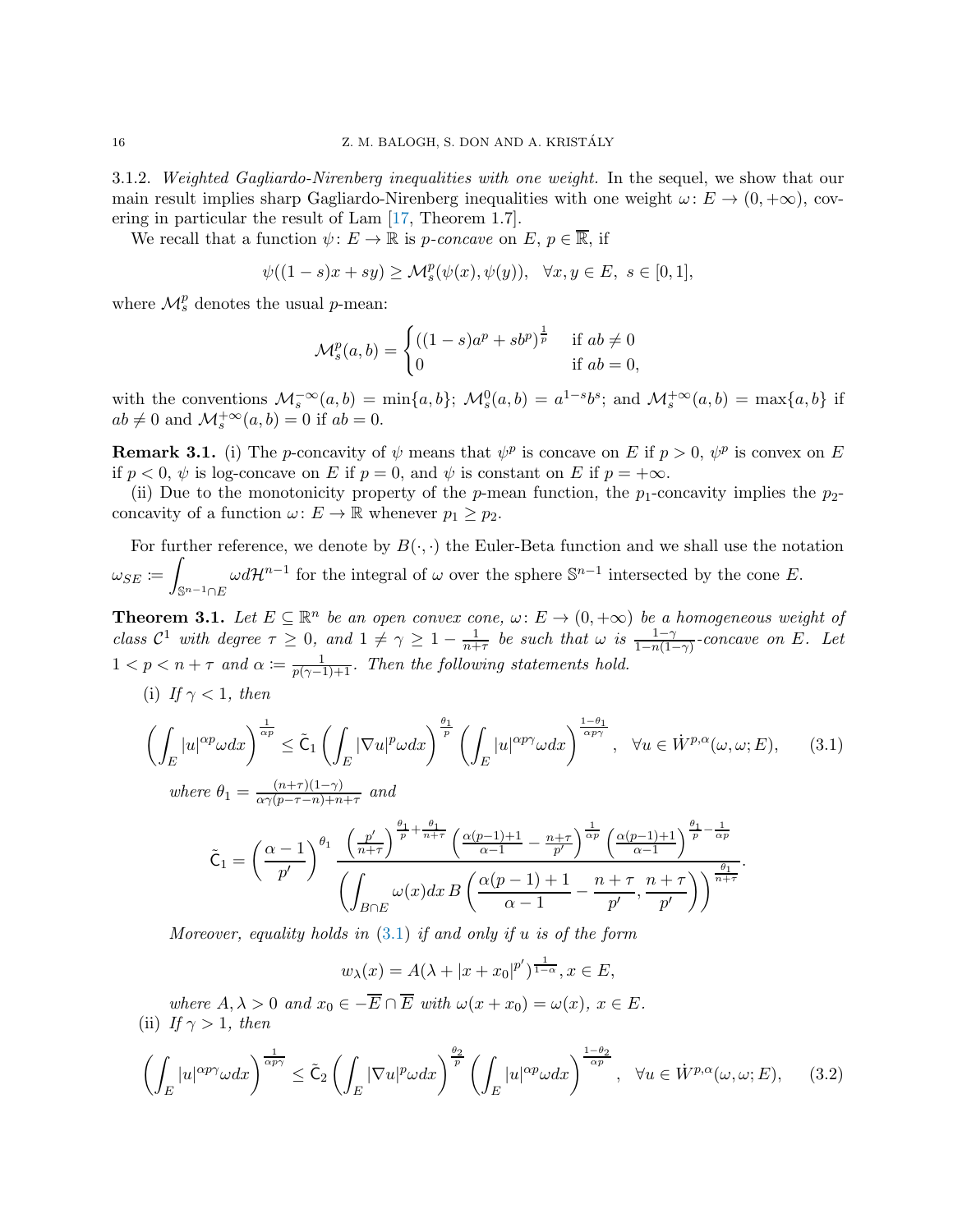where 
$$
\theta_2 = \frac{(n+\tau)(\gamma-1)}{\alpha\gamma(p-\tau-n)+\gamma(n+\tau)}
$$
 and  
\n
$$
\tilde{C}_2 = \left(\frac{1-\alpha}{p'}\right)^{\theta_2} \frac{\left(\frac{p'}{n+\tau}\right)^{\frac{\theta_2}{p}+\frac{\theta_2}{n+\tau}} \left(\frac{\alpha(p-1)+1}{1-\alpha}+\frac{n+\tau}{p'}\right)^{\frac{\theta_2}{p}-\frac{1}{\alpha(p-1)+1}} \left(\frac{\alpha(p-1)+1}{1-\alpha}\right)^{\frac{1}{\alpha(p-1)+1}}}{\left(\int_{B\cap E} \omega(x)dx B\left(\frac{\alpha(p-1)+1}{1-\alpha},\frac{n+\tau}{p'}\right)\right)^{\frac{\theta_2}{n+\tau}}}
$$

Moreover, equality holds in [\(3.2\)](#page-15-2) for the family of functions

$$
w_{\lambda}(x) = A(\lambda - (1 - \alpha)|x + x_0|^{p'})^{\frac{1}{1 - \alpha}}, \ x \in E, \ \lambda > 0.
$$

where  $A, \lambda > 0$  and  $x_0 \in -\overline{E} \cap \overline{E}$  with  $\omega(x + x_0) = \omega(x), x \in E$ .

*Proof.* (i) In Theorem [1.1](#page-3-0) we are going to choose  $\omega_1 = \omega_2 = \omega_3 = \omega$ ,  $\tau_1 = \tau_2 = \tau_3 = \tau \ge 0$ ,  $K = -n - \tau$  and  $C_0 = 1$ . In the sequel we may assume that  $\tau > 0$ ; otherwise, the weights should be constants, and the results reduce to [\[11\]](#page-33-2). We also have that  $\gamma \geq 1 - \frac{1}{n+\tau} \geq \max\{1 - \frac{1}{n}\}$  $\frac{1}{n}, \frac{1}{p'}$  $\frac{1}{p'}\big\}.$ With these choices, it turns out by Proposition [5.1](#page-29-0) (see in particular inequality [\(5.4\)](#page-29-1)) that the  $1-\gamma$  $\frac{1-\gamma}{1-n(1-\gamma)}$ -concavity of  $\omega$  on E implies [\(1.6\)](#page-2-2). In particular, by Theorem [1.1](#page-3-0) one has the validity of the Gagliardo-Nirenberg inequality [\(1.11\)](#page-3-2), with the constant  $C_1 > 0$  from [\(1.12\)](#page-3-4). Since  $M =$  $p(1 + (\gamma - 1)(n + \tau))$  and  $L = (1 - \gamma)(n + \tau)$ , a simple computation shows that the constant from [\(1.9\)](#page-3-5) becomes

$$
C_{K,L,M,C_0} = \left(\frac{p\gamma\alpha}{n+\tau}\right)^L.
$$

Consequently, the constant  $C_1 > 0$  from  $(1.12)$  is

<span id="page-16-1"></span>
$$
\mathsf{C}_{1} = \left(\frac{p\gamma\alpha}{n+\tau}\right)^{\theta_{1}} \inf_{G \in \mathcal{G}_{\omega,\omega};\int_{E} G \omega = 1} \frac{\left(\int_{E} G(y)|y|^{p'}\omega(y)dy\right)^{\frac{\theta_{1}}{p'}}}{\left(\int_{E} G^{\gamma}(y)\omega(y)dy\right)^{\frac{\theta_{1}}{L}}}.
$$
\n(3.3)

We claim that  $C_1 = \tilde{C}_1$  whose proof is based on a "duality" principle. To see this, we recall that if  $q > \frac{s+n+\tau}{p'} > 0$ , then for every  $\lambda, c > 0$  we have

<span id="page-16-0"></span>
$$
\int_{E} (\lambda + c|y|^{p'})^{-q} |y|^s \omega(y) dy = \lambda^{-q} \left(\frac{\lambda}{c}\right)^{\frac{s+n+\tau}{p'}} \frac{1}{p'} B\left(q - \frac{s+n+\tau}{p'}, \frac{s+n+\tau}{p'}\right) \omega_{SE}.
$$
 (3.4)

Let us choose

$$
G_0(x) = (1 + |x|^{p'})^{\frac{\alpha p}{1 - \alpha}}, \ x \in E.
$$

According to [\(3.4\)](#page-16-0), we have that

$$
I_1^0 = \int_E G_0(x)\omega(x)dx = \frac{1}{p'}B\left(\frac{\alpha p}{\alpha - 1} - \frac{n + \tau}{p'}, \frac{n + \tau}{p'}\right)\omega_{SE},
$$
  
\n
$$
I_2^0 = \int_E G_0(x)|x|^{p'}\omega(x)dx = \frac{1}{p'}B\left(\frac{\alpha p}{\alpha - 1} - \frac{p' + n + \tau}{p'}, \frac{p' + n + \tau}{p'}\right)\omega_{SE},
$$
  
\n
$$
I_3^0 = \int_E G_0^{\gamma}(x)\omega(x)dx = \frac{1}{p'}B\left(\frac{\alpha \gamma p}{\alpha - 1} - \frac{n + \tau}{p'}, \frac{n + \tau}{p'}\right)\omega_{SE},
$$

.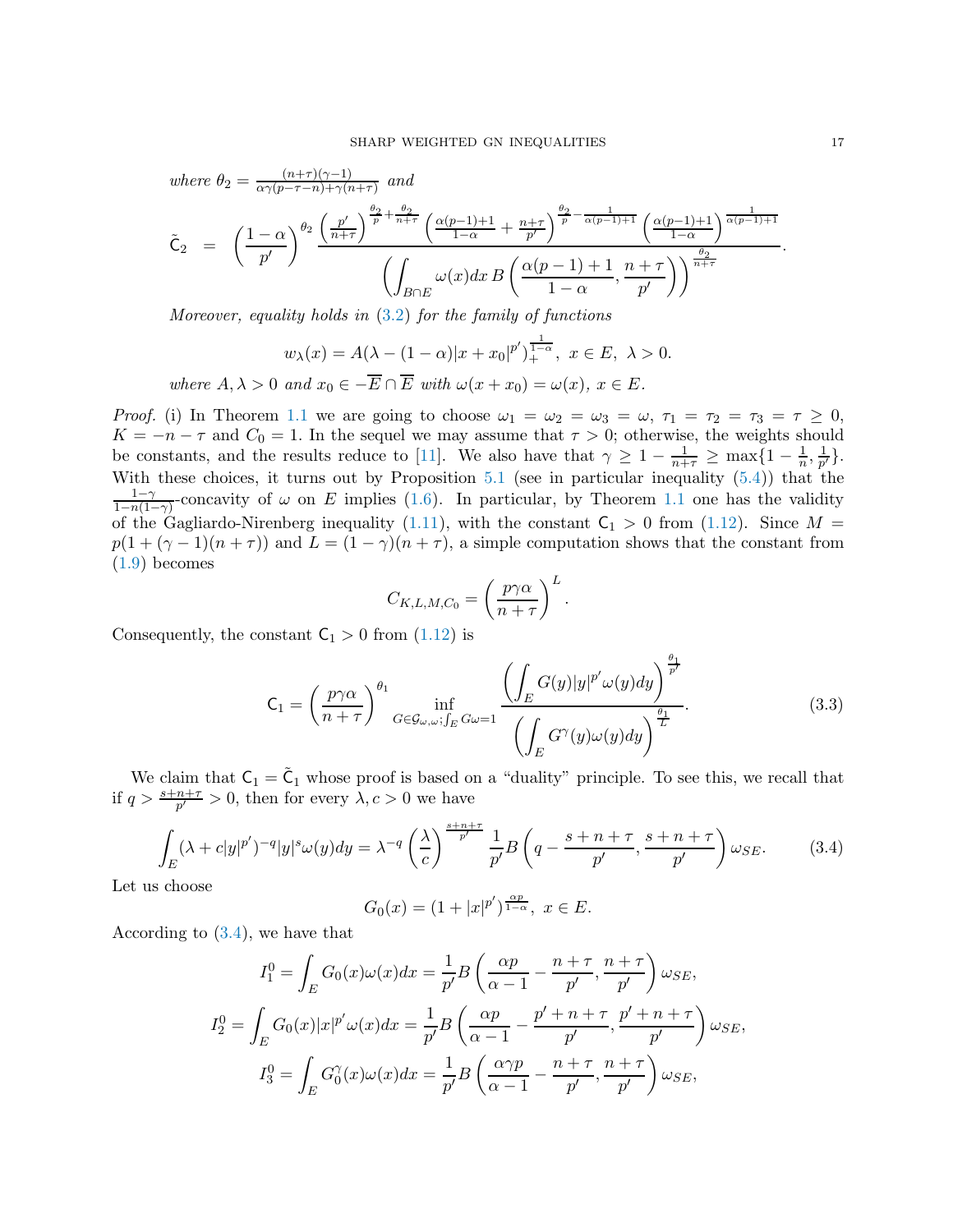and these expressions are well-defined due to the facts that  $n > -\tau$  and  $\frac{\alpha p}{\alpha - 1} - \frac{n + \tau}{p'}$  $\frac{1+\tau}{p'} > \frac{\alpha \gamma p}{\alpha-1} - \frac{n+\tau}{p'}$  $\frac{+\tau}{p'}=$  $\frac{\alpha p}{\alpha-1} - \frac{p'+n+\tau}{p'}$  $\frac{p+1}{p'} > 0$ . Consequently,  $G_0 \in \mathcal{G}_{\omega,\omega}$ . Therefore, by  $(3.3)$  and an elementary computation we have that

$$
C_1 \leq \left(\frac{p\gamma\alpha}{n+\tau}\right)^{\theta_1} \frac{\left(\displaystyle{\int_E G_0(y)|y|^{p'}\omega(y)dy}\right)^{\frac{\theta_1}{p'}}}{\left(\displaystyle{\int_E G_0^{\gamma}(y)\omega(y)dy}\right)^{\frac{\theta_1}{L}}} \left(\displaystyle{\int_E G_0(y)\omega(y)dy}\right)^{\frac{\gamma\theta_1}{L} - \frac{\theta_1}{p'}}\n= \left(\frac{p\gamma\alpha}{n+\tau}\right)^{\theta_1} \frac{\left(I_2^0\right)^{\frac{\theta_1}{p'}}}{\left(I_3^0\right)^{\frac{\theta_1}{L}}} \left(I_1^0\right)^{\frac{\gamma\theta_1}{L} - \frac{\theta_1}{p'}}\n= \tilde{C}_1,
$$

where we used the recurrence relation  $B(a + 1, b) = \frac{a}{a+b}B(a, b)$  for every  $a, b > 0$ , the identity  $\frac{\gamma\theta_1}{L}-\frac{\theta_1}{p'}=\frac{1}{\alpha p}$  $\frac{1}{\alpha p}$  and relation  $\omega_{SE} = (n + \tau)$  $B \cap E$ ω.

On the other hand, the Gagliardo-Nirenberg inequality [\(1.11\)](#page-3-2) holds, i.e.,

<span id="page-17-0"></span>
$$
\sum_{u \in \dot{W}^{p,\alpha}(\omega,\omega;E)\backslash\{0\}} \frac{\left(\int_{E} |u|^{\alpha p} \omega dx\right)^{\frac{1}{\alpha p}}}{\left(\int_{E} |\nabla u|^p \omega dx\right)^{\frac{\theta_{1}}{p}} \left(\int_{E} |u|^{\alpha p \gamma} \omega dx\right)^{\frac{1-\theta_{1}}{\alpha p \gamma}}} \leq \mathsf{C}_{1}.
$$
\n(3.5)

Let

$$
u_0(x) = (1 + |x|^{p'})^{\frac{1}{1-\alpha}}, \ x \in E.
$$

Since  $\nabla u_0(x) = \frac{p'}{1-x}$  $\frac{p'}{1-\alpha}(1+|x|^{p'})^{\frac{\alpha}{1-\alpha}}|x|^{p'-2}x$ , it turns out by [\(3.4\)](#page-16-0) that

$$
\int_{E} |\nabla u_0|^p \omega dx = \left(\frac{p'}{\alpha - 1}\right)^p I_2^0,
$$

while

$$
\int_{E} u_0^{\alpha p} \omega dx = I_1^0, \text{ and } \int_{E} u_0^{\alpha p \gamma} \omega dx = I_3^0.
$$

In particular,  $u_0 \in \dot{W}^{p,\alpha}(\omega,\omega;E)$ . Therefore, by  $(3.5)$  and the latter relations, a similar computation as above shows that

$$
\mathsf{C}_1 \geq \frac{\left(\int_E u_0^{\alpha p} \omega dx\right)^{\frac{1}{\alpha p}}}{\left(\int_E |\nabla u_0|^p \omega dx\right)^{\frac{\theta_1}{p}} \left(\int_E u_0^{\alpha p \gamma} \omega dx\right)^{\frac{1-\theta_1}{\alpha p \gamma}}} = \left(\frac{\alpha-1}{p'}\right)^{\theta_1} \frac{\left(I_1^0\right)^{\frac{1}{\alpha p}}}{\left(I_2^0\right)^{\frac{\theta_1}{p}} \left(I_3^0\right)^{\frac{1-\theta_1}{\alpha p \gamma}}} = \tilde{\mathsf{C}}_1.
$$

Thus, the proof of  $C_1 = \tilde{C}_1$  is concluded, which shows also the validity of [\(3.1\)](#page-15-1). We also notice that the value from [\(2.31\)](#page-12-4) becomes  $\mu = (p')^{\frac{1}{p'}}$ , which is consistent with Lam [\[17\]](#page-33-6).

Let us focus to the equality case. First, as in the proof of the claim  $C_1 = \tilde{C}_1$ , a change of variables together with the property  $\omega(x+x_0) = \omega(x)$  for every  $x \in E$  and a direct computation easily shows that  $w_{\lambda}(x) = (\lambda + |x + x_0|^{p'})^{\frac{1}{1-\alpha}}$  provides a class of extremizers in [\(3.1\)](#page-15-1).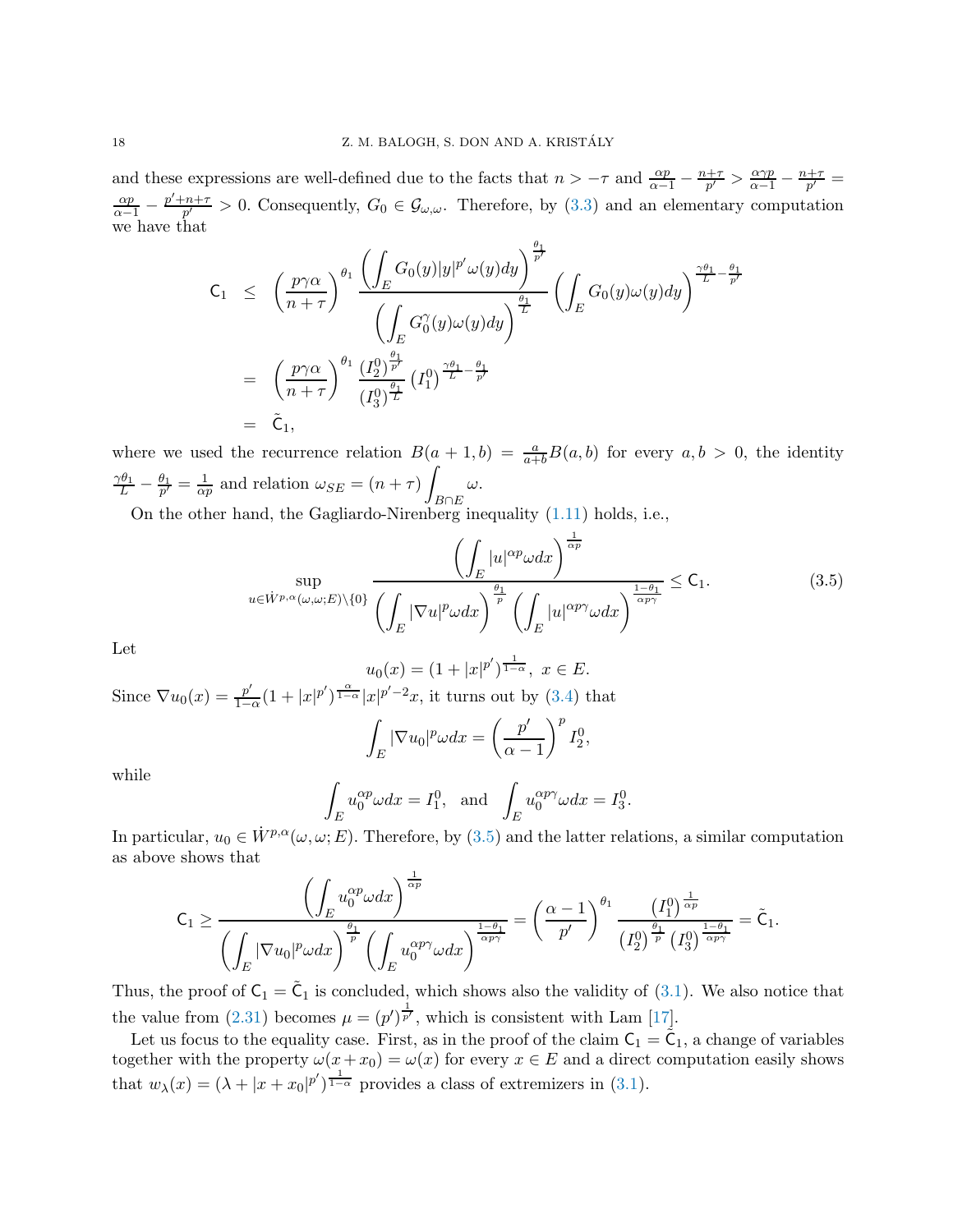Conversely, we assume that a function  $u: E \to \mathbb{R}$  satisfies the equality in [\(3.1\)](#page-15-1); without loss of generality, we may assume that  $u \geq 0$ . We first show that the transport map  $\nabla \phi$  is more regular, namely that the singular part of the distributional Laplacian  $\Delta_s \phi$  vanishes, where  $\phi$  is the convex function on  $E$  by the proof of Theorem [1.1.](#page-3-0) To do so, we follow some ideas from [\[11\]](#page-33-2), also iterated in [\[3\]](#page-33-14).

The main idea of the proof that will follow is to trace back the proof of Theorem [1.1](#page-3-0) analysing the cases of equality in each of the inequalities that show up in the proof. In doing so we are making the particular choice

$$
G(x) = (\lambda + |x|^{p'})^{\frac{\alpha p}{1-\alpha}}, x \in E,
$$

for an appropriate  $\lambda$  such that  $\int G\omega = 1$ . By doing this analysis we will be able to show that  $\nabla \phi$ will be reduced to the identity mapping up to a translation and we obtain that  $u$  is equal to  $G$  up to a translation.

To carry out the above program we start by considering the set  $\Omega = \{x \in E : \phi(x) < +\infty\}$ . It is clear that  $\Omega$  contains the support of u and, since  $\phi$  is convex,  $\Omega$  is a convex set. In particular, the equality in the Young inequality  $(2.20)$  gives

<span id="page-18-0"></span>
$$
Mu^{(\alpha p\gamma - 1)p'}|\nabla \phi|^{p'} = |\nabla u|^p, \quad \text{a.e. on } \Omega,
$$
\n(3.6)

for some  $M > 0$ .

As a preliminary fact, we show that  $u$  is continuous and strictly positive on its support and that  $\text{supp}(u) = \Omega$ . To do so, we define for any  $k \in \mathbb{N}$  the truncation function  $u_k := \max\{\frac{1}{k}\}$  $\frac{1}{k}, u\}$ . Using [\(3.6\)](#page-18-0) and recalling that  $(\alpha p \gamma - 1)p' = \alpha p$ , we have

$$
Mu_k^{\alpha p} |\nabla \phi|^{p'} \ge M u^{\alpha p} |\nabla \phi|^{p'} = |\nabla u|^p \ge |\nabla u_k|^p, \quad \text{a.e. on } \Omega.
$$
 (3.7)

Dividing both sides of  $(4.2)$  by  $u_k^{\alpha p}$  $\binom{\alpha p}{k}$  (which is always nonzero) we obtain

<span id="page-18-1"></span>
$$
|\nabla(u_k^{1-\alpha})|^p \le (\alpha - 1)^p M |\nabla \phi|^{p'}, \quad \text{a.e. on } \Omega.
$$
 (3.8)

Fix a compact set  $K \subset \Omega$  with nonempty interior such that there exists  $x_0 \in \mathcal{K}$  with  $u(x_0) > 0$ . Since  $\phi$  is convex, we have that  $|\nabla \phi|$  is bounded on K. By [\(3.8\)](#page-18-1) also  $|\nabla (u_k^{1-\alpha})|$  $\lfloor k^{1-\alpha} \rfloor$  is bounded on K. Since by definition  $u_k$  are uniformly converging to u on K and  $u_k(x_0) = u(x_0)$  for large enough k. Then also  $u_k^{1-\alpha}$  $\mu_k^{1-\alpha}$  are uniformly converging to  $u^{1-\alpha}$  on K and the map  $u^{1-\alpha}$  is Lipschitz on K. In particular, if  $K \subset \Omega$  is a compact set, there exists  $c_K > 0$  such that

$$
u^{1-\alpha}(x) \leq c_{\mathcal{K}}, \quad \forall x \in \mathcal{K},
$$

Since  $\gamma$  < 1 implies that  $\alpha$  > 1, and so we have

$$
u(x) \ge c_{\mathcal{K}}^{\frac{1}{1-\alpha}}, \quad \forall x \in \mathcal{K}.
$$

By the proof of Proposition [2.1](#page-6-0) (precisely [\(2.7\)](#page-7-0)) we can find a sequence  $(u_h)_{h\in\mathbb{N}}$  in  $C_0^{\infty}(\mathbb{R}^n)$  converging to u uniformly on K and in particular for every sufficiently large h one has  $u_h \geq c_K^{\frac{1}{1-\alpha}}/2$ . Then the equality in [\(2.19\)](#page-10-1) is achieved in the limit, and it gives

$$
0 = \lim_h \langle u_h^{\alpha p \gamma} \omega, \Delta_s \phi \rangle_{\mathcal{D}'} \geq (\min_{\mathcal{K}} \omega) \left( \frac{c_{\mathcal{K}}^{\frac{1}{1-\alpha}}}{2} \right)^{\alpha p \gamma} \Delta_s \phi[\mathcal{K}].
$$

By taking an invading sequence of compact sets, we get that  $\Delta_s \phi$  vanishes on  $\Omega$ . For a similar argument, with more details we refer the reader to [\[3,](#page-33-14) Subsection 3.2].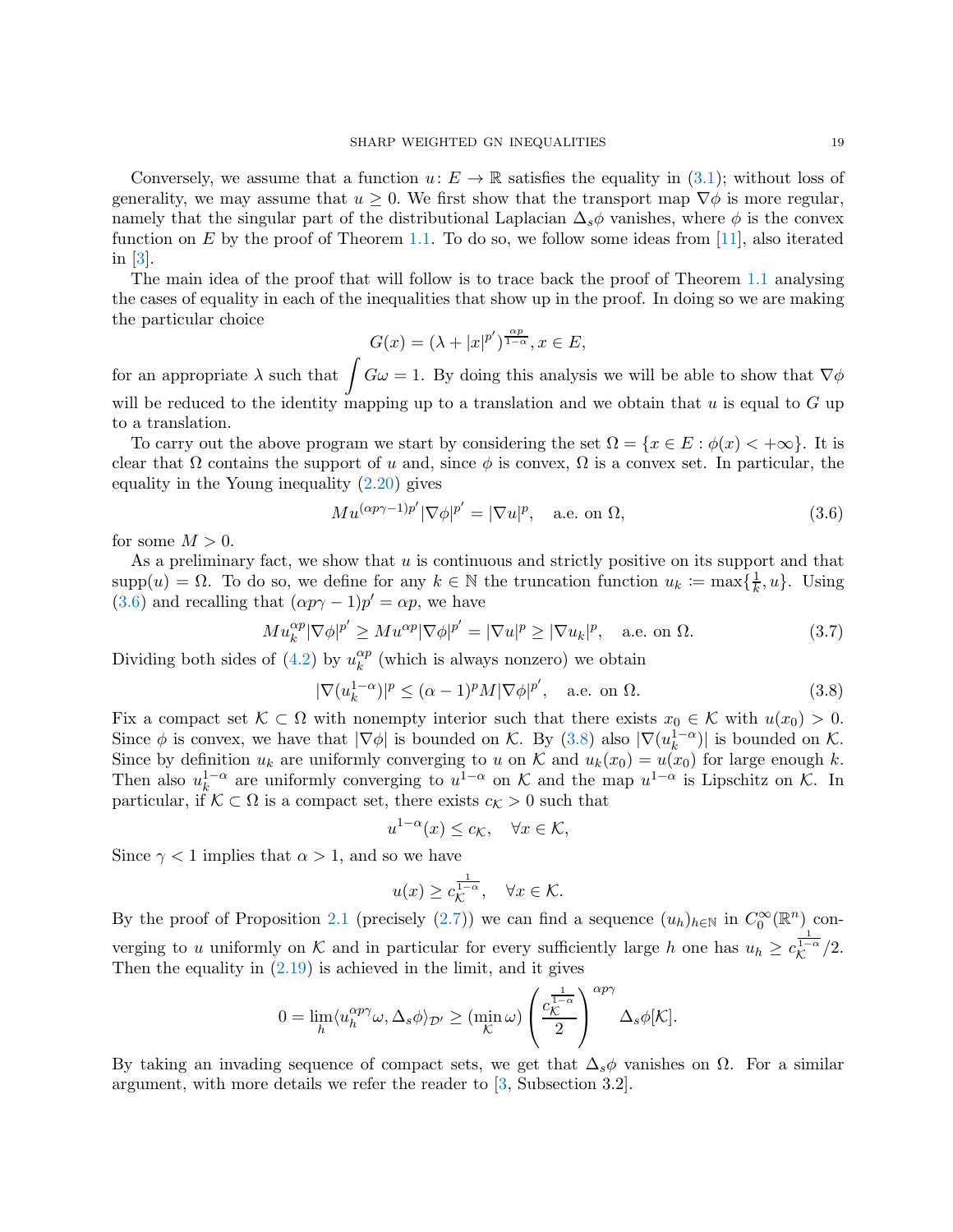We can now consider the equality case in  $(2.16)$ . Using the information on the equality case in Lemma [2.1](#page-6-3) and the fact that  $\Delta_s \phi = 0$  we have

$$
D_{\mathcal{D}'}^2 \phi(x) = \left(\frac{\omega(\nabla \phi(x))}{\omega(x)}\right)^{\frac{1-\gamma}{1-n(1-\gamma)}} I_n, \text{ in distributional sense on } \Omega.
$$

By the Schwarz Lemma, the only possibility is that  $(\omega(\nabla \phi(x))/\omega(x))^{\frac{1-\gamma}{1-n(1-\gamma)}}$  is constant on  $\Omega$ . This means that we can find  $c \in \mathbb{R}$ ,  $x_0 \in \mathbb{R}^n$  such that

<span id="page-19-0"></span>
$$
D_{\mathcal{D}'}^2 \phi(x) = cI_n,
$$
 in the sense of distribution on  $\Omega$   
\n
$$
\nabla \phi(x) = cx + x_0,
$$
 on  $\Omega$   
\n
$$
\omega(cx + x_0) = c^{\frac{1 - n(1 - \gamma)}{1 - \gamma}} \omega(x), \quad x \in \Omega.
$$
 (3.9)

Note that since  $\phi$  is convex we have  $c > 0$ . Also, since  $\nabla \phi$  is essentially bijective onto the support of G; and the support of G is E, we have  $c\Omega + x_0 = E$ . We aim at proving that  $E = \Omega$ . Clearly,  $\Omega \subseteq E$ . By the Monge-Ampère equation  $(2.13)$  we can write

$$
u^{\alpha p}(x)\omega(x) = (\lambda + |cx + x_0|^{p'})^{\frac{\alpha p}{1-\alpha}}\omega(cx + x_0)c^n, \quad x \in \Omega.
$$
\n(3.10)

In particular,

$$
u(x) = \begin{cases} A(\lambda + |cx + x_0|^{p'})^{\frac{1}{1-\alpha}}, & \text{if } x \in \Omega, \\ 0 & \text{otherwise.} \end{cases}
$$
 (3.11)

for some constant  $A > 0$ . If by contradiction  $\Omega \neq E$ , then u would have jump discontinuities on the boundary of a translated cone, which is a set of Hausdorff dimension  $n-1$ , in contradiction with the fact that u is in the Sobolev space, see e.g. [\[14,](#page-33-15) Theorems 4.17 & 4.19]. Since  $\nabla \phi$  is essentially bijective, we have  $cE + x_0 = E$ . In particular  $-x_0 \in \overline{E}$  and hence  $x_0 \in \overline{E} \cap -\overline{E}$ .

We conclude the proof if we show that  $\omega(x + x_0) = \omega(x)$  for every  $x \in E$ . Consider the last identity in [\(3.9\)](#page-19-0). By evaluating it in tx and exploiting the homogeneity of  $\omega$  we can write

$$
\omega\left(cx+\frac{x_0}{t}\right)=c^{\frac{1-n(1-\gamma)}{1-\gamma}}\omega(x), \quad x\in E, t>0.
$$

Letting  $t \to \infty$  in the previous equation we get  $\omega(cx) = c^{\frac{1-n(1-\gamma)}{1-\gamma}}\omega(x)$  and hence  $c^{\tau} = c^{\frac{1-n(1-\gamma)}{1-\gamma}}$ . If  $\tau \neq \frac{1-n(1-\gamma)}{1-\gamma}$  $\frac{n(1-\gamma)}{1-\gamma}$  then necessarily  $c=1$  and from  $(3.9)$  we get  $\omega(x+x_0)=\omega(x)$  for every  $x \in E$ , as required. If  $\tau = \frac{1 - n(1 - \gamma)}{1 - \gamma}$  $\frac{n(1-\gamma)}{1-\gamma}$  then again by [\(3.9\)](#page-19-0) we can write

$$
\omega(cx+x_0)=c^{\frac{1-n(1-\gamma)}{1-\gamma}}\omega(x)=\omega(cx), \quad x\in E.
$$

Letting  $x := x/c, x \in E$ , into the latter relation, we obtain  $\omega(x + x_0) = \omega(x)$  for every  $x \in E$ .

(ii) Note that  $M = p(1 + (\gamma - 1)(n + \tau))$  and  $L = (1 - \gamma)(n + \tau)$ , thus by [\(1.13\)](#page-4-1) we have

$$
\tilde{C}_{K,L,M,C_0} = \left(\frac{p\gamma\alpha}{n+\tau}\right)^{-L}.
$$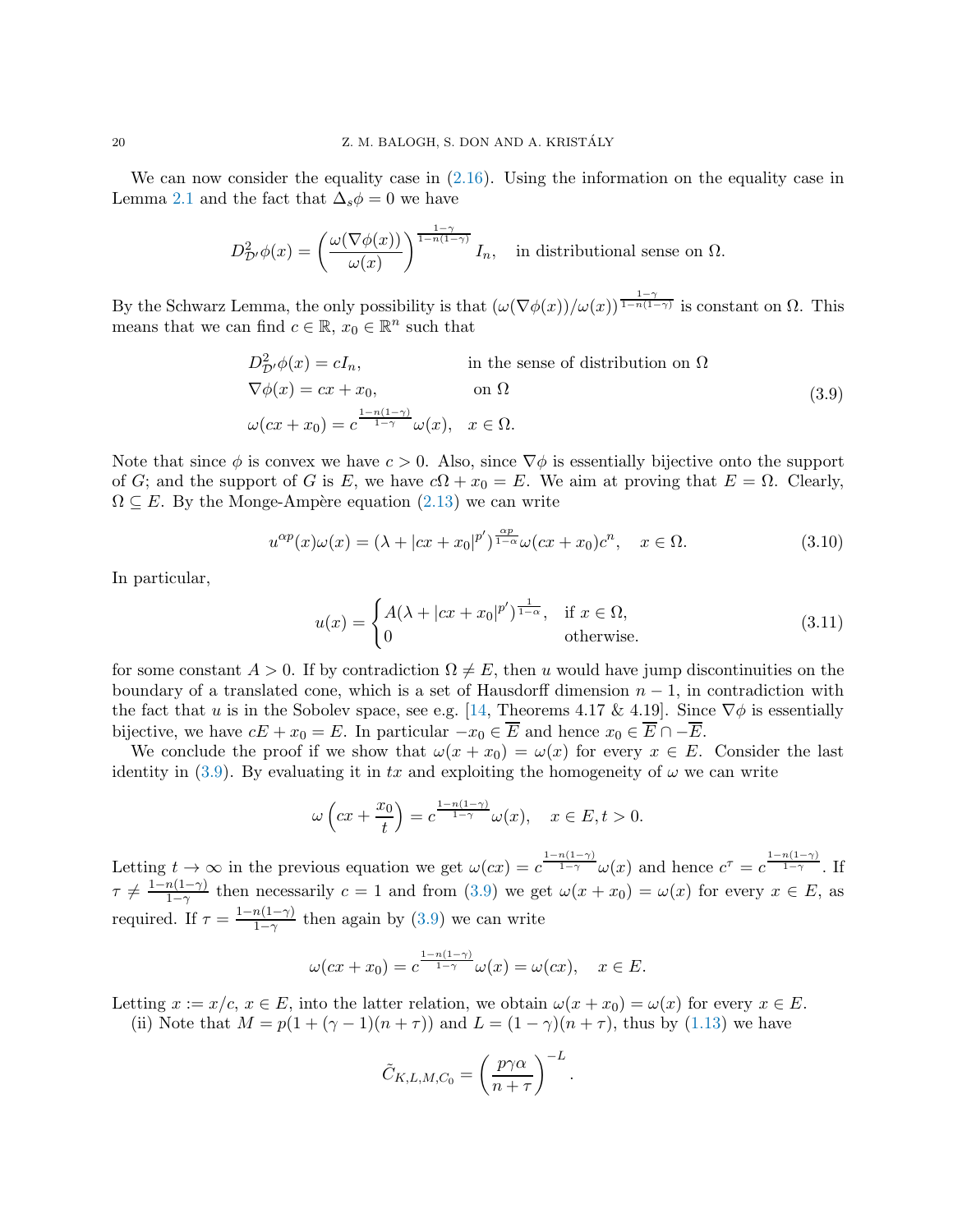Accordingly, the constant  $C_2 > 0$  from [\(1.16\)](#page-4-3) becomes

<span id="page-20-1"></span>
$$
\mathsf{C}_2 = \left(\frac{p\gamma\alpha}{n+\tau}\right)^{\theta_2} \inf_{G \in \mathcal{G}_{\omega,\omega};\int_E G\omega = 1} \frac{\left(\int_E G(y)|y|^{p'}\omega(y)dy\right)^{\frac{\theta_2}{p'}}}{\left(\int_E G^\gamma(y)\omega(y)dy\right)^{\frac{\theta_2}{L}}}.
$$
\n(3.12)

In order to prove that  $C_2 = \tilde{C}_2$  we proceed as in (i) by using for every  $\lambda > 0$ ,  $q > -1$  and  $s+n+\tau > 0$ the formula

<span id="page-20-3"></span>
$$
\int_{B_E(\lambda,\alpha)} (\lambda - (1-\alpha)|y|^{p'})_+^q |y|^s \omega(y) dy = \lambda^q \left(\frac{\lambda}{1-\alpha}\right)^{\frac{s+n+\tau}{p'}} \frac{1}{p'} B\left(q+1, \frac{s+n+\tau}{p'}\right) \omega_{SE}, \quad (3.13)
$$

where  $B_E(\lambda, \alpha) = \left\{ x \in E : |x| < \left( \frac{\lambda}{1 - \alpha} \right) \right\}$  $\frac{\lambda}{p'}\left\{\lambda\right\}$ . Indeed, for the inequality  $C_2 \leq \tilde{C}_2$  we use in  $(3.12)$ the function  $G_0(x) = (1 - |x|^{p'})^{\frac{\alpha p}{1 - \alpha}}$ ,  $x \in E$ , while for the converse, we consider in [\(3.2\)](#page-15-2) the function  $u_0(x) = (1 - |x|)^{p'}\right)^{\frac{1}{1-\alpha}}$ ,  $x \in E$ . The rest of the proof is based on a computation; in particular, it turns out that for the family of functions  $w_{\lambda}(x) = A(\lambda - (1 - \alpha)|x + x_0|^{p'})^{\frac{1}{1 - \alpha}}, x \in E$ , one has equality in [\(3.2\)](#page-15-2) for  $\lambda > 0$ ; here,  $x_0 \in -\overline{E} \cap \overline{E}$  is such that  $\omega(x + x_0) = \omega(x)$ ,  $x \in E$ .

**Remark 3.2.** We notice that Lam  $\left[17\right]$  used condition  $\left(1.2\right)$  in order to prove the statements in Theorem [3.1](#page-15-0) whenever  $\gamma \neq 1$ , which turns to be equivalent to the  $\frac{1-\gamma}{1-n(1-\gamma)}$ -concavity of  $\omega$  on E, see Proposition [5.1.](#page-29-0) Moreover, Proposition [5.2](#page-30-1) shows that in Theorem [3.1](#page-15-0) (i) (i.e.,  $\gamma$  < 1), we can replace the assumption that  $\omega$  is  $\frac{1-\gamma}{1-n(1-\gamma)}$ -concave on E by requiring that  $\omega$  is log-concave. The limit case  $\gamma \to 1$  is discussed in the next subsection.

<span id="page-20-0"></span>3.2. Sharp weighted p-log-Sobolev inequality. In this section, we state a sharp one-weighted log-Sobolev inequality by taking the limit  $\gamma \rightarrow 1$  in Theorem [3.1.](#page-15-0)

Before doing this, we show that a limiting argument in condition (C) with  $\gamma \to 1$  provides itself a rigid situation for the weights, i.e., they are equal to each other (up to a multiplicative constant) and log-concave. This observation explains why weighted log-Sobolev inequalities are reasonably expected to be valid with the same weights.

Multiplying the inequality [\(1.6\)](#page-2-2) by  $(1 - \gamma)$  assuming first that  $\gamma < 1$ , and then that  $\gamma > 1$ , the limiting  $\gamma \rightarrow 1$  reduces condition (C) to

$$
\omega_2^{\frac{1}{p}}(y)\omega_1^{\frac{1}{p'}-1}(y) = \frac{\omega_3(x)}{\omega_1(x)}, \quad x, y \in E.
$$

Therefore, there exists  $C > 0$  such that  $\omega_3(x) = C\omega_1(x)$  and  $\omega_2(x) = C^p \omega_1(x)$  for every  $x \in E$ . Inserting this relations into [\(1.6\)](#page-2-2) and letting again  $\gamma \to 1$ , we obtain that

<span id="page-20-2"></span>
$$
\log \frac{\omega_1(y)}{\omega_1(x)} \le K + n + C_0 \frac{\nabla \omega_1(x)}{\omega_1(x)} \cdot y, \quad x, y \in E. \tag{3.14}
$$

Let  $y = \lambda x$  for  $\lambda > 0$  in the latter inequality; then  $\tau \log \lambda \leq K + n + C_0 \tau \lambda$ ,  $\lambda > 0$ . Optimizing the latter inequality in  $\lambda > 0$ , it turns out that the best choice is  $K = -\tau \log C_0 - \tau - n$ . Plugging this value into [\(3.14\)](#page-20-2), and reorganizing the terms it follows (according to Proposition [5.2\)](#page-30-1) that  $\omega_1$ is log-concave on E.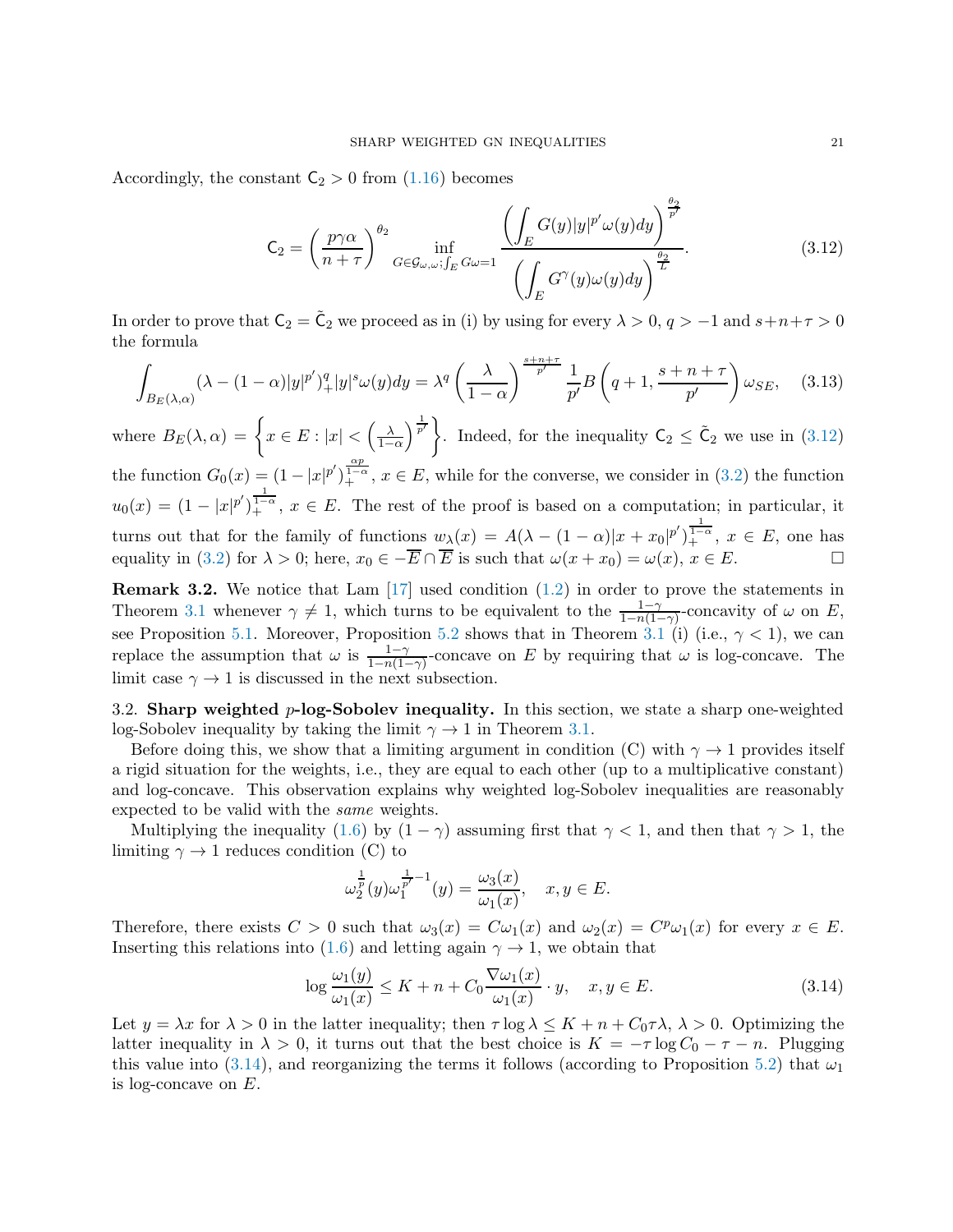We may assume that  $\tau > 0$ ; otherwise, if  $\tau = 0$ , the log-concavity of  $\omega$  on E is equivalent to the fact that  $\omega$  is constant on E, which reduces to the well-known results, see e.g. [\[12\]](#page-33-16) and [\[15\]](#page-33-17). For  $s + n + \tau > 0$ , by using the formula

$$
\int_{E} e^{-\lambda |x|^{p'}} |x|^{s} \omega(x) dx = \frac{1}{p'} \omega_{SE} \lambda^{-\frac{n+\tau+s}{p'}} \Gamma\left(\frac{s+n+\tau}{p'}\right),\tag{3.15}
$$

and further simple asymptotic properties of the Beta-function, a standard limiting argument in Theorem [3.1](#page-15-0) provides the following log-Sobolev inequality:

<span id="page-21-1"></span>**Theorem 3.2.** Let  $E \subseteq \mathbb{R}^n$  be an open convex cone and  $\omega: E \to (0, +\infty)$  be a log-concave homogeneous weight of class  $\mathcal{C}^1$  with degree  $\tau \geq 0$ , and  $p \in (1, n + \tau)$ . Then for every function  $u \in W^{1,p}(\omega;E)$ with  $\int$ E  $|u|^p \omega dx = 1$  we have

<span id="page-21-3"></span>
$$
\int_{E} |u|^p \log |u|^p \omega dx \le \frac{n+\tau}{p} \log \left( \mathcal{L}_{\omega,p} \int_{E} |\nabla u|^p \omega dx \right),\tag{3.16}
$$

where

$$
\mathcal{L}_{\omega,p} = \frac{p}{n+\tau} \left(\frac{p-1}{e}\right)^{p-1} \left(\Gamma\left(\frac{n+\tau}{p'}+1\right) \int_{B \cap E} \omega\right)^{-\frac{p}{n+\tau}}.
$$
\n16) if the extremal function belongs to the family of Gauss

Equality holds in [\(3.16\)](#page-21-3) if the extremal function belongs to the family of Gaussians

$$
u_{\lambda,x_0}(x) = \lambda^{\frac{n+\tau}{pp'}} \left( \Gamma\left(\frac{n+\tau}{p'}+1\right) \int_{B \cap E} \omega \right)^{-\frac{1}{p}} e^{-\lambda \frac{|x+x_0|^{p'}}{p}}, \ x \in E, \ \lambda > 0, \tag{3.17}
$$

with  $x_0 \in -\overline{E} \cap \overline{E}$  and  $\omega(x+x_0) = \omega(x), x \in E$ .

As expected, by the limiting argument we loose the possibility to characterize the equality in  $(3.16)$ ; however, by using a direct approach from the OMT, inequality  $(3.16)$  has been recently stated by the authors in [\[3\]](#page-33-14) for every  $p > 1$ , fully characterizing also the equality cases.

<span id="page-21-0"></span>3.3. Sharp weighted Faber-Krahn and isoperimetric inequalities. We first prove a weighted Faber-Krahn inequality, by letting  $\gamma \to \infty$  in [\(3.2\)](#page-15-2).

<span id="page-21-2"></span>**Theorem 3.3.** Let  $E \subseteq \mathbb{R}^n$  be an open convex cone,  $\omega: E \to (0, +\infty)$  be a log-concave, homogeneous weight of class  $C^1$  with degree  $\tau \geq 0$  and let  $1 < p < n + \tau$ . Then for every  $u \in C_c^{\infty}(\mathbb{R}^n)$ , we have

<span id="page-21-4"></span>
$$
\int_{E} |u|\omega dx \leq \mathsf{C}_{\infty} \left( \int_{E} |\nabla u|^p \omega dx \right)^{\frac{1}{p}} \left( \int_{\text{supp}(u)} \omega dx \right)^{\frac{1}{n+\tau} + \frac{1}{p'}},\tag{3.18}
$$

where

$$
\mathsf{C}_{\infty} = \left(\int_{B\cap E} \omega\right)^{-\frac{1}{n+\tau}} (n+\tau)^{-\frac{1}{p}} (p'+n+\tau)^{-\frac{1}{p'}}.
$$

Moreover, equality holds in [\(3.18\)](#page-21-4) for the class of functions  $u_{\lambda}(x) = (\lambda - |x + x_0|^{p'})_+, x \in E, \lambda > 0$ , where  $x_0 \in -\overline{E} \cap \overline{E}$  with  $\omega(x + x_0) = \omega(x)$  for every  $x \in E$ .

*Proof.* Since  $\omega$  is log-concave (i.e., 0-concave), by Remark [3.1](#page-15-3) we know that it is also  $\frac{1-\gamma}{1-n(1-\gamma)}$ concave for every  $\gamma \geq 1$ . We can apply Theorem [3.1](#page-15-0) for every  $\gamma \geq 1$  and we can let  $\gamma \to \infty$  in [\(3.2\)](#page-15-2). It is a simple computation to verify that

$$
\alpha \to 0, \quad \alpha \gamma \to \frac{1}{p}, \quad \vartheta_2 \to 1, \quad \frac{1-\vartheta_2}{\alpha p} \to \frac{1}{n+\tau} + \frac{1}{p'},
$$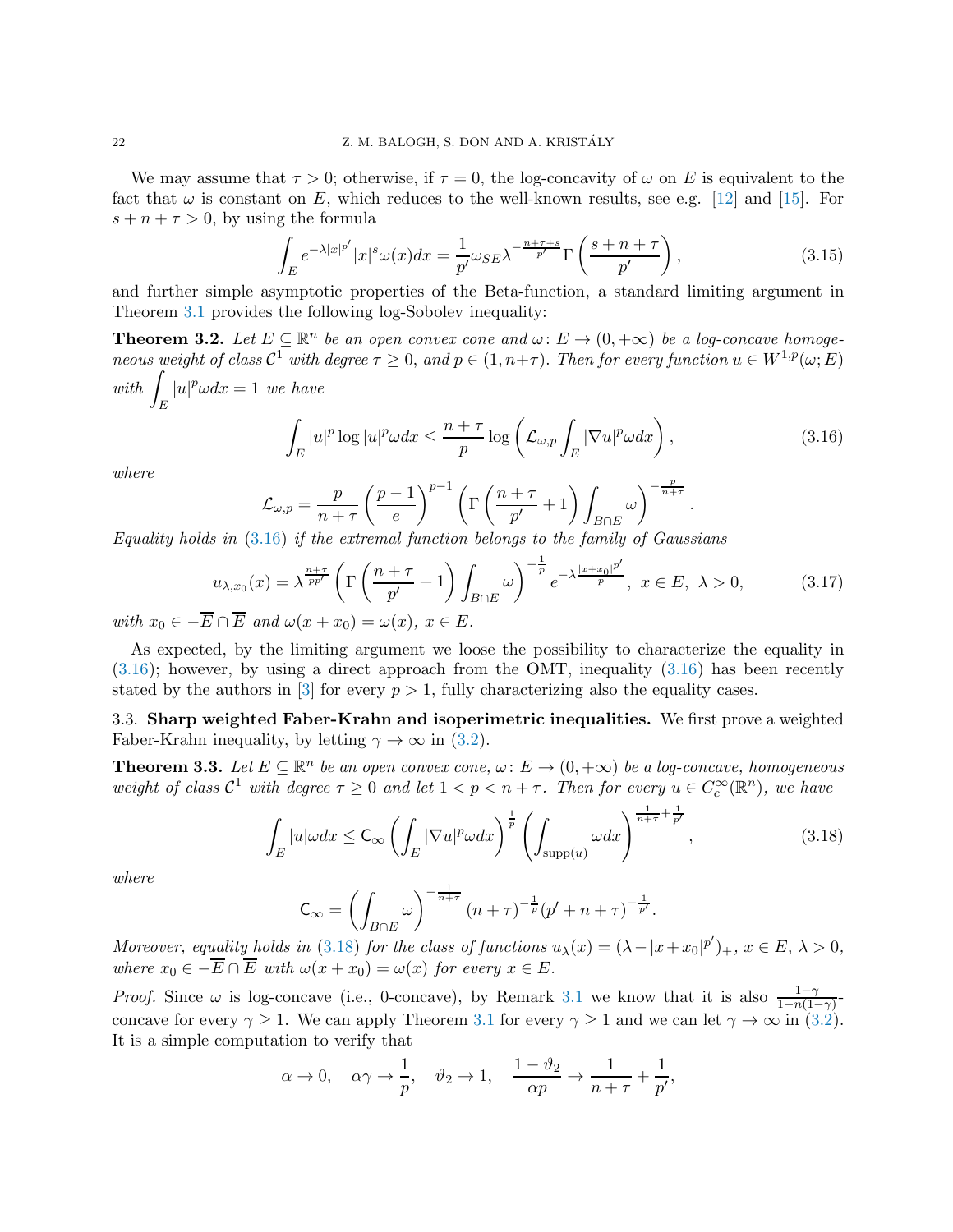as  $\gamma \to \infty$ . Adding up these information we obtain

$$
\mathsf{C}_{\infty} = \lim_{\gamma \to \infty} \tilde{\mathsf{C}}_2 = \left( \int_{B \cap E} \omega \right)^{-\frac{1}{n+\tau}} \left( n + \tau \right)^{-\frac{1}{p}} \left( p' + n + \tau \right)^{-\frac{1}{p'}}.
$$

The equality in [\(3.18\)](#page-21-4) for  $u_\lambda(x) = (\lambda - |x + x_0|^{p'})_+, \lambda > 0$ , can be easily verified by using formula [\(3.13\)](#page-20-3) and the fact that  $B(2, x) = \frac{1}{x(x+1)}$  for every  $x > 0$ .

A simple consequence of the Faber-Krahn inequality from Theorem [3.3](#page-21-2) is a new sharp isoperimetrictype inequality with weights. To state it, we recall that the space of functions with weighted bounded variation  $BV(\omega; E)$  contains all functions  $u \in L^1(\omega; E)$  such that

$$
\sup \left\{ \int_E u \operatorname{div}(\omega X) dx : X \in C_c^1(E; \mathbb{R}^n), |X| \le 1 \right\} < +\infty.
$$

Note that  $W^{1,1}(\omega; E) \subset BV(\omega; E)$ . We can associate to any function  $u \in BV(\omega; E)$  its weighted variation measure  $||Du||_{\omega}$  similarly as in the usual non-weighted case. Using this notation and  $\mathbb{1}_S$ for the characteristic function of the nonempty set  $S \subset \mathbb{R}^n$ , we have:

<span id="page-22-1"></span>**Theorem 3.4.** Let  $E \subseteq \mathbb{R}^n$  be an open convex cone,  $\omega: E \to (0, +\infty)$  be a log-concave, homogeneous weight of class  $\mathcal{C}^1$  with degree  $\tau \geq 0$ . Then for every  $u \in BV(\omega; E)$ , we have

<span id="page-22-0"></span>
$$
\int_{E} |u|\omega dx \leq \tilde{C}_{\infty} ||D(|u|)||_{\omega}(E) \left( \int_{\text{supp}(u)} \omega dx \right)^{\frac{1}{n+\tau}}, \qquad (3.19)
$$

where

<span id="page-22-2"></span>
$$
\tilde{\mathsf{C}}_{\infty} = \left( \int_{B \cap E} \omega \right)^{-\frac{1}{n+\tau}} (n+\tau)^{-1}.
$$
\n(3.20)

Moreover, equality holds in [\(3.19\)](#page-22-0) for the class of characteristic functions  $u_\lambda(x) = \mathbb{1}_{B(-x_0,\lambda)\cap E}(x)$ ,  $x \in E, \lambda > 0$ , where  $x_0 \in -\overline{E} \cap \overline{E}$  with  $\omega(x + x_0) = \omega(x)$  for every  $x \in B(0, \lambda) \cap E$ .

*Proof.* We take the limit  $p \to 1$  in Theorem [3.3.](#page-21-2) The equality in [\(3.19\)](#page-22-0) can be easily checked for the class of characteristic functions  $u_{\lambda}(x) = \mathbb{1}_{B(-x_0,\lambda)\cap E}(x)$ ,  $x \in E$ ,  $\lambda > 0$  with the suitable properties on  $x_0$ . on  $x_0$ .

By taking  $u = \mathbb{1}_{S \cap E}$   $(S \subset \mathbb{R}^n)$  in Theorem [3.4,](#page-22-1) we obtain in an alternative way the sharp weighted isoperimetric inequality stated in  $[4]$ ,  $[8]$  and  $[17]$ . For the purpose, we recall that a measurable set  $S \subset \mathbb{R}^n$  has bounded  $\omega$ -variation on E if  $\mathbb{1}_S \in BV(\omega; E)$ , moreover, its weighted perimeter with respect to the convex cone E is given by  $P_{\omega}(S;E) = ||D1_S||_{\omega}(E)$ .

<span id="page-22-4"></span>**Corollary 3.1.** Let  $E \subseteq \mathbb{R}^n$  be an open convex cone,  $\omega: E \to (0, +\infty)$  be a log-concave, homogeneous weight of class  $\mathcal{C}^1$  with degree  $\tau \geq 0$ . Then for every measurable set  $S \subset \mathbb{R}^n$  with bounded  $\omega$ -variation on E, we have

<span id="page-22-3"></span>
$$
\tilde{\mathsf{C}}_{\infty}^{-1} \left( \int_{S \cap E} \omega dx \right)^{1 - \frac{1}{n + \tau}} \le P_{\omega}(S; E),\tag{3.21}
$$

where  $\tilde{\mathsf{C}}_{\infty}$  is from [\(3.20\)](#page-22-2). Moreover, equality holds in [\(3.21\)](#page-22-3) for any ball of the form  $S = B(-x_0, \lambda)$ ,  $\lambda > 0$ , where  $\omega(x + x_0) = \omega(x)$  for every  $x \in B(0, \lambda) \cap E$ .

Remark 3.3. Note that the limiting arguments in Theorems [3.3](#page-21-2) and [3.4](#page-22-1) as well as in Corollary [3.1](#page-22-4) prevent the characterization of the equality cases. A direct proof, similar to [\[3\]](#page-33-14), could give an affirmative answer to this question.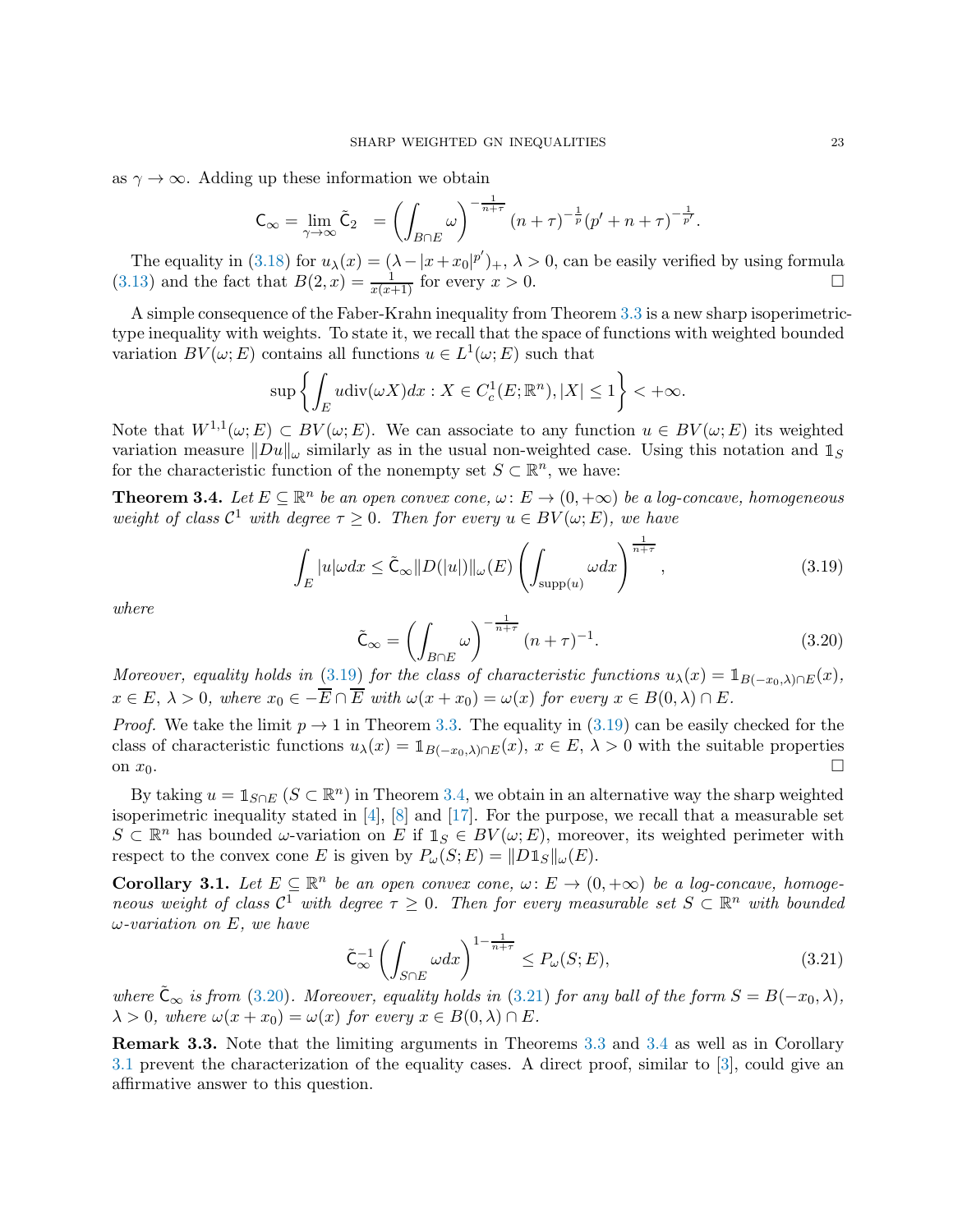# 4. Sharpness versus equality of the weights: proof of Theorem [1.2](#page-3-1)

<span id="page-23-0"></span>In the sequel we are going to prove Theorem [1.2.](#page-3-1) In fact, we prove a stronger statement, namely that the following facts hold:

- (i)  $\omega_2 = A \omega_1$  for some  $A > 0$  (thus  $\tau_1 = \tau_2 = \tau$ );
- (ii) the optimal transport function, appearing in the proof of Theorem [1.1,](#page-3-0) is of the form  $\nabla \phi(x) = cx + x_0$  for some  $x_0 \in \overline{E} \cap (-\overline{E})$  and  $c > 0$  such that  $c^{\tau(1-\gamma)} = (cC_0)^{1-n(1-\gamma)}$ . In addition, either
	- (ii1)  $\gamma = 1 \frac{1}{n+1}$  $\frac{1}{n+\tau}$ , thus  $C_0 = 1$  and  $K = -\frac{1}{1-\tau}$  $\frac{1}{1-\gamma}$  (and  $\omega_3$  disappears), or

$$
\text{(ii2) } \gamma \neq 1 - \frac{1}{n+\tau}, \text{ thus } \omega_3 = cC_0 A^{\frac{1}{p}} \left( \frac{1}{1-\gamma} - n - \tau \right) \left( \frac{1}{1-\gamma} + K \right)^{-1} \omega_1 \text{ for } A > 0 \text{ from (i)};
$$

- (iii) the weights  $\omega_j$  are  $\frac{1-\gamma}{1-n(1-\gamma)}$  $\frac{1-\gamma}{1-n(1-\gamma)}$ -concave on E,  $j \in \{1,2,3\};$
- (iv)  $\nabla \omega_j(x) \cdot x_0 = 0$  for every  $x \in E$  and  $j \in \{1, 2, 3\};$

Let us now assume that equality holds in [\(1.11\)](#page-3-2) for some  $u \in \dot{W}^{p,\alpha}(\omega_1, \omega_2; E) \setminus \{0\}$  and the infimum in [\(1.10\)](#page-3-3) is achieved for some  $G \in \mathcal{G}_{\omega_1,\omega_2} \setminus \{0\}$ . In particular, all the inequalities in the proof of Theorem [1.1](#page-3-0) must be equalities. The proof is divided into several steps.

Step 1. (Regularity of the transport map). This part is similar to the argument performed in the proof of Theorem [3.1.](#page-15-0) For completeness, we provide its proof. Consider the convex set  $\Omega = \{x \in E : \phi(x) < +\infty\}$ . One can prove that u is locally Lipschitz and strictly positive in the interior of  $\Omega$ . By that equality in [\(2.20\)](#page-10-2), we have that

<span id="page-23-2"></span>
$$
|\nabla u|^p \omega_2 = M u^{(\alpha p \gamma - 1)p'} |\nabla \phi|^{p'} \omega_1, \quad \text{a.e. on } \Omega,
$$
\n(4.1)

for some  $M > 0$ . By considering for any  $k \in \mathbb{N}$  the truncation  $u_k \coloneqq \max\{\frac{1}{k}\}$  $\frac{1}{k}, u\},$  relation  $(4.1)$  and  $(\alpha p \gamma - 1) p' = \alpha p$  imply that

<span id="page-23-1"></span>
$$
Mu_k^{\alpha p} |\nabla \phi|^{p'} \omega_1 \geq Mu^{\alpha p} |\nabla \phi|^{p'} \omega_1 = |\nabla u|^p \omega_2 \geq |\nabla u_k|^p \omega_2, \quad \text{a.e. on } \Omega. \tag{4.2}
$$

Consequently, we obtain

$$
|\nabla(u_k^{1-\alpha})|^p \omega_2 \le (\alpha - 1)^p M |\nabla \phi|^{p'} \omega_1, \quad \text{a.e. on } \Omega.
$$
 (4.3)

Let us fix a compact set  $\mathcal{K} \subset \Omega$  with the property that there exists  $x_0 \in \mathcal{K}$  with  $u(x_0) > 0$ . We know that  $|\nabla \phi|$  is bounded on K; in particular,  $|\nabla (u_k^{1-\alpha})|$  $\lfloor \frac{1-\alpha}{k} \rfloor$  is also bounded on K, which implies the fact that  $u_k^{1-\alpha}$  are uniformly Lipschitz on K. Since by definition  $u_k$  are uniformly converging to u k on K, and  $u(x_0) > 0$ , then also  $u_k^{1-\alpha}$  $\int_{k}^{1-\alpha}$  is converging to  $u^{1-\alpha}$  uniformly on K and the map  $u^{1-\alpha}$  is Lipschitz on K. Thus there exists  $c_{\mathcal{K}} > 0$  such that  $u^{1-\alpha}(x) \leq c_{\mathcal{K}}$  for every  $x \in \mathcal{K}$ . Since  $\alpha > 1$ , it turns out that  $u(x) \geq c_{\mathcal{K}}^{\frac{1}{1-\alpha}}$  for every  $x \in \mathcal{K}$ . By repeating the same approximation argument of Proposition [2.1](#page-6-0) we can find a sequence  $u_h \in C_c^{\infty}(E)$  that is converging to u uniformly on K and

$$
u_h(x) \ge \frac{c_K^{\frac{1}{1-\alpha}}}{2} \quad \forall x \in \mathcal{K},
$$

for every sufficiently large h. By the equalities in  $(2.17)$  and  $(2.19)$  we get that

$$
0 = \liminf_h \langle u_h \omega_2^{1/p} \omega_1^{1/p'}, \Delta_s \phi \rangle_{\mathcal{D}'} \ge \frac{c_k^{\frac{1}{1-\alpha}}}{2} \min_{\mathcal{K}} \omega_2^{1/p} \omega_1^{1/p'} \Delta_s \phi[\mathcal{K}].
$$

In particular, we obtain that  $\Delta_s \phi = 0$  on  $\Omega$ , which ends the proof of the regularity of  $\phi$ . For a similar argument, with more details we refer the reader to [\[3,](#page-33-14) Subsection 3.2].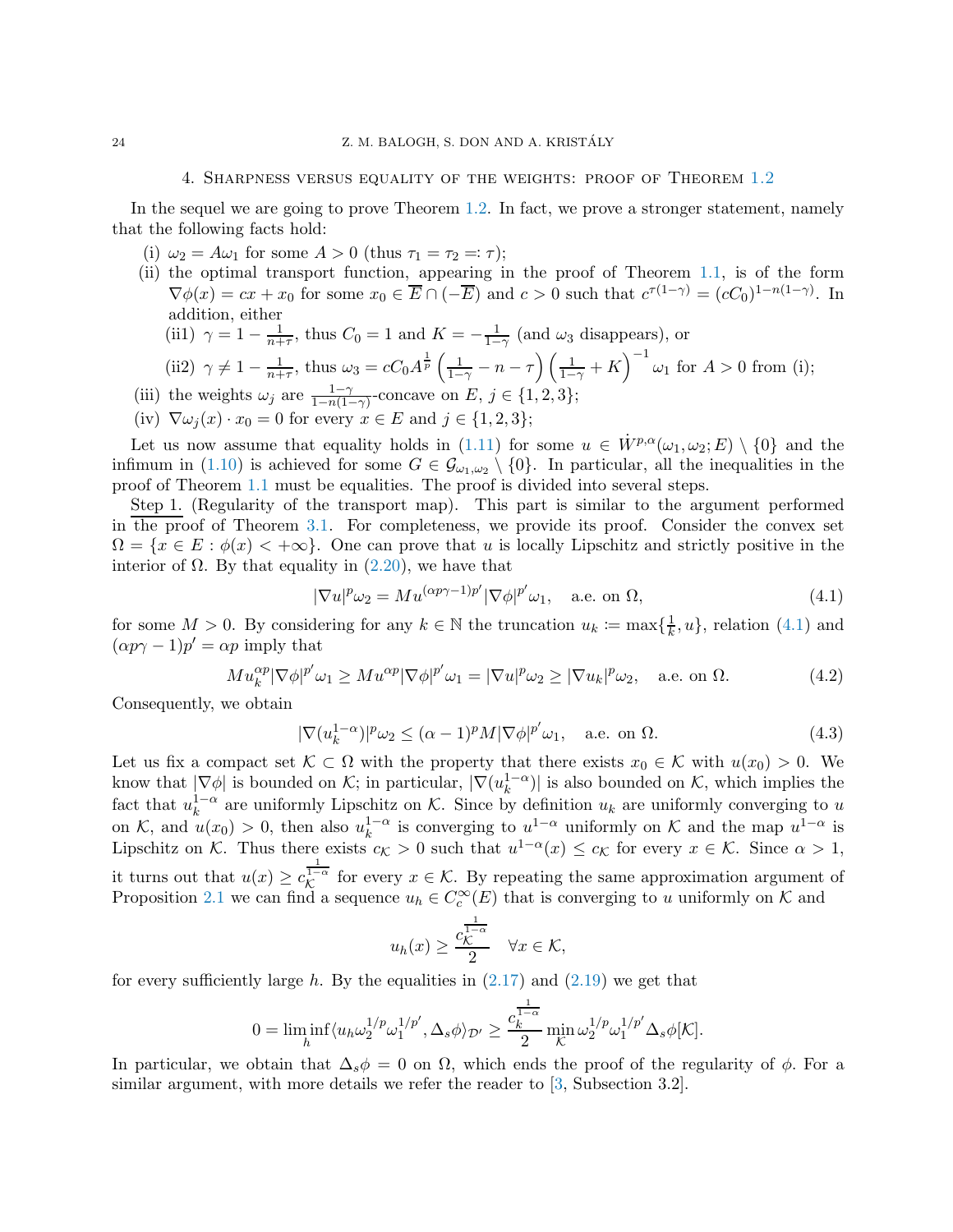For further use, we introduce the cone generated by  $\Omega$ , i.e.

$$
Cone_{\Omega} = \{\lambda x : x \in \Omega, \ \lambda > 0\}.
$$

Step 2. ( $\omega_2 = A\omega_1$  for some  $A > 0$  on Cone<sub>Ω</sub>) Consider the equality in [\(2.16\)](#page-9-1); by the equality in Lemma [2.1](#page-6-3) we have that for a.e.  $x \in \Omega$ ,

$$
C_0\left(\frac{\omega_2(x)}{\omega_1(x)}\right)^{\frac{1}{p}} D_A^2 \phi(x) = \left(\frac{\omega_2(\nabla \phi(x))^{\frac{1}{p}} \omega_1(\nabla \phi(x))^{\frac{1}{p'}-\gamma}}{\omega_2(x)^{\frac{n}{p}(1-\gamma)} \omega_1(x)^{\left(1-\frac{n}{p}\right)(1-\gamma)}}\right)^{\frac{1}{1-n(1-\gamma)}} I_n,
$$

i.e.,

$$
D_A^2 \phi(x) = C_0^{-1} \left( \frac{\omega_2(\nabla \phi(x))^{\frac{1}{p}} \omega_1(\nabla \phi(x))^{\frac{1}{p'} - \gamma}}{\omega_2(x)^{\frac{1}{p}} \omega_1(x)^{\frac{1}{p'} - \gamma}} \right)^{\frac{1}{1 - n(1 - \gamma)}} I_n.
$$

Since  $D_A^2 \phi = D_{\mathcal{D}}^2 \phi$ , by the Schwartz Lemma about the equality of the mixed partial derivatives, the only possibility for the equality  $D_{\mathcal{D}}^2 \phi(x) = f(x, \nabla \phi(x)) I_n$  to hold is that  $f(x, \nabla \phi(x)) = c$  for some real constant  $c \in \mathbb{R}$ . Since  $\phi$  is convex we have that  $c > 0$ . We can conclude that

$$
D_{\mathcal{D}'}^2 \phi(x) = cI_n
$$
 in distributional sense on  $\Omega$   
\n
$$
\nabla \phi(x) = cx + x_0, \qquad x \in \Omega
$$
\n(4.4)

for some  $x_0 \in \mathbb{R}^n$ . Furthermore, this gives that for every  $x \in \Omega$ , we have

$$
\frac{\omega_2(\nabla\phi(x))^{\frac{1}{p}}\omega_1(\nabla\phi(x))^{\frac{1}{p'}-\gamma}}{\omega_2(x)^{\frac{1}{p}}\omega_1(x)^{\frac{1}{p'}-\gamma}} = (cC_0)^{1-n(1-\gamma)},
$$

i.e.,

<span id="page-24-1"></span>
$$
\omega_2(cx+x_0)^{\frac{1}{p}}\omega_1(cx+x_0)^{\frac{1}{p'}-\gamma} = (cC_0)^{1-n(1-\gamma)}\omega_2(x)^{\frac{1}{p}}\omega_1(x)^{\frac{1}{p'}-\gamma}.
$$
\n(4.5)

Taking the gradient of the previous identity we get

$$
c\omega_2(cx + x_0)^{\frac{1}{p}}\omega_1(cx + x_0)^{\frac{1}{p'} - \gamma} \left(\frac{1}{p} \frac{\nabla\omega_2(cx + x_0)}{\omega_2(cx + x_0)} + \left(\frac{1}{p'} - \gamma\right) \frac{\nabla\omega_1(cx + x_0)}{\omega_1(cx + x_0)}\right) =
$$
  

$$
(cC_0)^{1 - n(1 - \gamma)}\omega_2(x)^{\frac{1}{p}}\omega_1(x)^{\frac{1}{p'} - \gamma} \left(\frac{1}{p} \frac{\nabla\omega_2(x)}{\omega_2(x)} + \left(\frac{1}{p'} - \gamma\right) \frac{\nabla\omega_1(x)}{\omega_1(x)}\right), \quad x \in \Omega.
$$
 (4.6)

<span id="page-24-0"></span>Dividing both sides of [\(4.6\)](#page-24-0) by c, taking into account [\(4.5\)](#page-24-1) and the fact that  $\omega_i^{-1} \nabla \omega_i$  is homogeneous of degree −1 we obtain

<span id="page-24-2"></span>
$$
\frac{1}{p}\frac{\nabla\omega_2(cx+x_0)}{\omega_2(cx+x_0)} + \left(\frac{1}{p'}-\gamma\right)\frac{\nabla\omega_1(cx+x_0)}{\omega_1(cx+x_0)} = \frac{1}{p}\frac{\nabla\omega_2(cx)}{\omega_2(cx)} + \left(\frac{1}{p'}-\gamma\right)\frac{\nabla\omega_1(cx)}{\omega_1(cx)}, \quad x \in \Omega. \tag{4.7}
$$

Moreover, taking the scalar product of  $(4.6)$  with  $cx + x_0$  we also infer

<span id="page-24-3"></span>
$$
\left(\frac{1}{p}\frac{\nabla\omega_2(x)}{\omega_2(x)} + \left(\frac{1}{p'} - \gamma\right)\frac{\nabla\omega_1(x)}{\omega_1(x)}\right) \cdot x_0 = 0, \quad x \in \Omega.
$$
\n(4.8)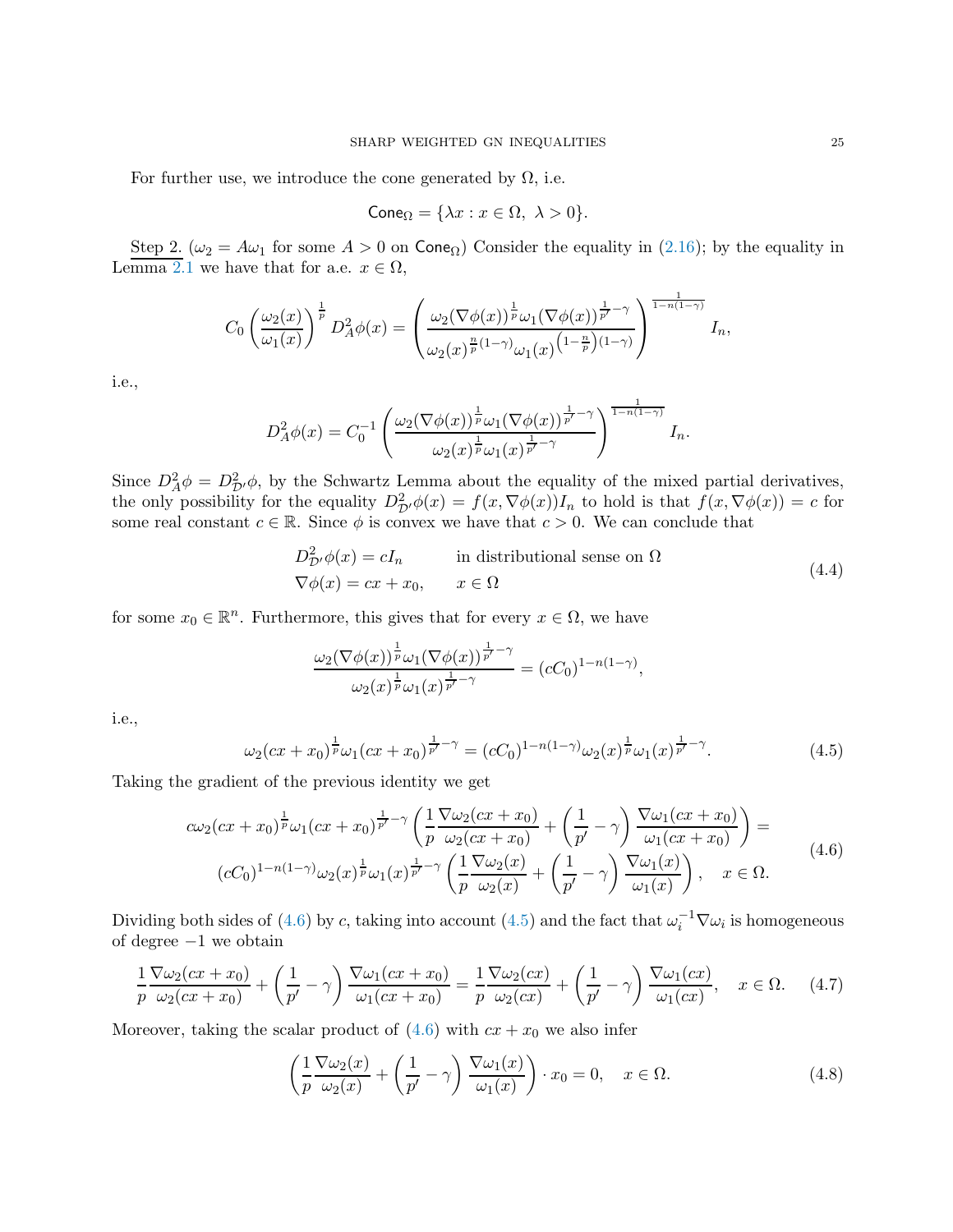Step 3. The idea is to explore the fact that inequality holds in  $(2.1)$  for all  $x, y \in E$  while equality happens in this inequality for  $y = \nabla \phi(x) = cx + x_0$ . Namely, for every  $x \in E$  one has

$$
\left(\frac{1}{1-\gamma}-n\right)\left(\frac{\omega_2(cx+x_0)^{\frac{1}{p}}\omega_1(cx+x_0)^{\frac{1}{p'}-\gamma}}{\omega_2(x)^{\frac{n}{p}(1-\gamma)}\omega_1(x)^{\left(1-\frac{n}{p}\right)(1-\gamma)}}\right)^{\frac{1}{1-n(1-\gamma)}} =
$$
\n
$$
=\left(\frac{1}{1-\gamma}+K\right)\frac{\omega_3(x)}{\omega_1(x)}+C_0\frac{\nabla(\omega_2^{1/p}\omega_1^{1/p'})(x)}{\omega_1(x)}\cdot(cx+x_0).
$$
\n(4.9)

.

<span id="page-25-0"></span>To make use of the above observation we shall define for every  $x \in E$  the function  $r_x \colon E \to \mathbb{R}$  by letting

$$
r_x(y) = \left(\frac{1}{1-\gamma} + K\right) \frac{\omega_3(x)}{\omega_1(x)} + C_0 \frac{\nabla(\omega_2^{1/p} \omega_1^{1/p'})(x)}{\omega_1(x)} \cdot y
$$

$$
-\left(\frac{1}{1-\gamma} - n\right) \left(\frac{\omega_2^{\frac{1}{p}}(y) \omega_1^{\frac{1}{p'}-\gamma}(y)}{\omega_2^{\frac{n}{p}(1-\gamma)}(x) \omega_1^{\left(1-\frac{n}{p}\right)(1-\gamma)}(x)}\right)^{\frac{1}{1-n(1-\gamma)}}
$$

Due to [\(2.1\)](#page-5-1), one has that  $r_x(y) \ge 0$  for every  $x, y \in E$  and by relation [\(4.9\)](#page-25-0) we have that  $r_x(cx +$  $x_0$ ) = 0 for every  $x \in \Omega$ . Accordingly, for every  $x \in \Omega$ , the function  $r_x$  has its global minimum at  $cx + x_0$ , thus  $\nabla r_x(cx + x_0) = 0$ . After a simple computation, the equation  $\nabla r_x(cx + x_0) = 0$  reduces to

$$
C_0 \frac{\nabla(\omega_2^{1/p} \omega_1^{1/p'}) (x)}{\omega_1(x)} =
$$
  
=  $\frac{1}{1-\gamma} \left( \frac{\omega_2^{\frac{1}{p}} (cx+x_0) \omega_1^{\frac{1}{p'}-\gamma} (cx+x_0)}{\omega_2^{\frac{n}{p}(1-\gamma)} (x) \omega_1^{(1-\frac{n}{p})(1-\gamma)} (x)} \right)^{\frac{1}{1-n(1-\gamma)}} \cdot \left( \frac{1}{p} \frac{\nabla \omega_2 (cx+x_0)}{\omega_2 (cx+x_0)} + \left( \frac{1}{p'} - \gamma \right) \frac{\nabla \omega_1 (cx+x_0)}{\omega_1 (cx+x_0)} \right),$ 

for every  $x \in \Omega$ . Applying [\(4.5\)](#page-24-1) for the first term on the RHS and [\(4.7\)](#page-24-2) for the second term, we can conclude

$$
\frac{\nabla(\omega_2^{1/p}\omega_1^{1/p'})(x)}{\omega_1(x)} = \frac{c}{1-\gamma} \left(\frac{\omega_2(x)}{\omega_1(x)}\right)^{\frac{1}{p}} \cdot \left(\frac{1}{p} \frac{\nabla \omega_2(cx)}{\omega_2(cx)} + \left(\frac{1}{p'} - \gamma\right) \frac{\nabla \omega_1(cx)}{\omega_1(cx)}\right), \ x \in \Omega.
$$

By the  $(-1)$ -homogeneity of  $\frac{\nabla \omega_i}{\omega_i}$  we infer

$$
\frac{\nabla(\omega_2^{1/p}\omega_1^{1/p'})(x)}{\omega_1(x)} = \frac{1}{1-\gamma} \left(\frac{\omega_2(x)}{\omega_1(x)}\right)^{\frac{1}{p}} \cdot \left(\frac{1}{p}\frac{\nabla\omega_2(x)}{\omega_2(x)} + \left(\frac{1}{p'} - \gamma\right)\frac{\nabla\omega_1(x)}{\omega_1(x)}\right), \ x \in \Omega,
$$

which is equivalent to

$$
\frac{1}{p}\frac{\nabla\omega_2(x)}{\omega_2(x)} + \frac{1}{p'}\frac{\nabla\omega_1(x)}{\omega_1(x)} = \frac{1}{1-\gamma}\left(\frac{1}{p}\frac{\nabla\omega_2(x)}{\omega_2(x)} + \left(\frac{1}{p'} - \gamma\right)\frac{\nabla\omega_1(x)}{\omega_1(x)}\right), \ x \in \Omega.
$$

Reorganizing the above relation, and taking into account that  $\gamma \neq 0$ , we obtain that

$$
\frac{\nabla\omega_2(x)}{\omega_2(x)} = \frac{\nabla\omega_1(x)}{\omega_1(x)}, \ x \in \Omega.
$$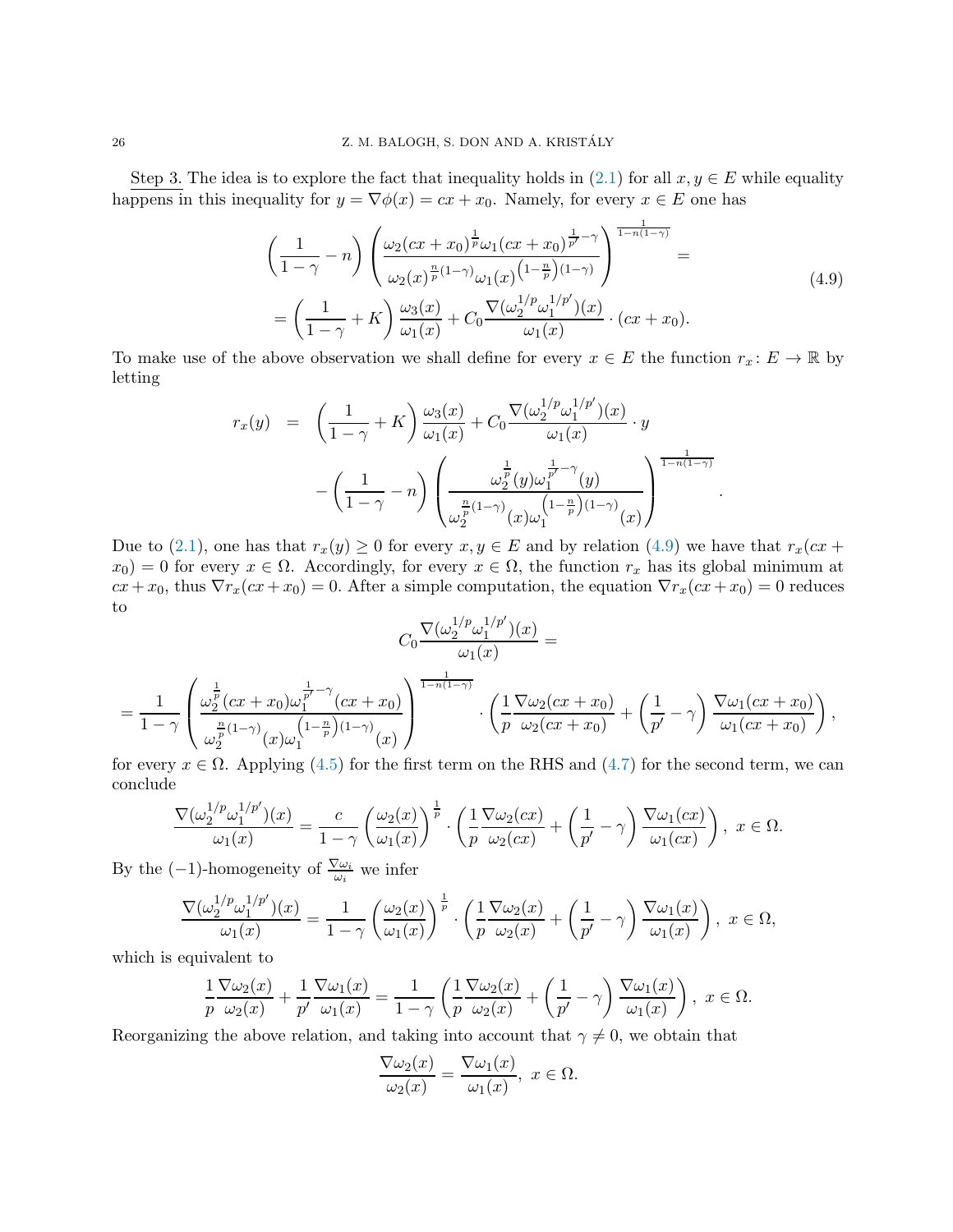This implies, that there exists  $A > 0$  such that

<span id="page-26-1"></span>
$$
\omega_2(x) = A\omega_1(x), \ x \in \text{Cone}_{\Omega}. \tag{4.10}
$$

In addition to this, we conclude by [\(4.8\)](#page-24-3) that

<span id="page-26-0"></span>
$$
\nabla \omega_i(x) \cdot x_0 = 0, \ \forall x \in \text{Cone}_{\Omega}, \ i \in \{1, 2\}. \tag{4.11}
$$

Step 4. (Concavity of the weights on  $\text{Cone}_{\Omega}$ ) By the previous step we have that  $\tau_1 = \tau_2$ . Denoting by  $\tau := \tau_1 = \tau_2$ , we can combine [\(4.8\)](#page-24-3), [\(4.9\)](#page-25-0), [\(4.5\)](#page-24-1) and [\(4.11\)](#page-26-0) to obtain that

$$
cC_0\left(\frac{1}{1-\gamma}-n-\tau\right)A^{\frac{1}{p}}=\left(\frac{1}{1-\gamma}+K\right)\frac{\omega_3(x)}{\omega_1(x)},\ x\in\mathsf{Cone}_{\Omega}.
$$

There are two subcases. If  $\gamma = 1 - \frac{1}{n+1}$  $\frac{1}{n+\tau}$ , then  $K = -\frac{1}{1-\tau}$  $\frac{1}{1-\gamma}$  and  $\omega_3$  disappears from the condition (C). Otherwise, if  $\frac{1}{1-\gamma} - n - \tau \neq 0$  then  $\frac{1}{1-\gamma} + K \neq 0$ . Therefore,

<span id="page-26-2"></span>
$$
\omega_3(x) = cC_0 A^{\frac{1}{p}} \left( \frac{1}{1-\gamma} - n - \tau \right) \left( \frac{1}{1-\gamma} + K \right)^{-1} \omega_1(x), \ x \in \text{Cone}_{\Omega}. \tag{4.12}
$$

Replacing  $\omega_2$  and  $\omega_3$  from [\(4.10\)](#page-26-1) and [\(4.12\)](#page-26-2) into condition (C), we obtain that

$$
\left(\frac{1}{1-\gamma}-n\right)\left(\frac{\omega_1^{1-\gamma}(cy+x_0)}{\omega_1(x)^{1-\gamma}}\right)^{\frac{1}{1-n(1-\gamma)}} \leq cC_0\left(\frac{1}{1-\gamma}-\tau-n\right)+C_0\frac{\nabla\omega_1(x)\cdot(cy+x_0)}{\omega_1(x)}
$$

for all  $x \in \text{Cone}_{\Omega}$  and  $y \in \Omega$ . Using [\(4.5\)](#page-24-1), [\(4.10\)](#page-26-1) and [\(4.8\)](#page-24-3) we get

<span id="page-26-3"></span>
$$
\left(\frac{1}{1-\gamma}-n\right)\left(\frac{\omega_1(y)}{\omega_1(x)}\right)^{\frac{1-\gamma}{1-n(1-\gamma)}} \le \frac{1}{1-\gamma}-\tau-n+\frac{\nabla\omega_1(x)\cdot y}{\omega_1(x)}, \quad \forall x \in \text{Cone}_{\Omega}, y \in \Omega. \tag{4.13}
$$

We aim to extend [\(4.13\)](#page-26-3) to every  $y \in \text{Cone}_{\Omega}$ . To this end, pick any  $\lambda > 0$  and apply (4.13) to 1  $\frac{1}{\lambda}x \in \mathsf{Cone}_{\Omega}$  and  $y \in \Omega$ . By the homogeneity of  $\omega_1$  we get

$$
\left(\frac{1}{1-\gamma}-n\right)\left(\frac{\omega_1(\lambda y)}{\omega_1(x)}\right)^{\frac{1-\gamma}{1-n(1-\gamma)}} \leq \frac{1}{1-\gamma}-\tau-n+\frac{\nabla \omega_1(x)\cdot(\lambda y)}{\omega_1(x)},
$$

which, by the arbitrariness of  $\lambda > 0$ , is precisely the  $\frac{1-\gamma}{1-n(1-\gamma)}$ -concavity of  $\omega_1$  on the cone Cone<sub> $\Omega$ </sub>, see Proposition [5.1.](#page-29-0)

In the sequel, we may assume that  $\tau = \tau_1 = \tau_2 > 0$ ; otherwise, the above concavity property with the 0-homogeneity of the weights implies that  $\omega_i$ ,  $i \in \{1,2\}$  (and  $\omega_3$  if it does not disappear) are all constant functions; in this case the proof becomes trivial.

Step 5. (Interplay between c and  $C_0$ ) We shall prove that

<span id="page-26-5"></span>
$$
c^{\tau(1-\gamma)} = (cC_0)^{1-n(1-\gamma)}.
$$
\n(4.14)

If  $\omega: E \to (0, +\infty)$  is defined as  $\omega(x) = \omega_2(x)^{\frac{1}{p}} \omega_1(x)^{\frac{1}{p'}-\gamma} = A^{\frac{1}{p}} \omega_1^{1-\gamma}$  $i_1^{\text{1}-\gamma}(x), x \in E$ , relation  $(4.5)$  can be equivalently written into

<span id="page-26-4"></span>
$$
\omega(cx + x_0) = (cC_0)^{1 - n(1 - \gamma)} \omega(x), \ x \in \Omega.
$$
\n(4.15)

Clearly, by [\(4.10\)](#page-26-1) the degree of homogeneity of  $\omega$  is  $\tau(1-\gamma)$ .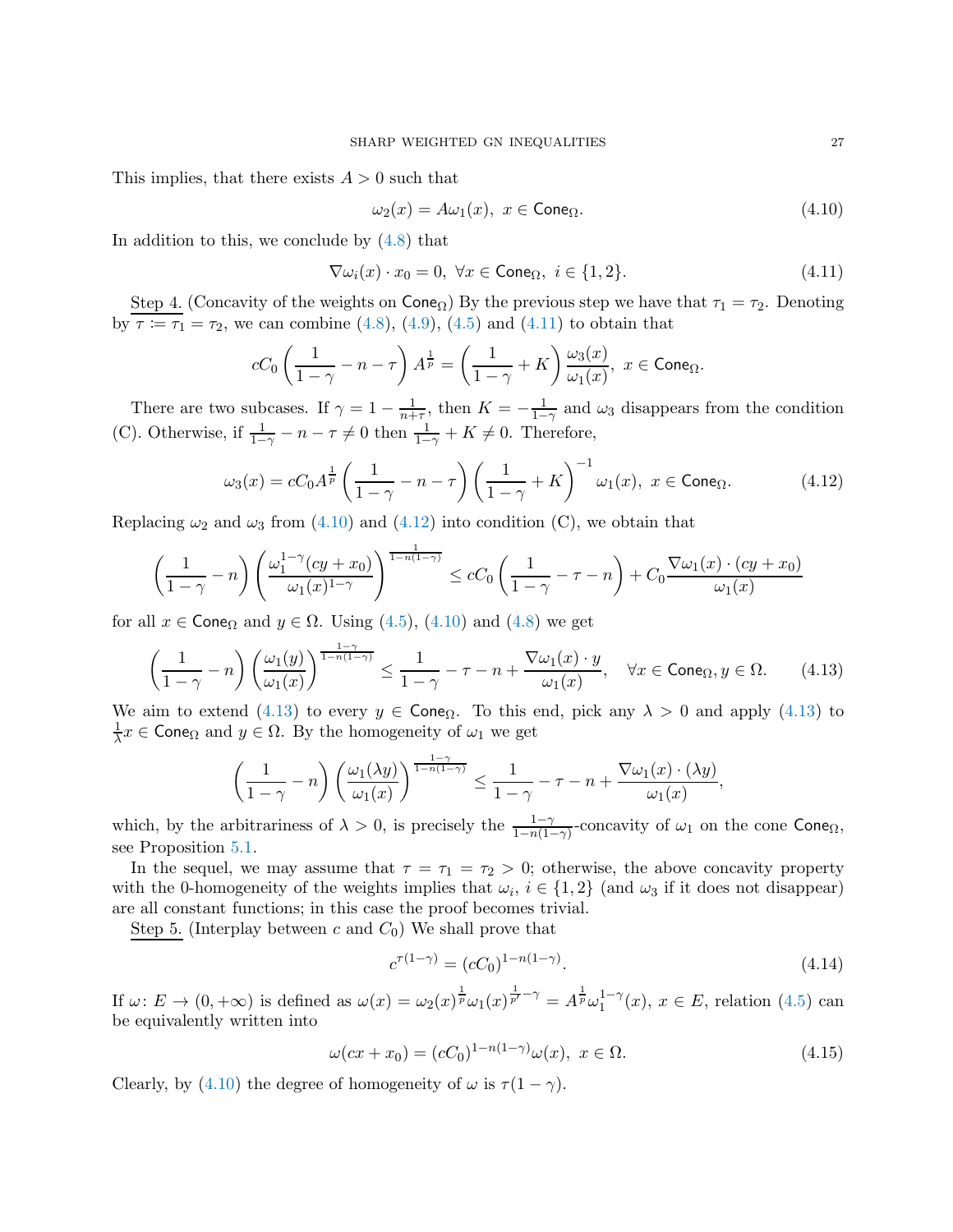Let us fix  $x \in \text{int}(\Omega) \neq \emptyset$ . It turns out that there exists a small enough  $\lambda_x > 0$  such that  $\lambda x \in \Omega$  for every  $\lambda \in [1 - \lambda_x, 1 + \lambda_x]$ . Inserting  $\lambda x \in \Omega$  instead of x into [\(4.15\)](#page-26-4) with the range  $\lambda \in [1 - \lambda_x, 1 + \lambda_x]$ , we obtain by the homogeneity of  $\omega$  that

$$
\omega(c\lambda x + x_0) = (cC_0)^{1-n(1-\gamma)}\omega(\lambda x) = \lambda^{\tau(1-\gamma)}(cC_0)^{1-n(1-\gamma)}\omega(x) = \lambda^{\tau(1-\gamma)}\omega(cx+x_0), \ x \in \Omega.
$$

Consequently, we have

$$
\omega\left(cx+\frac{x_0}{\lambda}\right)=\omega(cx+x_0), \quad \forall \lambda\in[1-\lambda_x, 1+\lambda_x].
$$

Repeating the above argument, we obtain for every  $k \in \mathbb{N}$  that

$$
\omega\left(cx + \frac{x_0}{\lambda^k}\right) = \omega(cx + x_0), \quad \forall \lambda \in [1 - \lambda_x, 1 + \lambda_x].
$$

Let us choose  $\lambda := 1 + \lambda_x > 1$  and take the limit  $k \to \infty$  in the latter relation, that yields

$$
\omega (cx) = \omega (cx + x_0), \quad \forall x \in \Omega.
$$

Combining this relation with [\(4.15\)](#page-26-4) and the homogeneity of  $\omega$ , we obtain [\(4.14\)](#page-26-5).

In addition, if  $\gamma = 1 - \frac{1}{n+1}$  $\frac{1}{n+\tau}$  (thus  $K = -\frac{1}{1-\tau}$  $\frac{1}{1-\gamma}$  and  $\omega_3$  disappears from condition (C)), it turns out that  $1 - n(1 - \gamma) = \tau(1 - \gamma) > 0$  and  $C_0^{1 - n(1 - \gamma)} = 1$ , thus  $C_0 = 1$ .

Step 6. (Reduction to the one-weighted case &  $\text{Cone}_{\Omega} = E$ ) Since we have equality in [\(1.11\)](#page-3-2) for  $u \in \overline{W^{p,\alpha}}(\omega_1,\omega_2;E) \setminus \{0\}$  and the support of u is a subset of  $\Omega \subseteq \mathsf{Cone}_{\Omega}$ , due to relations  $(4.10)$ and [\(4.12\)](#page-26-2) we have that

$$
\left(\int_{\text{Cone}_{\Omega}}|u|^{\alpha p}\omega_{1}dx\right)^{\frac{1}{\alpha p}} = C_{1}\left(\int_{\text{Cone}_{\Omega}}|\nabla u|^{p}\omega_{2}dx\right)^{\frac{\theta_{1}}{p}}\left(\int_{\text{Cone}_{\Omega}}|u|^{\alpha p\gamma}\omega_{3}dx\right)^{\frac{1-\theta_{1}}{\alpha p\gamma}}
$$
\n
$$
= C_{1} C_{A,K,C_{0}}\left(\int_{\text{Cone}_{\Omega}}|\nabla u|^{p}\omega_{1}dx\right)^{\frac{\theta_{1}}{p}}\left(\int_{\text{Cone}_{\Omega}}|u|^{\alpha p\gamma}\omega_{1}dx\right)^{\frac{1-\theta_{1}}{\alpha p\gamma}}(4.16)
$$

,

where

$$
C_{A,K,C_0} = A^{\frac{\theta_1}{p}} \left( c C_0 A^{\frac{1}{p}} \left( \frac{1}{1-\gamma} - n - \tau \right) \left( \frac{1}{1-\gamma} + K \right)^{-1} \right)^{\frac{1-\theta_1}{\alpha p \gamma}}
$$

while  $C_1 = (C_{K,L,M,C_0} C_{\mathcal{G}_{\omega_1,\omega_2}})^{\frac{1}{\alpha \gamma M + L}}$  and  $\theta_1 = \frac{L}{\alpha \gamma M}$  $\frac{L}{\alpha\gamma M+L}$  are from [\(1.12\)](#page-3-4). Note that  $M = p(1 + (\gamma 1(n+\tau)$  and  $L = (1-\gamma)(n+\tau)$ . Furthermore, we have that

$$
C_{\mathcal{G}_{\omega_1, A\omega_1}} = A^{-\frac{1}{p}(\frac{M}{p}+L)} C_{\mathcal{G}_{\omega_1, \omega_1}} = A^{-\frac{1}{p}} C_{\mathcal{G}_{\omega_1, \omega_1}},
$$

see [\(1.10\)](#page-3-3), and

$$
C_{K,L,M,C_0} = \left(\frac{1}{1-\gamma} + K\right)^{\frac{M}{p}} C_0^{L-(1-\gamma)n\left(\frac{M}{p}+L\right)} (\gamma \alpha)^L (1-\gamma)^{\frac{M}{p}+L} \frac{(M+pL)^{\frac{M}{p}+L}}{M^{\frac{M}{p}} L^L}
$$
  
=  $\left(\frac{1}{1-\gamma} + K\right)^{\frac{M}{p}} C_0^{\tau(1-\gamma)} (\gamma \alpha)^L (1-\gamma) \frac{p}{M^{\frac{M}{p}} L^L},$ 

see [\(1.9\)](#page-3-5). Since  $-\frac{\theta_1}{L}+\theta_1+\frac{1-\theta_1}{\alpha p\gamma}=0$  (being the exponent of A),  $\frac{M\theta_1}{pL}-\frac{1-\theta_1}{\alpha p\gamma}=0$  (being the exponent of the term  $\frac{1}{1-\gamma}+K$ ), and  $C_0^{\tau(1-\gamma)\frac{\theta_1}{L}}(cC_0)^{\frac{1-\theta_1}{\alpha p\gamma}}=1$  (being equivalent to [\(4.14\)](#page-26-5)), after a reorganization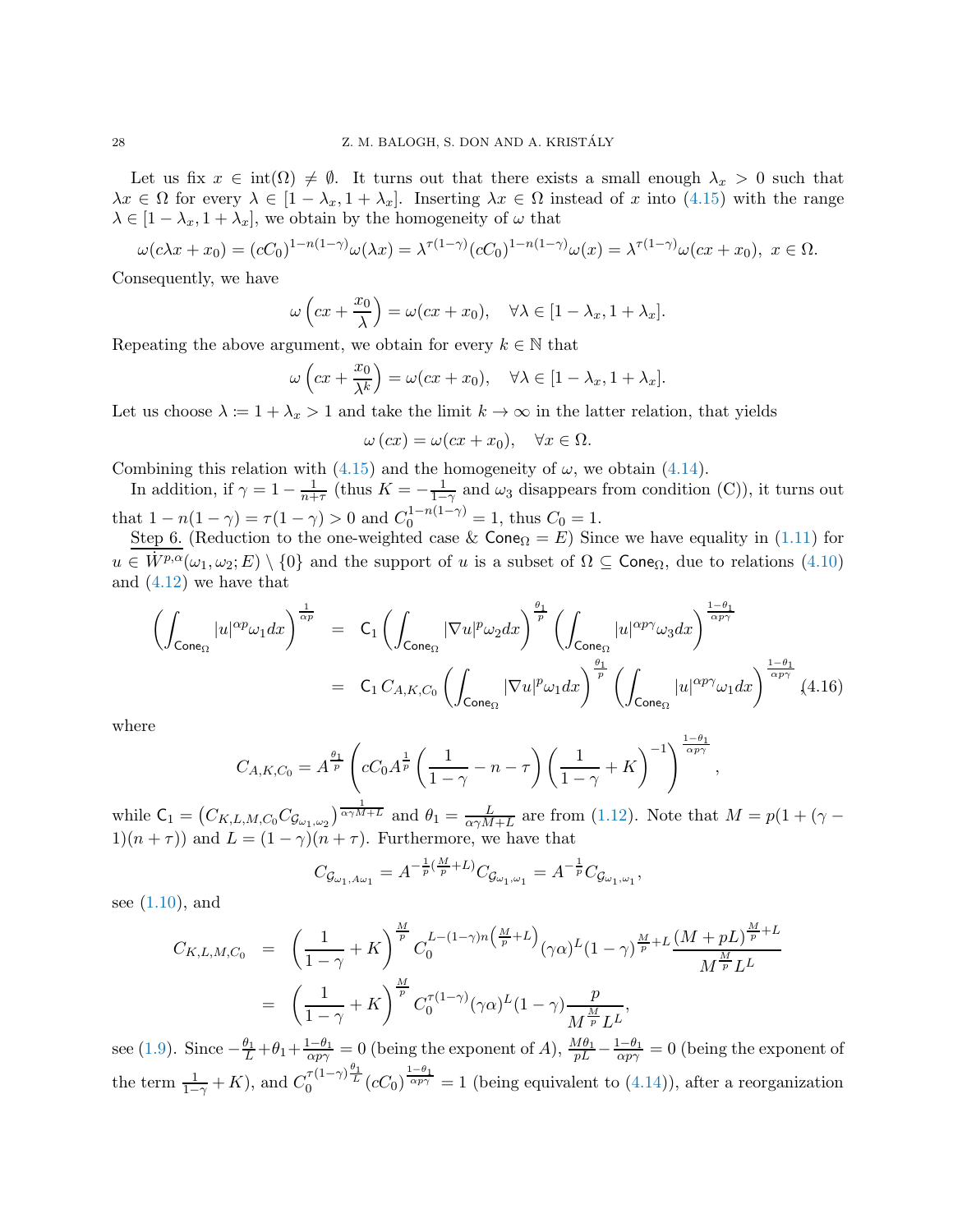of the terms it turns out that

$$
\mathsf{C}_1 C_{A,K,C_0} = \left(\frac{p\gamma\alpha}{n+\tau}\right)^{\theta_1} C_{\mathcal{G}_{\omega_1,\omega_1}}^{\frac{\theta_1}{L}} = \left(\frac{p\gamma\alpha}{n+\tau}\right)^{\theta_1} \inf_{G \in \mathcal{G}_{\omega_1,\omega_1} \backslash \{0\}; \int_E G\omega_1 = 1} \frac{\left(\int_E G(y)|y|^{p'}\omega_1(y)dy\right)^{\frac{\theta_1}{p'}}}{\left(\int_E G^{\gamma}(y)\omega_1(y)dy\right)^{\frac{\theta_1}{L}}}.
$$

Now, we recognize the latter term that appeared in the one-weighted case, see relation [\(3.3\)](#page-16-1) ( $\omega_1$ ) being instead of  $\omega$ ); in fact, this term is precisely the optimal constant  $\tilde{\mathsf{C}}_1$  in [\(3.1\)](#page-15-1), i.e.,

$$
\left(\int_{\text{Cone}_\Omega}|u|^{\alpha p}\omega_1dx\right)^{\frac{1}{\alpha p}} = \tilde{C}_1\left(\int_{\text{Cone}_\Omega}|\nabla u|^p\omega_1dx\right)^{\frac{\theta_1}{p}}\left(\int_{\text{Cone}_\Omega}|u|^{\alpha p\gamma}\omega_1dx\right)^{\frac{1-\theta_1}{\alpha p\gamma}}
$$

By the characterization of the equality case in Theorem [3.1,](#page-15-0) applied on  $\mathsf{Cone}_\Omega$ , and taking into account that the support of u is in  $\Omega \subseteq \mathsf{Cone}_{\Omega} \subseteq E$ , we have that

<span id="page-28-3"></span>
$$
u(x) = \begin{cases} A(\lambda + |x + x_0|^{p'})^{\frac{1}{1-\alpha}}, & \text{if } x \in \Omega, \\ 0 & \text{otherwise}, \end{cases}
$$
 (4.17)

for some constants  $A > 0$  and  $\lambda > 0$ . By [\(4.17\)](#page-28-3) it follows that

$$
\Omega = \mathsf{Cone}_{\Omega} = E;
$$

otherwise, the function  $u \neq 0$  would have certain jump discontinuities on the boundary of  $\Omega$ , contradicting the fact that u belongs to the Sobolev space  $\dot{W}^{p,\alpha}(\omega_1,\omega_2;E) = \dot{W}^{p,\alpha}(\omega_1,\omega_1;E)$ , see e.g. [\[14,](#page-33-15) Theorems 4.17 & 4.19]. Thus, the above properties are valid in fact on  $E = \text{Cone}_{\Omega}$ .

Step 7. (Properties of  $x_0$ ) By [\(4.5\)](#page-24-1) and [\(4.10\)](#page-26-1) we have that  $\omega_i(x+x_0) = \omega_i(x)$  for every  $x \in E$ and  $i \in \{1,2\}$  (and also for  $i=3$  whenever  $\omega_3$  does not vanish). The further properties of  $x_0$  follow in a similar manner as in the one-weighted setting.

<span id="page-28-2"></span>Remark 4.1. We mention that the proof of Theorem [1.2](#page-3-1) fills a gap in [\[4,](#page-33-13) Theorem 1.3] when characterizing the equality case. In fact, the vanishing of  $\Delta_s \phi$  (proven in Step 1) was missing from that argument, which focuses only to the algebraic relations involving the two weights.

## 5. Final remarks and examples

<span id="page-28-0"></span>In this final section we discuss equivalent conditions for weights appearing in our main results and give examples satisfying our condition (C).

<span id="page-28-1"></span>5.1. Characterization of  $p$ -concavity. In this subsection we show that the more involved condition used by Lam [\[17\]](#page-33-6) presented in the introduction is equivalent to a simpler concavity property of the weight.

Let us recall that in [\[17\]](#page-33-6) the following condition was used. Assume that  $E \subseteq \mathbb{R}^n$  is an open, convex cone, and  $\omega$  a homogeneous weight  $\omega: E \to (0, +\infty)$  of degree  $\tau \geq 0$  such that  $1 \neq \gamma \geq 1-\frac{1}{n+1}$  $\frac{1}{n+\tau}$  and satisfying the inequality

<span id="page-28-4"></span>
$$
\frac{1}{1-\gamma} \left( \frac{\omega(\nabla \varphi(x))}{\omega(x)} \right)^{1-\gamma} \left( \det(M) \right)^{1-\gamma} \le \frac{1}{1-\gamma} - (n+\tau) + \frac{\nabla \omega(x) \cdot \nabla \varphi(x)}{\omega(x)} + \text{tr}(M), \tag{5.1}
$$

for any positive definite symmetric matrix M and locally Lipschitz function  $\varphi$  with  $\nabla \varphi(x) \in \overline{E}$  for any  $x \in \overline{E}$  and  $\nabla \varphi \cdot \mathbf{n} \leq 0$  on  $\partial E$ .

The following proposition gives equivalent formulations of the above condition.

.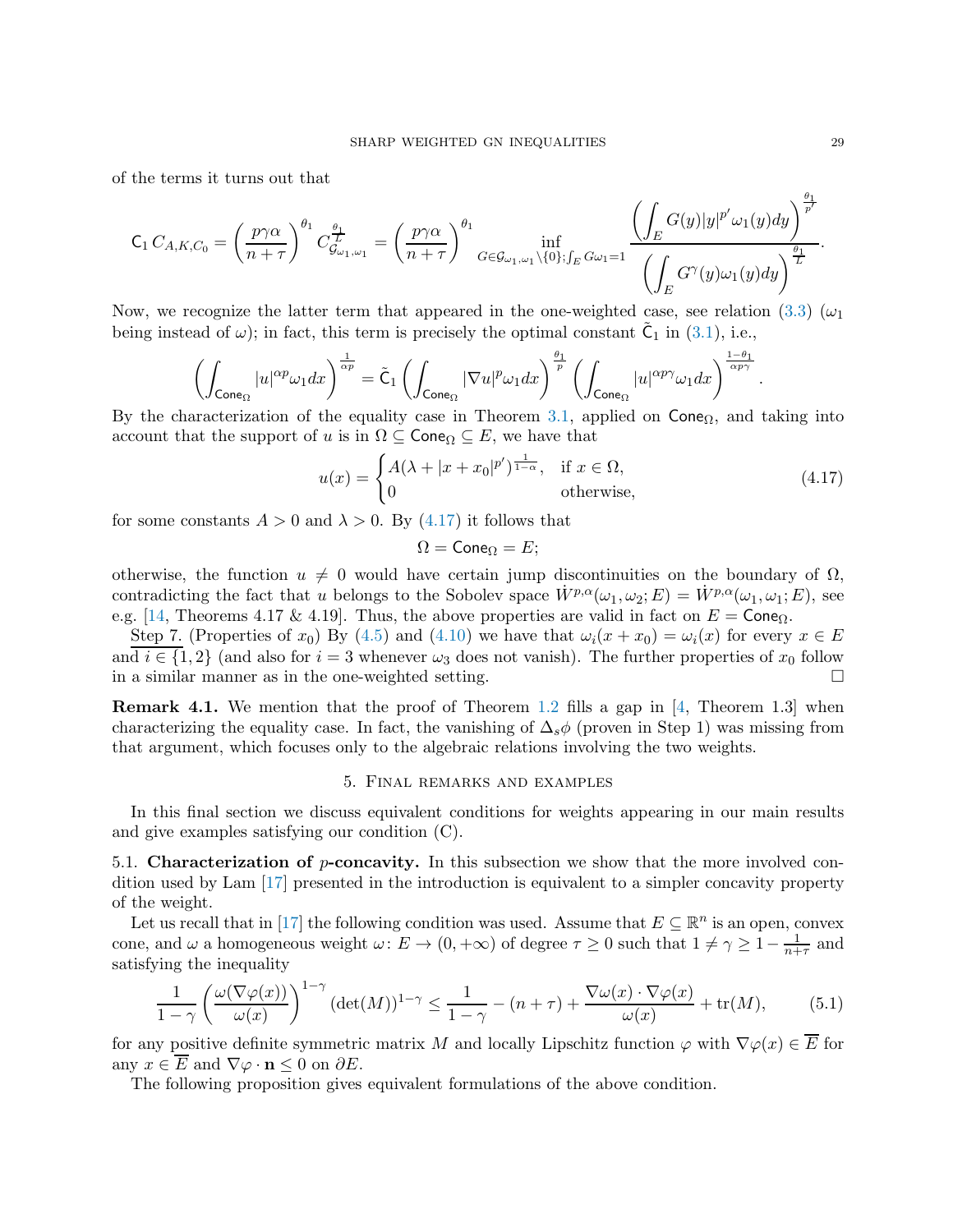<span id="page-29-0"></span>**Proposition 5.1.** Let  $E \subseteq \mathbb{R}^n$  be an open convex cone,  $\omega: E \to (0, +\infty)$  be a homogeneous weight with degree  $\tau \geq 0$  of class  $C^1$ , and  $1 \neq \gamma \geq 1 - \frac{1}{n+\tau}$ . Then the following statements are equivalent:

- (i)  $\omega$  is  $\frac{1-\gamma}{1-n(1-\gamma)}$ -concave on E;
- (ii) for every  $x, y \in E$  one has

<span id="page-29-3"></span>
$$
\left(\frac{1}{1-\gamma}-n\right)\left(\frac{\omega(y)}{\omega(x)}\right)^{\frac{1-\gamma}{1-n(1-\gamma)}} \le \frac{1}{1-\gamma} - (n+\tau) + \frac{\nabla\omega(x)\cdot y}{\omega(x)};
$$
\n(5.2)

(iii) *inequality*  $(5.1)$  *holds.* 

*Proof.* In the proof, we distinguish two cases, according to the value of  $\gamma$ :

Case 1:  $\gamma = 1 - \frac{1}{n}$ . By  $1 - \frac{1}{n} = \gamma \ge 1 - \frac{1}{n+\tau}$ , we obtain that  $\tau \le 0$ . By assumption, we have  $\tau \geq 0$ ; so  $\tau = 0$ . In particular, this case corresponds to  $p = \frac{1-\gamma}{1-n(1-\gamma)} = +\infty$ . Thus (i) is equivalent that  $\omega$  is constant.

We shall prove next that in this case [\(5.1\)](#page-28-4) is also equivalent to the fact that  $\omega$  is constant. For any fixed  $y \in E$ , let  $\varphi(x) = x \cdot y$ ,  $x \in E$ ; then  $\nabla \varphi(x) = y \in E$ . By the convexity of E, we clearly have that  $\nabla \varphi \cdot \mathbf{n} = y \cdot \mathbf{n} \leq 0$  on  $\partial E$ . Let us also choose  $M = cI_n$  with  $c > 0$  arbitrarily. With the above choices, inequality [\(5.1\)](#page-28-4) reduces to

$$
n\left(\frac{\omega(y)}{\omega(x)}\right)^{1/n}c \le \frac{\nabla\omega(x)\cdot y}{\omega(x)} + nc.
$$

Dividing by  $cn > 0$  and letting  $c \to \infty$ , we obtain that  $\omega(y) \leq \omega(x)$  for every  $x, y \in E$ ; thus  $ω$  =constant. Conversely, if  $ω$  =constant (thus  $τ = 0$ ) and  $γ = 1 - \frac{1}{n}$ , inequality [\(5.1\)](#page-28-4) trivially  $\omega$  =constant. Conversely, if  $\omega$  =constant (thus  $n = 0$ ) and  $n = 1$  m holds, reducing to the well known inequality  $n(\det(M))^{1/n} \leq \text{tr}(M)$ .

Case 2:  $1 \neq \gamma > 1 - \frac{1}{n}$ . (Clearly, we cannot have  $\gamma < 1 - \frac{1}{n}$  since it would imply  $\tau < 0$ , a contradiction). Note that if  $\gamma < 1$  then  $\frac{1-\gamma}{1-n(1-\gamma)} > 0$ . Then (i) means that  $\omega^{\frac{1-\gamma}{1-n(1-\gamma)}}$  is a concave function. Due to the homogeneity of  $\omega$  and Euler's relation  $\nabla \omega(x) \cdot x = \tau \omega(x)$  we can easily deduce that (i) and (ii) are equivalent. In the same way, if  $\gamma > 1$  then it follows that  $\frac{1-\gamma}{1-n(1-\gamma)} < 0$  and in this case (i) says that  $\omega^{\frac{1-\gamma}{1-n(1-\gamma)}}$  is a convex function. As before we can conclude the equivalence of  $(i)$  and  $(ii)$ .

We are now going to prove the equivalence between (ii) and (iii). We assume the inequality [\(5.1\)](#page-28-4) holds. As before, for any fixed  $y \in E$ , let  $\varphi(x) = x \cdot y$ , which is a convex function on E and  $\nabla \varphi(x) = y$ . Thus, by [\(5.1\)](#page-28-4) we have that

<span id="page-29-2"></span>
$$
\frac{1}{1-\gamma} \left(\frac{\omega(y)}{\omega(x)}\right)^{1-\gamma} \left(\det(M)\right)^{1-\gamma} \le \frac{1}{1-\gamma} - (n+\tau) + \frac{\nabla \omega(x) \cdot y}{\omega(x)} + \text{tr}(M). \tag{5.3}
$$

Now, we fix both  $x, y \in E$ . Let us choose the positive definite symmetric matrix  $M = cI_n$  with

$$
c = \left(\frac{\omega(y)}{\omega(x)}\right)^{\frac{1-\gamma}{1-n(1-\gamma)}} > 0.
$$

Then [\(5.3\)](#page-29-2) reduces to

<span id="page-29-1"></span>
$$
\left(\frac{1}{1-\gamma}-n\right)\left(\frac{\omega(y)}{\omega(x)}\right)^{\frac{1-\gamma}{1-n(1-\gamma)}} \le \frac{1}{1-\gamma} - (n+\tau) + \frac{\nabla\omega(x)\cdot y}{\omega(x)},\tag{5.4}
$$

which is precisely  $(5.2)$ .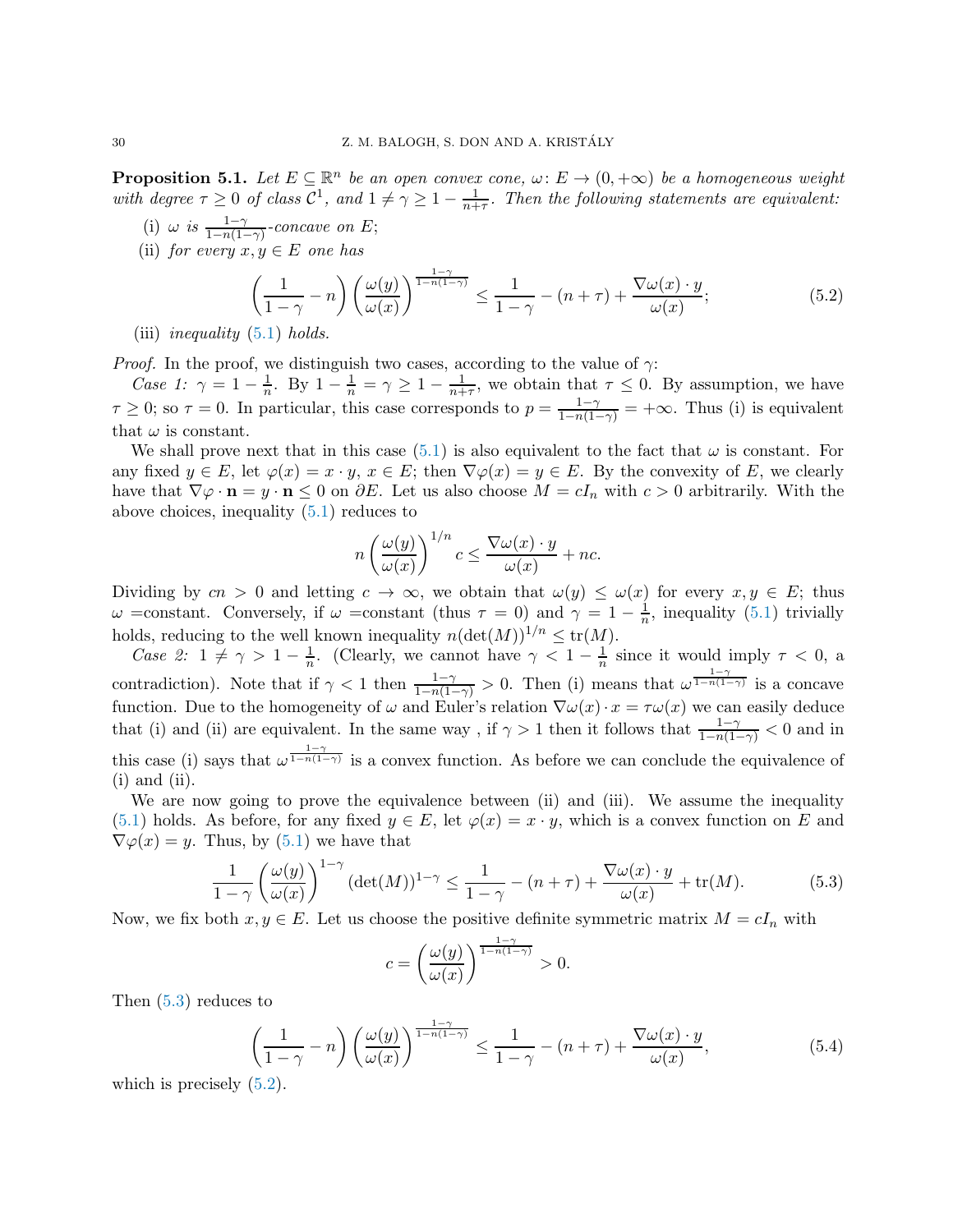Conversely, by keeping the above notations, let us assume that [\(5.2\)](#page-29-3) holds and fix an arbitrary positive-definite symmetric matrix  $M$ . Thus, by Lemma [2.1](#page-6-3) and  $(5.2)$  it follows that

$$
\frac{1}{1-\gamma} \left(\frac{\omega(y)}{\omega(x)}\right)^{1-\gamma} (\det(M))^{1-\gamma} = \frac{1}{1-\gamma} \left[ \left(\frac{\omega(y)}{\omega(x)}\right)^{\frac{1-\gamma}{1-n(1-\gamma)}} \right]^{1-n(1-\gamma)} (\det(M))^{1-\gamma}
$$
  

$$
\leq \left(\frac{1}{1-\gamma}-n\right) \left(\frac{\omega(y)}{\omega(x)}\right)^{\frac{1-\gamma}{1-n(1-\gamma)}} + \text{tr}(M)
$$
  

$$
\leq \frac{1}{1-\gamma} - (n+\tau) + \frac{\nabla \omega(x) \cdot y}{\omega(x)} + \text{tr}(M),
$$

which concludes the proof of  $(5.1)$ .

We conclude this part observing that the limit of  $(5.1)$  as  $\gamma \rightarrow 1$  reduces to

<span id="page-30-2"></span>
$$
\log\left(\frac{\omega(\nabla\varphi(x))}{\omega(x)}\det M\right) \le -(n+\tau) + \frac{\nabla\omega(x)\cdot\nabla\varphi(x)}{\omega(x)} + \text{tr}(M),\tag{5.5}
$$

where  $\varphi$  and M are the same objects as above. Taking this into account, one could state an analog of Proposition [5.1](#page-29-0) for the limit case  $\gamma \to 1$ .

<span id="page-30-1"></span>**Proposition 5.2.** Let  $E \subseteq \mathbb{R}^n$  be an open convex cone,  $\omega: E \to (0, +\infty)$  be a homogeneous weight with degree  $\tau \geq 0$  and of class  $\mathcal{C}^1$ . Then the following statements are equivalent:

- (i)  $\omega$  is log-concave on E;
- (ii) for every  $x, y \in E$  one has

<span id="page-30-3"></span>
$$
\log\left(\frac{\omega(y)}{\omega(x)}\right) \le -\tau + \frac{\nabla\omega(x)\cdot y}{\omega(x)};
$$
\n(5.6)

(iii) *inequality*  $(5.5)$  *holds*;

```
(iv) \omega is \frac{1}{\tau}-concave.
```
Proof. Again, the equivalence between (i) and (ii) is trivial. We now assume that inequality [\(5.5\)](#page-30-2) holds. Choosing  $\varphi(x) = y \cdot x$  with  $y \in E$ , and  $M = I_n$ , inequality [\(5.5\)](#page-30-2) implies precisely [\(5.6\)](#page-30-3). Conversely, assume that  $(5.6)$  holds. Let M be any positive definite  $(n \times n)$ -matrix. Using the AM-GM inequality and the fact that  $\log x \leq x - 1$  for every  $x > 0$ , it follows that

$$
\log(\det M) \le \text{tr}(M) - n.
$$

Given  $x, y \in E$ , by [\(5.6\)](#page-30-3) and the latter inequality one has that

$$
\log\left(\frac{\omega(y)}{\omega(x)}\det M\right) = \log\left(\frac{\omega(y)}{\omega(x)}\right) + \log(\det M) \le -\tau + \frac{\nabla\omega(x)\cdot y}{\omega(x)} + \text{tr}(M) - n,
$$

which is exactly inequality  $(5.5)$ . Finally, the equivalence between (i) and (iv) can be found in our recent work  $[3]$ .

<span id="page-30-0"></span>5.2. Examples of weights satisfying the main condition. In this subsection we provide some classes of weights which satisfy condition (C).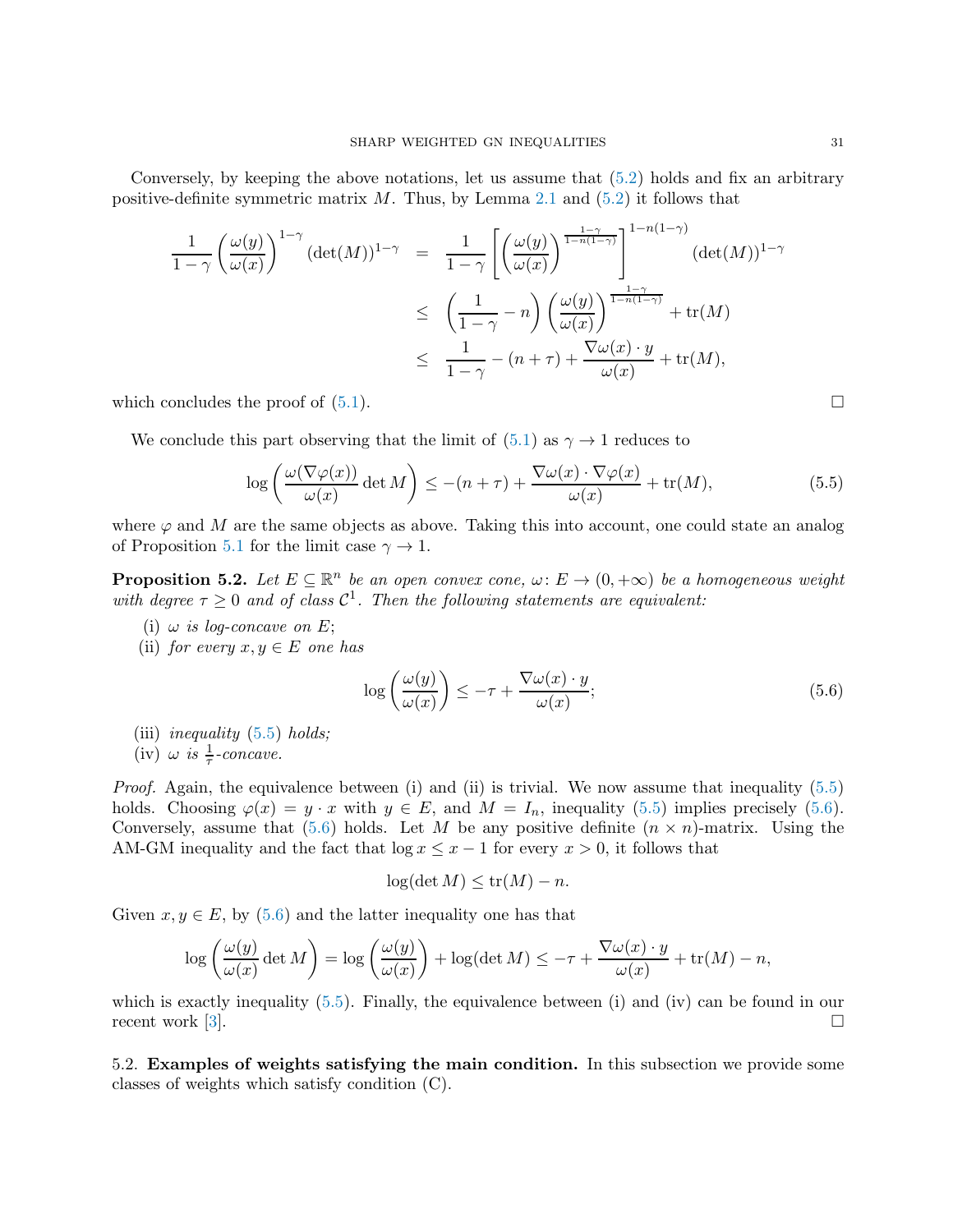**Example 5.1.** (Monomials;  $\gamma < 1$ ) Let  $p > 1$ . Let  $\max\{1 - 1/n, 1/p'\} < \gamma < 1$  and  $\tau_i, \alpha_i \geq 0$ ,  $i = 1, ..., n; \tau = \tau_1 + ... + \tau_n$  and  $\alpha = \alpha_1 + ... + \alpha_n$  be such that

$$
\frac{\alpha}{p} + \tau \left( \frac{1}{p'} - \gamma \right) \le 1 - n(1 - \gamma) \quad \text{and} \quad \beta_i := \frac{\alpha_i}{p} + \tau_i \left( \frac{1}{p'} - \gamma \right) \ge 0, \quad i = 1, ..., n. \tag{5.7}
$$

Let

$$
\delta_i := \frac{\tau_i}{p'} + \frac{\alpha_i}{p}, \quad i = 1, ..., n. \tag{5.8}
$$

By definition  $\delta_i \geq 0$ , with the property that if  $\delta_i = 0$  for some  $i \in \{1, ..., n\}$  then clearly  $\tau_i = \alpha_i = 0$ . We consider the convex cone

$$
E = \{x = (x_1, ..., x_n) \in \mathbb{R}^n : x_i > 0 \text{ whenever } \delta_i > 0\},\tag{5.9}
$$

and the weights  $\omega_1(x) = x_1^{\tau_1} \cdots x_n^{\tau_n}$ ,  $\omega_2(x) = x_1^{\alpha_1} \cdots x_n^{\alpha_n}$  and  $\omega_3(x) = x_1^{\delta_1} \cdots x_n^{\delta_n}$  for every  $x \in E$ . One can prove that the triplet  $(\omega_1, \omega_2, \omega_3)$  satisfies condition (C) on E with

$$
C_0 = \prod_{i=1}^n \left( \frac{\beta_i}{(1-\gamma)\delta_i} \right)^{\frac{\beta_i}{1-n(1-\gamma)}} \quad \text{and} \quad K = -\frac{1}{1-\gamma} + C_0 \left( -n - \tau + \frac{1}{1-\gamma} \left( 1 + \frac{\tau - \alpha}{p} \right) \right),
$$

with the convention  $0^0 = 1$ . Indeed, by using the above choices and the generalized AM-GM inequality, for every  $x = (x_1, \ldots, x_n) \in E$  and  $y = (y_1, \ldots, y_n) \in E$  we have

$$
LHS := \left(\frac{1}{1-\gamma} - n\right) \left(\frac{\omega_2^{\frac{1}{p}}(y)\omega_1^{\frac{1}{p'}-\gamma}(y)}{\omega_2^{\frac{n}{p}(1-\gamma)}(x)\omega_1^{\left(1-\frac{n}{p}\right)(1-\gamma)}(x)}\right)^{\frac{1}{1-n(1-\gamma)}}
$$
  
\n
$$
= \frac{1-n(1-\gamma)}{1-\gamma} \left(\frac{\omega_2(x)}{\omega_1(x)}\right)^{\frac{1}{p}} \left(\frac{\omega_2^{\frac{1}{p}}(y)\omega_1^{\frac{1}{p'}-\gamma}(y)}{\omega_2^{\frac{1}{p}}(x)\omega_1^{\frac{1}{p'}-\gamma}(x)}\right)^{\frac{1}{1-n(1-\gamma)}}
$$
  
\n
$$
= C_0(1-n(1-\gamma)) \left(\frac{\omega_2(x)}{\omega_1(x)}\right)^{\frac{1}{p}} \left(\frac{1}{1-\gamma}\right)^{1-\frac{\sum_{i=1}^{n}\beta_i}{1-n(1-\gamma)}} \prod_{i=1}^{n} \left(\frac{\delta_i}{\beta_i} \frac{y_i}{x_i}\right)^{\frac{\beta_i}{1-n(1-\gamma)}}
$$
  
\n
$$
\le C_0(1-n(1-\gamma)) \left(\frac{\omega_2(x)}{\omega_1(x)}\right)^{\frac{1}{p}} \left(\frac{1}{1-\gamma} \left(1-\frac{\sum_{i=1}^{n}\beta_i}{1-n(1-\gamma)}\right) + \frac{1}{1-n(1-\gamma)} \sum_{i=1}^{n} \delta_i \frac{y_i}{x_i}\right)
$$
  
\n
$$
= \left(\frac{1}{1-\gamma} + K\right) \frac{\omega_3(x)}{\omega_1(x)} + C_0 \frac{\nabla(\omega_2^{\frac{1}{p}}(x)\omega_1^{\frac{1}{p'}}(x))}{\omega_1(x)} \cdot y.
$$

As expected, when the three weights are equal, it turns out that  $C_0 = 1$  and  $K = -n - \tau$ , where  $\tau$ is the common degree of homogeneity of the weights.

**Example 5.2.**  $(\gamma > 1)$  Let  $E \subseteq \mathbb{R}^n$  be an open convex cone, and  $\omega_i : E \to (0, +\infty)$  be homogeneous weights with degree  $\tau_i \geq 0$  and of class  $\mathcal{C}^1$ ,  $i \in \{1, 2, 3\}$ . Assume that  $\gamma > \max\{1, \frac{\tau_3}{\tau_1}\}$  $\{\fractau_3}{\tau_1}\},\tau_3=\frac{\tau_2}{p}+\frac{\tau_1}{p'}$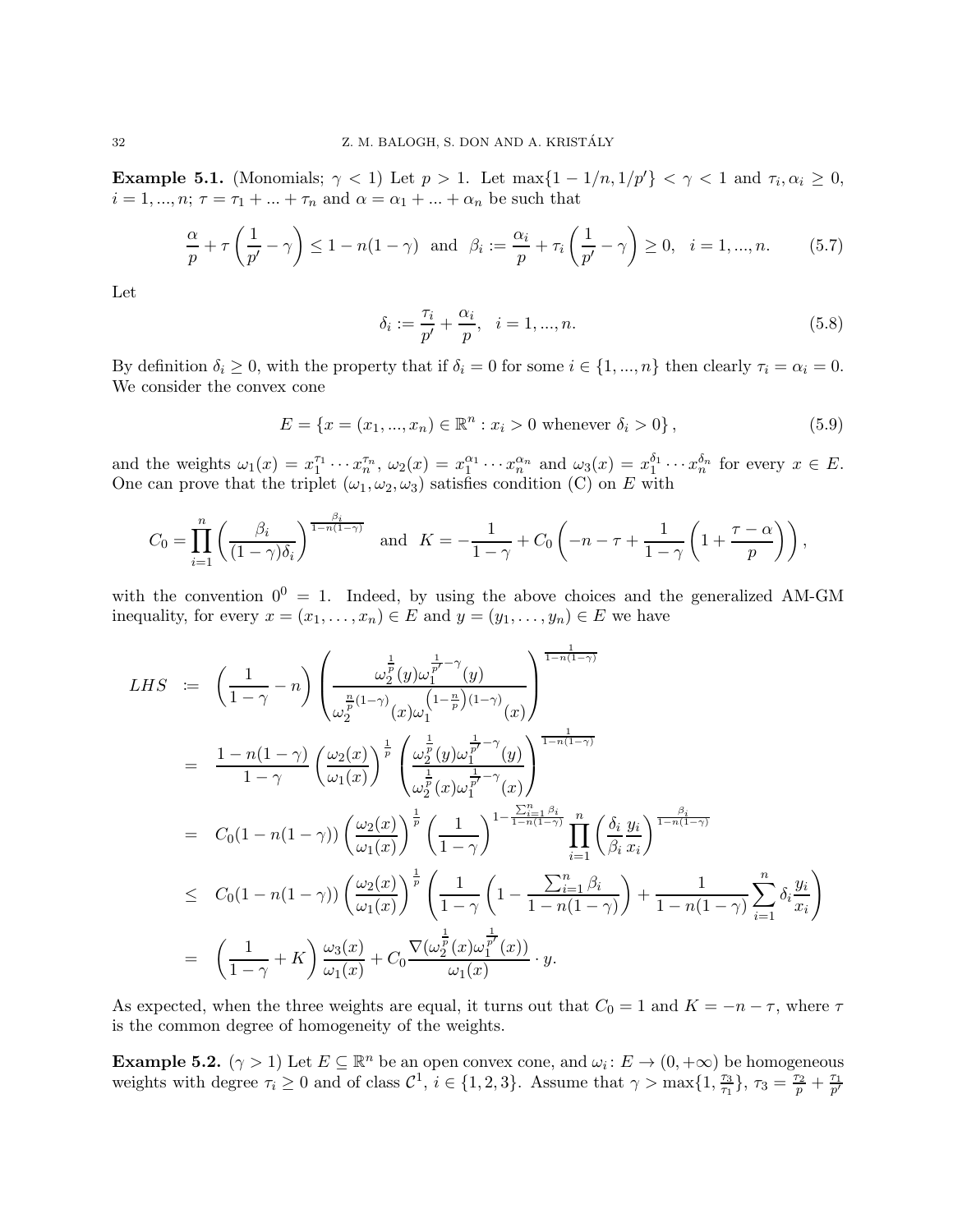and

$$
\inf_{x,y\in E\cap\mathbb{S}^{n-1}}\frac{\omega_1(x)}{\omega_3(x)}\cdot\left(\frac{\omega_2^{\frac{1}{p}}(y)\omega_1^{\frac{1}{p'}-\gamma}(y)}{\omega_2^{\frac{n}{p}}(1-\gamma)}(x)\omega_1^{\left(1-\frac{n}{p}\right)(1-\gamma)}(x)}\right)^{\frac{1}{1-n(1-\gamma)}} > 0
$$
\n
$$
\inf_{x,y\in E\cap\mathbb{S}^{n-1}}\frac{\nabla(\omega_2^{\frac{1}{p}}(x)\omega_1^{\frac{1}{p'}}(x))}{\omega_3(x)}\cdot y > 0.
$$

Then the triplet  $(\omega_1, \omega_2, \omega_3)$  satisfies condition (C) on E for some  $K \in \mathbb{R}$  and  $C_0 > 0$ . Indeed, since  $\gamma > 1$ , rearranging [\(2.1\)](#page-5-1), we can see that it is enough to show that the function

$$
F(x,y):=\left(\frac{1}{\gamma-1}+n\right)\frac{\omega_1(x)}{\omega_3(x)}\cdot\left(\frac{\omega_2^{\frac{1}{p}}(y)\omega_1^{\frac{1}{p'}-\gamma}(y)}{\omega_2^{\frac{n}{p}(1-\gamma)}(x)\omega_1^{\left(1-\frac{n}{p}\right)(1-\gamma)}(x)}\right)^{\frac{1}{1-n(1-\gamma)}}+C_0\frac{\nabla(\omega_2^{\frac{1}{p}}(x)\omega_1^{\frac{1}{p'}}(x))}{\omega_3(x)}\cdot y,
$$

has a positive lower bound on  $E^2$ . Consider  $x_0, y_0 \in E \cap \mathbb{S}^{n-1}$ . Then, by assumption, we can find two constants  $A, B > 0$  such that

$$
F(\lambda x_0, \sigma y_0) \ge A \frac{\sigma^{\left[\frac{\tau_2}{p} + \tau_1(\frac{1}{p'} - \gamma)\right] \frac{1}{1 - n(1 - \gamma)}}}{\lambda^{\left[\tau_2 \frac{n}{p}(1 - \gamma) + \tau_1(1 - \frac{n}{p})(1 - \gamma)\right] \frac{1}{1 - n(1 - \gamma)} + \tau_3 - \tau_1}} + B \lambda^{\frac{\tau_2}{p} + \frac{\tau_1}{p'} - 1 - \tau_3} \sigma.
$$

Since  $\tau_3 = \frac{\tau_2}{p} + \frac{\tau_1}{p'}$ , a simple computation shows that

$$
F(\lambda x_0, \sigma y_0) \ge A\left(\frac{\lambda}{\sigma}\right)^{[\tau_1(\gamma - \frac{1}{p'}) - \frac{\tau_2}{p}] \frac{1}{1 - n(1 - \gamma)}} + B\left(\frac{\sigma}{\lambda}\right),
$$

so F has a positive lower bound whenever  $\tau_1 \left( \gamma - \frac{1}{p'} \right)$  $\left(\frac{1}{p'}\right) - \frac{\tau_2}{p} > 0$ , which is equivalent to our assumption  $\gamma > \frac{\tau_3}{\tau_1}.$ 

**Example 5.3.**  $(\gamma \neq 1)$  Let  $p > 1$ ,  $1 \neq \gamma \geq 1 - \frac{1}{n}$ ,  $E \subseteq \mathbb{R}^n$  be an open convex cone, and  $\omega_i: E \to (0, +\infty)$  be homogeneous weights with degree  $\tau_i \geq 0$  and of class  $\mathcal{C}^1$ ,  $i \in \{1, 2, 3\}$ . Assume in addition that:

(i) 
$$
\omega_2^{\frac{1}{p}} \omega_1^{\frac{1}{p'} - \gamma}
$$
 is  $\frac{1 - \gamma}{1 - n(1 - \gamma)}$ -concave on *E*;  
\n(ii) if  $\gamma > 1$  then  $1 > (1 - \gamma) \left( n + \frac{\tau_1}{p} + \tau_2 \left( \frac{1}{p'} - \gamma \right) \right)$ ;  
\n(iii)  $\omega_3 \ge \omega_2^{\frac{1}{p}} \omega_1^{\frac{1}{p'}}$  on *E*;  
\n(iv)  $\nabla \omega_1(x) \cdot y \ge 0$  for every  $x, y \in E$ .

Using Proposition [5.1](#page-29-0) and some simple estimates, one can prove that the triplet  $(\omega_1, \omega_2, \omega_3)$  satisfies condition (C) on E with  $C_0 = 1$  and  $K = -n - \frac{\tau_1}{p} - \tau_2 \left( \frac{1}{p'}\right)$  $\frac{1}{p'} - \gamma$ . The details are left to the interested reader.

#### <span id="page-32-0"></span>**REFERENCES**

- <span id="page-32-2"></span>[1] L. Ambrosio, L. A. Caffarelli, Y. Brenier, G. Buttazzo, C. Villani, Optimal transportation and applications, Lecture notes in Mathematics 1813, Springer-Verlag, Berlin; Centro Internazionale Matematico Estivo (C.I.M.E.), Florence, 2003.
- <span id="page-32-1"></span>[2] T. Aubin, Problèmes isopérimétriques et espaces de Sobolev. J. Differential Geometry 11 (1976), no. 4, 573–598.